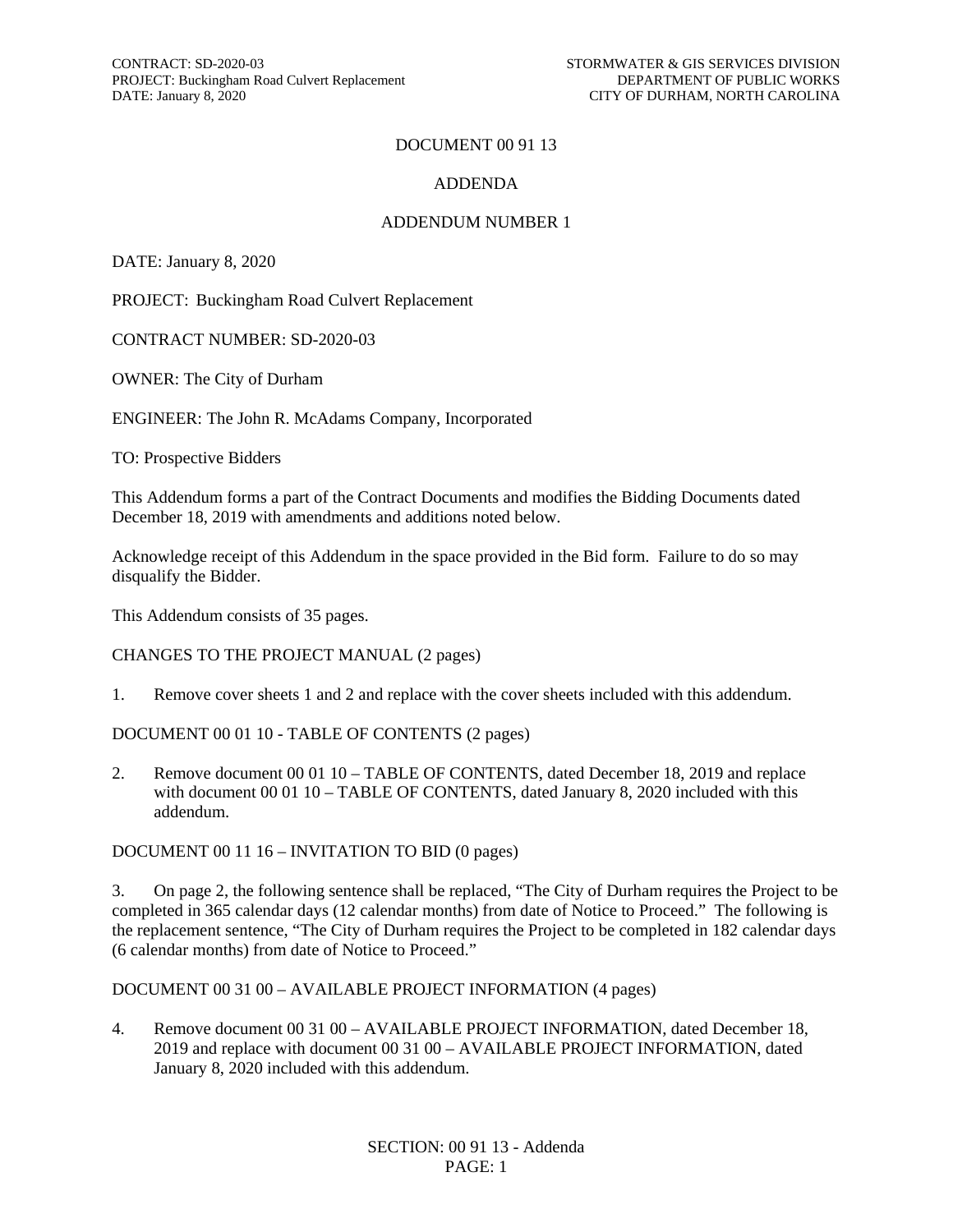DOCUMENT 00 52 15 – AGREEMENT FORM - EJCDC STIPULATED SUM (SINGLE-PRIME CONTRACT) (18 pages)

5. Remove document 00 52 15 – AGREEMENT FORM - EJCDC STIPULATED SUM (SINGLE-PRIME CONTRACT), dated December 18, 2019 and replace with document 00 52 15 – AGREEMENT FORM - EJCDC STIPULATED SUM (SINGLE-PRIME CONTRACT), dated January 8, 2020 included with this addendum.

DOCUMENT 30 11 00 – PROJECT SPECIAL PROVISIONS (1 page)

6. Add the Project Special Provisions Seals included with this addendum to this section.

DOCUMENT APPENDIX D – HUB LISTING (6 pages)

7. Remove document Appendix D – HUB Listing, dated December 18, 2019 and replace with document Appendix D – HUB Listing, dated December 23, 2019 included with this addendum.

#### CHANGES TO THE DRAWINGS

8. The LIST OF DRAWINGS included in document 00 31 00, dated January 8, 2020 includes the correct and updated Drawings included in this Contract. The Drawings may be downloaded from the Project web page: [https://durhamnc.gov/3909.](https://durhamnc.gov/3909)

#### END OF DOCUMENT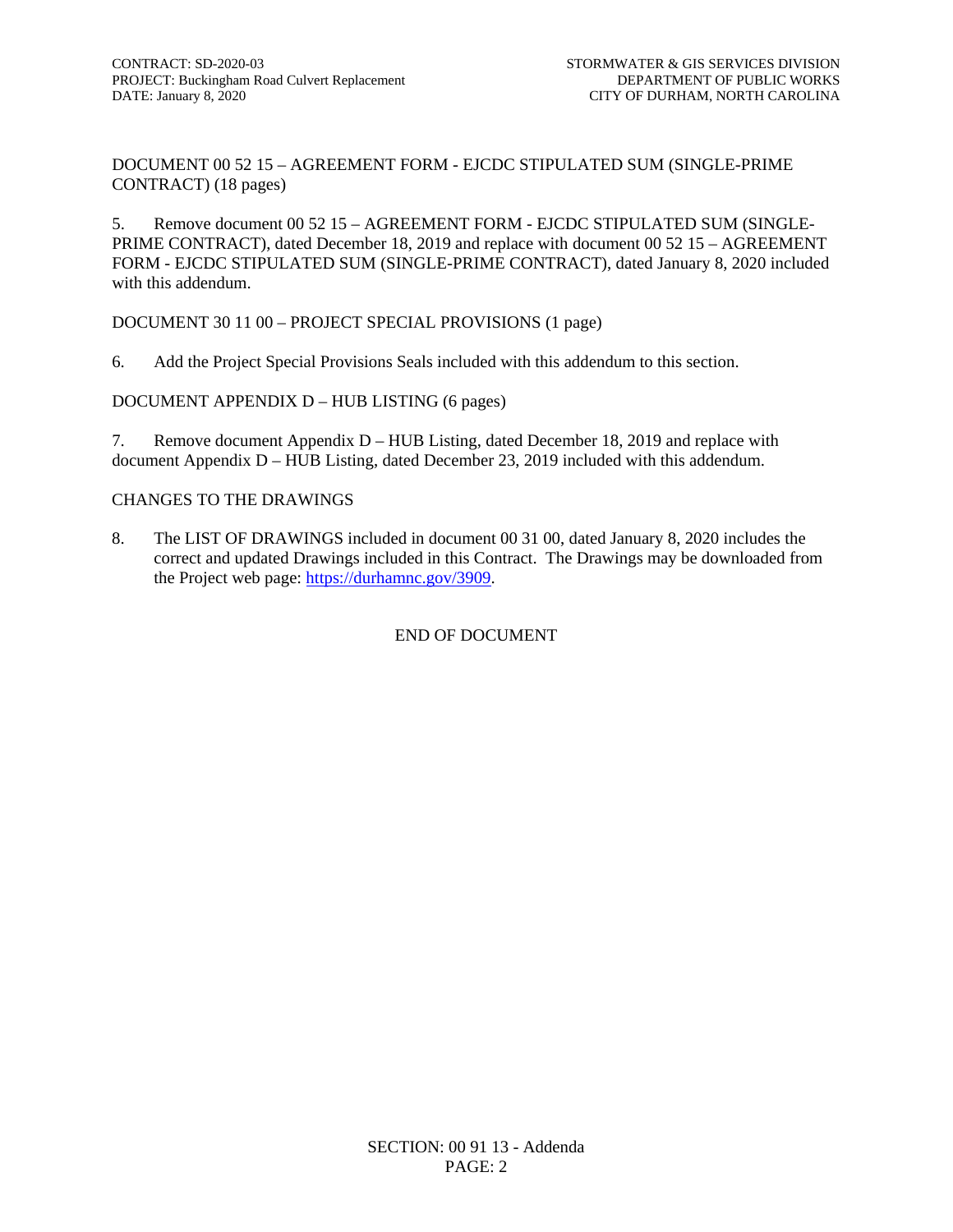## **CITY OF DURHAM**

# **PROJECT MANUAL**

## **INCLUDING**

## BIDDING DOCUMENTS, CONTRACT DOCUMENTS, AND **TECHNICAL SPECIFICATIONS**

**FOR** 





# **CONTRACT: SD-2020-03** December 18, 2019, Revised January 8, 2020

Project: **Buckingham Road Culvert Replacement** 

> **Stormwater & GIS Services Division Public Works Department** 101 City Hall Plaza, Durham NC 27701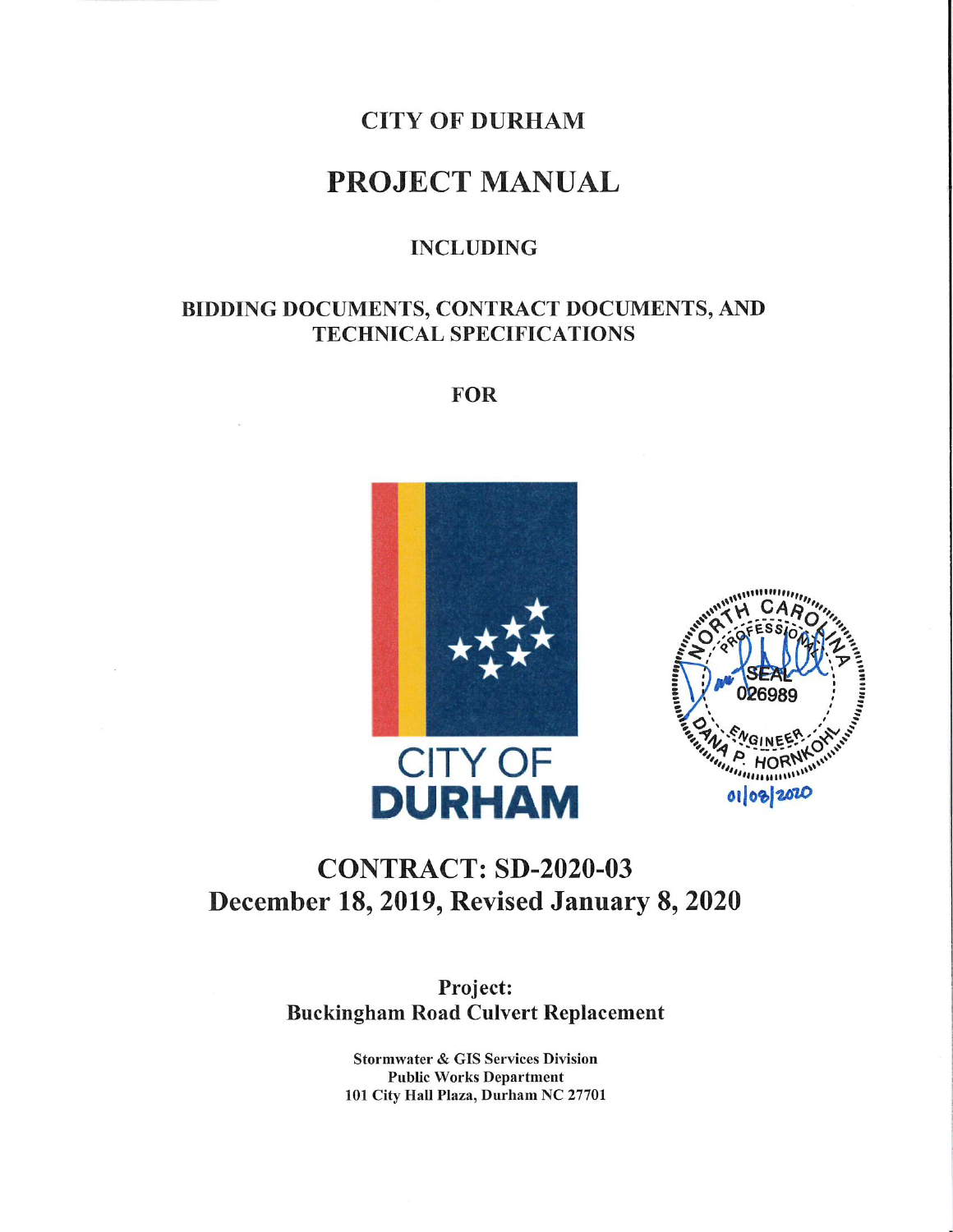# **CONTRACT: SD-2020-03**

# **December 18, 2019, Revised January 8, 2020**

**PROJECT: Buckingham Road Culvert Replacement**

> **STORMWATER & GIS SERVICES DIVISION PUBLIC WORKS DEPARTMENT CITY OF DURHAM NC**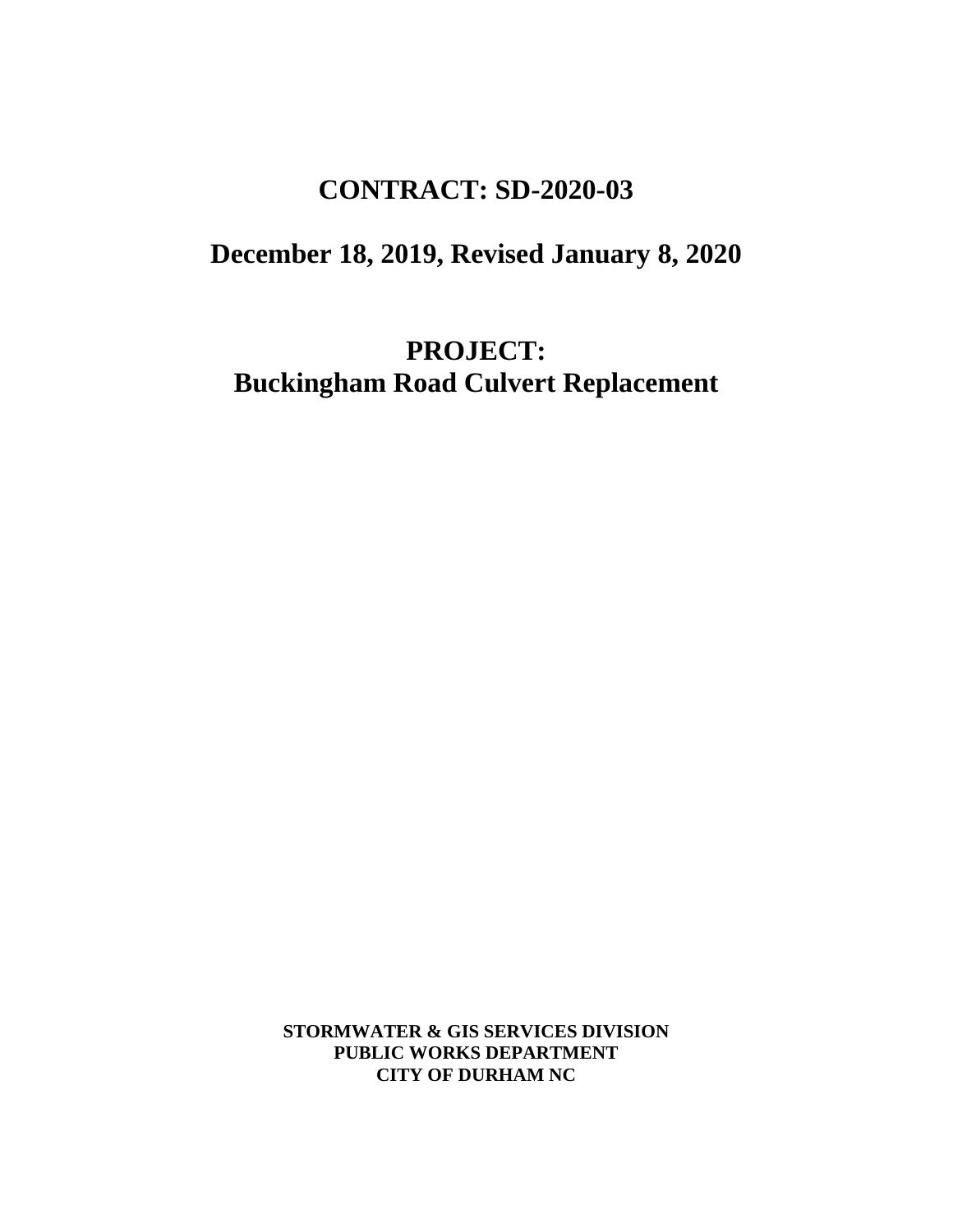#### DOCUMENT 00 01 10

#### TABLE OF CONTENTS

Section Title

#### PROCUREMENT AND CONTRACTION REQUIREMENTS GROUP DIVISION 00 - PROCUREMENT AND CONTRACTING REQUIREMENTS INTRODUCTORY INFORMATION

00 01 10 Table of Contents

#### PROCUREMENT REQUIREMENTS

- 00 11 16 Invitation to Bid
- 00 21 15 Instructions to Bidders EJCDC
- 00 31 00 Available Project Information
- 00 41 43 Bid Form Unit Price (Single-Prime Contract)

#### CONTRACTING REQUIREMENTS

| 00 52 15 | Agreement Form - EJCDC Stipulated Sum (Single-Prime Contract) |  |
|----------|---------------------------------------------------------------|--|
|          |                                                               |  |

- 00 72 15 General Conditions EJCDC Stipulated Sum (Single-Prime Contract)
- C-700 EJCDC Standard General Conditions of the Construction Contract

SPECIFICATIONS GROUP GENERAL REQUIREMENTS SUBGROUP DIVISION 01 - GENERAL REQUIREMENTS

- 01 10 00 Summary
- 01 20 00 Price and Payment Procedures
- 01 30 00 Administrative Requirements
- 01 33 00 Submittal Procedures

SITE AND INFRASTRUCTURE SUBGROUP DIVISION 30 - MISCELLANEOUS

- 30 11 00 Project Special Provisions
- ADDENDA
- 00 91 13 Addendum Number 1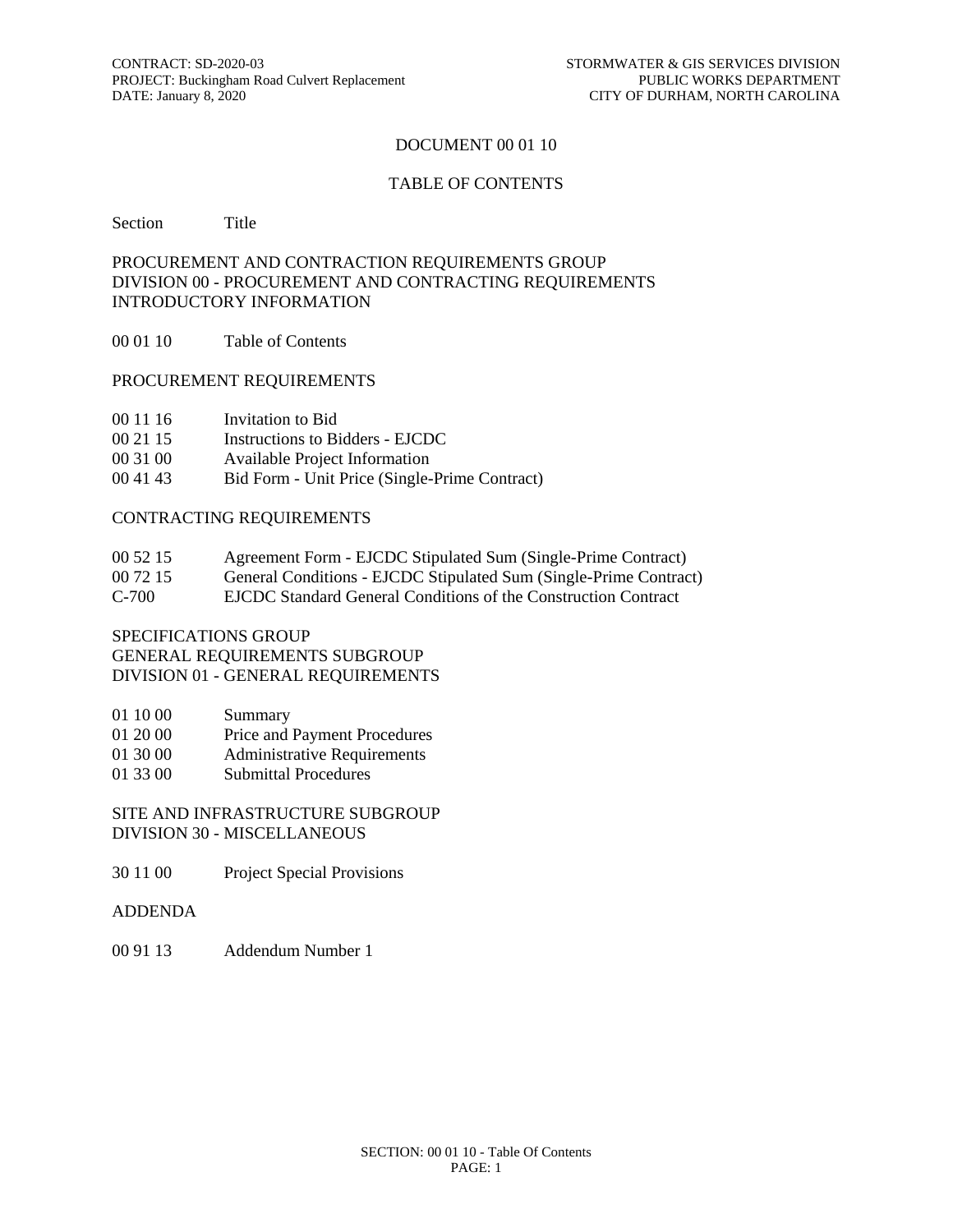#### LIST OF APPENDICES

- Appendix A Underutilized Business Enterprises (UBE) Participation Goals
- Appendix B EBOP Construction Forms<br>Appendix C UBE Subcontracting Repor
- UBE Subcontracting Reporting Forms
- Appendix D HUB Listing
- Appendix E Non-Collusion Affidavit Forms for Bidder and Subcontractor
- Appendix F Bid Bond Forms
- Appendix G Performance Bond and Payment Bond Forms
- Appendix H Reimbursable Sales and Use Tax Statement Forms
- Appendix I Contractor Safety Record Information
- Appendix J Not Used<br>Appendix K Not Used
- Appendix  $K$

#### END OF SECTION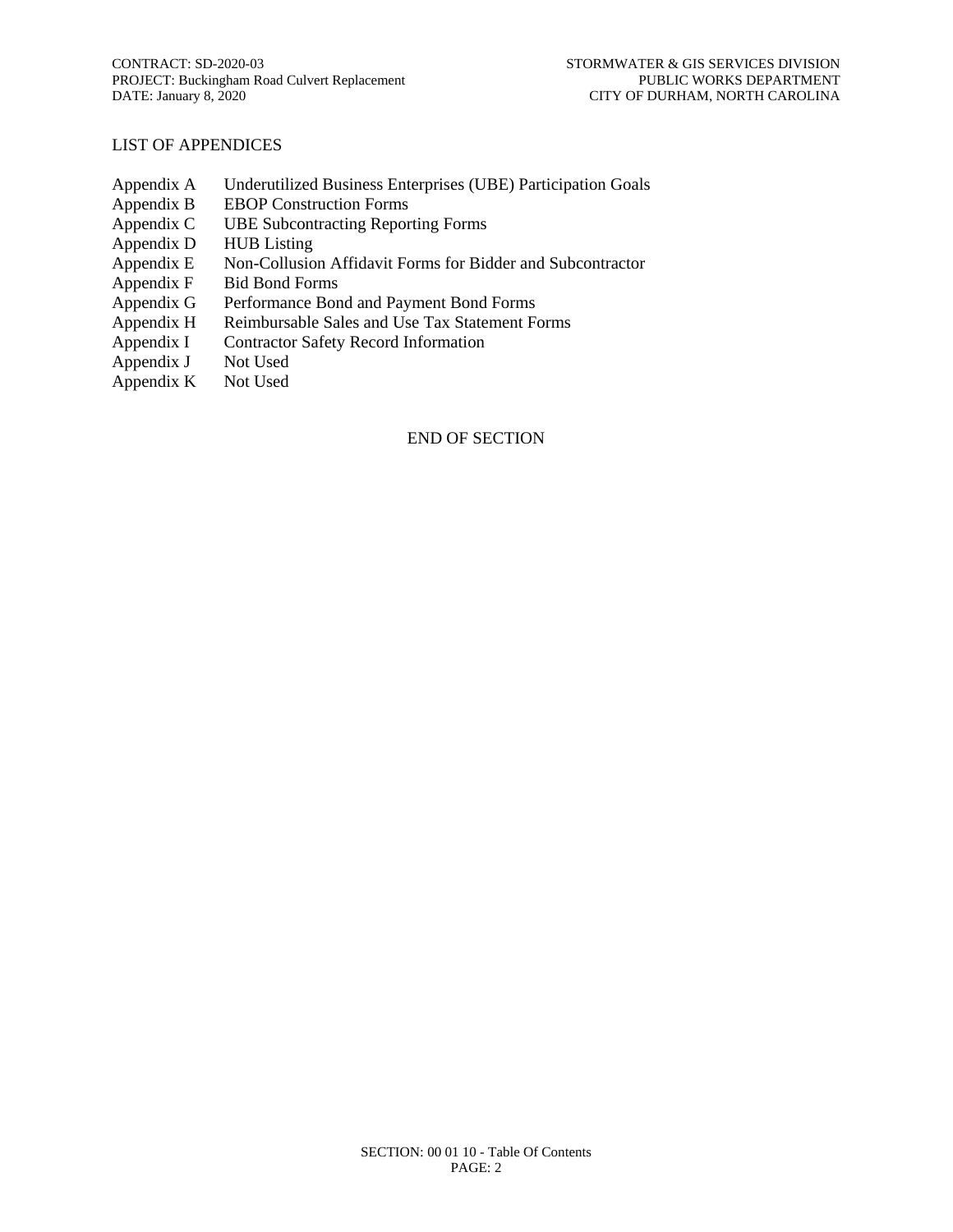#### DOCUMENT 00 31 00

#### AVAILABLE PROJECT INFORMATION

#### 1.1 SUMMARY

- A. Document Includes:
	- 1. Project information and location.
	- 2. List of drawings.<br>3. Subsurface invest
	- Subsurface investigation report.
	- 4. Topographic survey.
	- 5. Existing conditions survey.
	- 6. City of Durham standards.
	- 7. North Carolina Department of Transportation (NCDOT) standards.
	- 8. North Carolina Department of Environment and Natural Resources (NCDENR) standards.
- B. Related Documents:
	- 1. 00 21 15 Instructions to Bidders EJCDC: Examination of Bidding Documents, other related data, and Site.

#### 1.2 PROJECT INFORMATION AND LOCATION

- A. The Work contemplated under the provisions of this Contract includes, but may not be limited to, furnishing of all materials, labor, equipment, tools, etc. unless otherwise specified, for the complete replacement storm drainage culvert where Buckingham Road intersects Tributary C of Third Fork Creek.
- B. The Work Site for this Contract include, but are not limited to, the following: 1. Buckingham Road Culvert Replacement (ROW-186)

#### 1.3 LIST OF DRAWINGS

#### Contract includes the following Drawings:

| No.    | Drawing Title                          | <b>Issue Date</b> |
|--------|----------------------------------------|-------------------|
| $C-0$  | <b>COVER SHEET</b>                     | 11/27/2019        |
| $C-1$  | <b>EXISTING CONDITIONS</b>             | 12/11/2019        |
| $C-2$  | <b>DEMOLITION PLAN</b>                 | 12/11/2019        |
| $C-3$  | <b>SITE PLAN</b>                       | 12/11/2019        |
| $C-4$  | <b>GRADING AND STORM DRAINAGE PLAN</b> | 01/06/2020        |
| $C-5$  | <b>UTILITY PLAN</b>                    | 01/06/2020        |
| $EC-1$ | EROSION CONTROL PLAN INITIAL STAGE     | 12/11/2020        |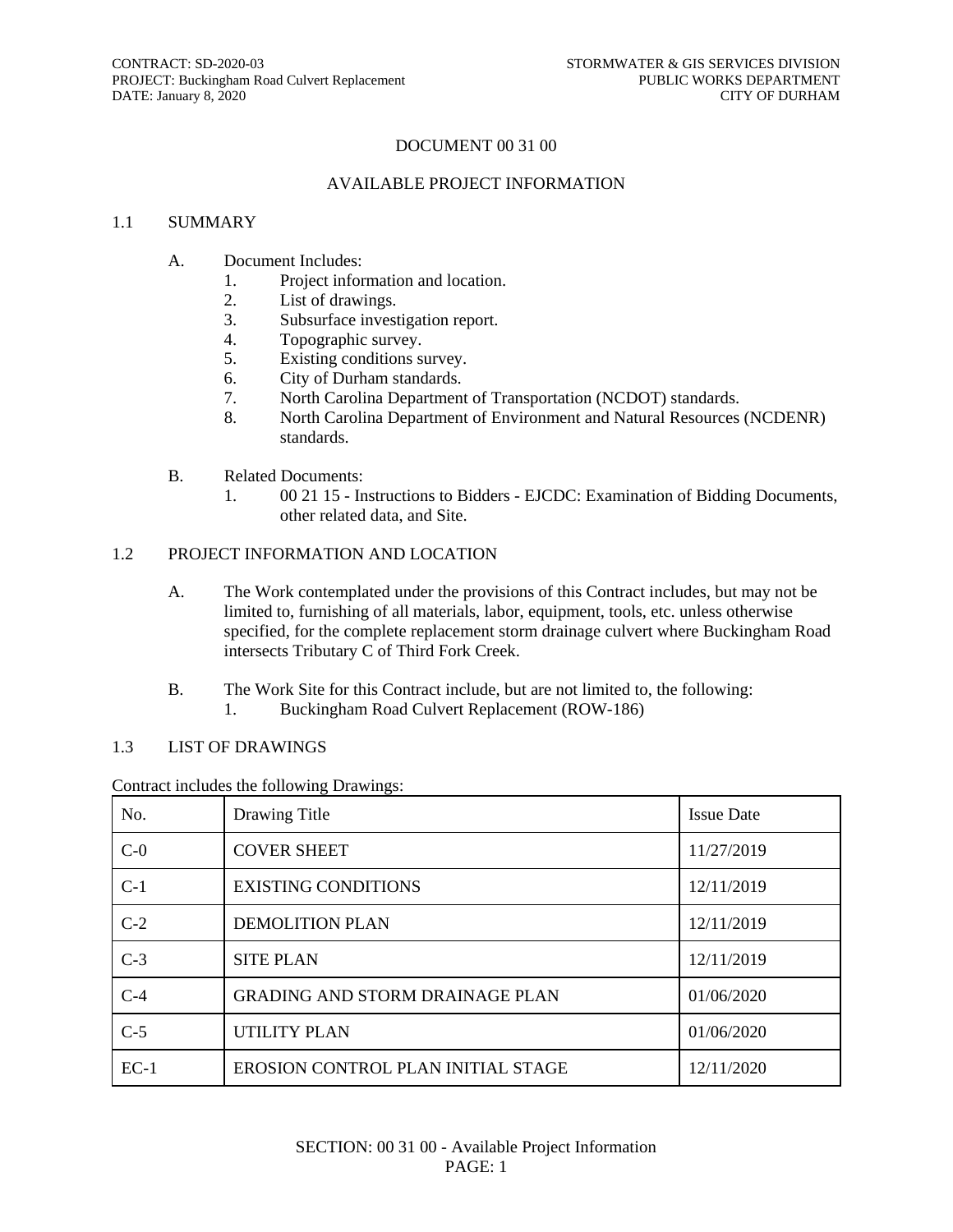| $EC-2$ | <b>EROSION CONTROL PLAN STAGE 2</b>                         | 12/11/2019 |
|--------|-------------------------------------------------------------|------------|
| $EC-3$ | <b>EROSION CONTROL DETAILS</b>                              | 12/11/2019 |
| $EC-4$ | <b>EROSION CONTROL DETAILS</b>                              | 12/11/2019 |
| $P-1$  | PLAN AND PROFILE BUCKINGHAM ROAD CULVERT                    | 01/06/2020 |
| $P-2$  | PLAN AND PROFILE WATER LINE 'A' AND SANITARY<br>OUTFALL 'A' | 01/06/2020 |
| $D-1$  | <b>SITE DETAILS</b>                                         | 12/11/2019 |
| $D-2$  | UTILITY DETAILS                                             | 11/27/2019 |
| $D-3$  | <b>UTILITY DETAILS</b>                                      | 11/27/2019 |
| $D-4$  | WORK ZONE TRAFFIC CONTROL DETAILS                           | 12/11/2019 |
| $S-1$  | <b>HEADWALL AND WINGS DETAILS</b>                           | 01/06/2020 |
| $S-2$  | <b>HEADWALL AND WINGS DETAILS</b>                           | 09/11/2019 |
| $S-3$  | <b>HEADWALL AND WINGS DETAILS</b>                           | 09/11/2019 |
| $S-4$  | <b>HEADWALL AND WINGS DETAILS</b>                           | 09/11/2019 |
| $S-5$  | <b>HEADWALL AND WINGS DETAILS</b>                           | 09/11/2019 |
| $S-6$  | <b>HEADWALL AND WINGS DETAILS</b>                           | 09/11/2019 |
| $S-7$  | <b>HEADWALL AND WINGS DETAILS</b>                           | 09/11/2019 |

#### 1.4 SUBSURFACE INVESTIGATION REPORT

- A. A subsurface investigation has been conducted in advance of the Project. This may be downloaded at [https://durhamnc.gov/3909.](https://durhamnc.gov/3909)
	- 1. "Report of Subsurface Exploration and Geotechnical Engineering Evaluation Buckingham Road Culvert Replacement," dated April 23, 2019.

#### 1.5 STREAM FLOW INFORMATION

A. Stream flow information for Third Fork Creek Tributary C is available in the "Flood Insurance Study" for Durham County, North Carolina and Incorporated Areas, [https://fris.nc.gov/fris/Home.aspx.](https://fris.nc.gov/fris/Home.aspx)

#### 1.6 TOPOGRAPHIC SURVEY

A. A topographic survey was performed for the Project Site.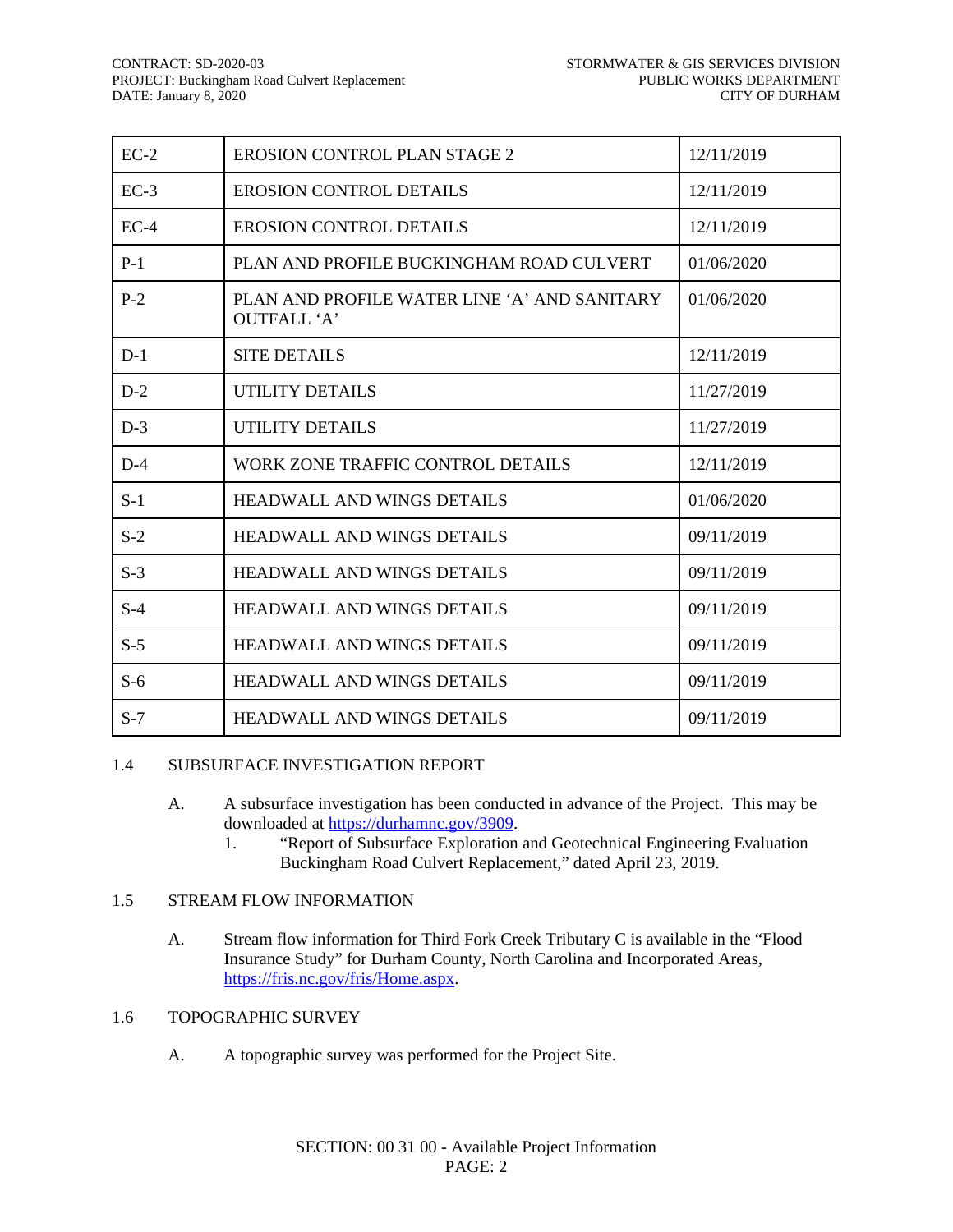#### 1.7 EXISTING CONDITIONS SURVEY

A. Existing conditions for the Buckingham Road Site can be seen on sheet C-1 of the Drawings.

#### 1.8 CITY OF DURHAM STANDARDS

A. All Work shall conform to City of Durham Standards, Specifications, and Standard Details. These may be downloaded at: [http://durhamnc.gov/3626.](http://durhamnc.gov/3626)

#### 1.9 NORTH CAROLINA DEPARTMENT OF TRANSPORTATION (NCDOT) STANDARDS

- A. All Work shall conform to the NCDOT Standard Specifications (current version) and applicable revisions, as referenced in the Technical Specifications. The NCDOT Standard Specifications may be downloaded at: [https://connect.ncdot.gov/resources/Specifications/Pages/2018-Specifications-and-](https://connect.ncdot.gov/resources/Specifications/Pages/2018-Specifications-and-Special-Provisions.aspx)[Special-Provisions.aspx.](https://connect.ncdot.gov/resources/Specifications/Pages/2018-Specifications-and-Special-Provisions.aspx) Hard copies of these documents may be obtained from the NCDOT and are not provided by the City of Durham.
	- 1. The following NCDOT Standard Specifications are directly referenced for the Work included in this Contract:
		- a. Section 200 Clearing and Grubbing
		- b. Section 226 Comprehensive Grading
		- c. Section 230 Borrow Excavation
		- d. Section 250 Removal of Existing Pavement
		- e. Section 270 Geotextile for Soil Stabilization
		- f. Section 310 Pipe Culverts
		- g. Section 410 Foundation Excavation
		- h. Section 412 Unclassified Structure Excavation
		- i. Section 414 Box Culvert Excavation
		- j. Section 420 Concrete Structures
		- k. Section 425 Fabricating and Placing Reinforcement
		- l. Section 520 Aggregate Base Course
		- m. Section 610 Asphalt Concrete Plant Mix Pavements
		- n. Section 620 Asphalt Binder for Plant Mix
		- o. Section 800 Mobilization
		- p. Section 840 Minor Drainage Structures
		- q. Section 848 Concrete Sidewalks, Driveways, and Curb Ramps
		- r. Section 858 Adjustment of Catch Basins, Manholes, Drop Inlets, Meter Boxes and Valve Boxes
			- s. Section 867 Fence Reset
		- t. Section 876 Rip Rap
		- u. Section 1016 Select Materials
		- v. Section 1056 Geosynthetics
		- w. Section 1110 Work Zone Signs
		- x. Section 1130 Drums
		- y. Section 1145 Barricades
		- z. Section 1150 Flaggers
		- aa. Section 1170 Positive Protection
		- bb. Section 1510 Water Lines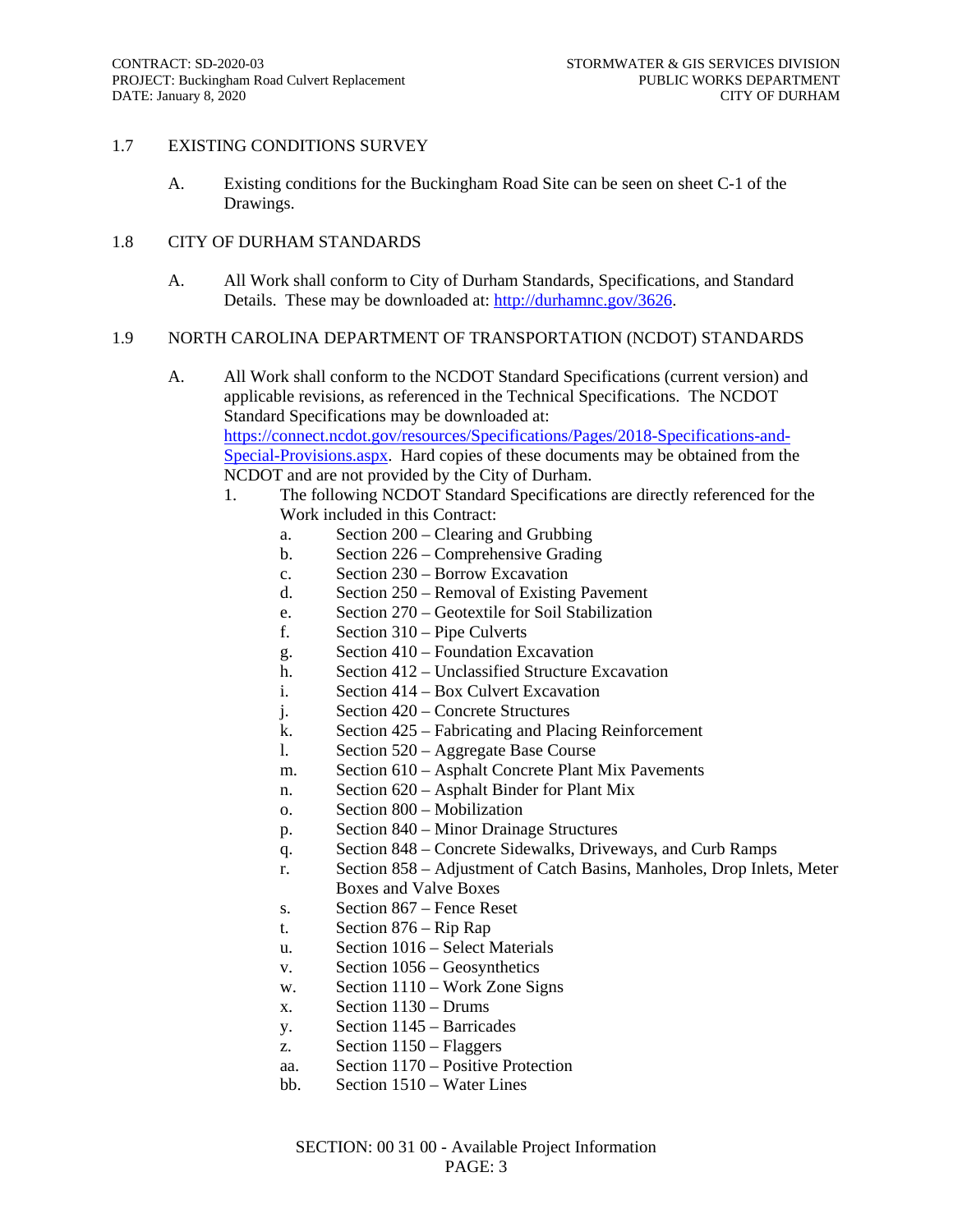- cc. Section 1520 Sanitary Sewer
- dd. Section 1605 Temporary Silt Fence
- ee. Section 1607 Gravel Construction Entrance
- ff. Section 1610 Stone for Erosion Control
- gg. Section 1660 Seeding and Mulching
- B. All Work shall conform to the NCDOT Standard Drawings (current version) and applicable revisions, as referenced in the Technical Specifications. The NCDOT Standard Drawings may be downloaded at: [https://connect.ncdot.gov/resources/Specifications/Pages/2018-Roadway-Standard-](https://connect.ncdot.gov/resources/Specifications/Pages/2018-Roadway-Standard-Drawings.aspx)[Drawings.aspx.](https://connect.ncdot.gov/resources/Specifications/Pages/2018-Roadway-Standard-Drawings.aspx) Hard copies of these documents may be obtained from the NCDOT and are not provided by the City of Durham.
	- 1. The following NCDOT Standard Details are directly referenced for the Work included in this Contract:
		- a. Detail 300.01 Method of Pipe Installation
		- b. Detail 840.51 Brick Manhole
		- c. Detail 840.53 Precast Manhole with Masonry Base
		- d. Detail 840.54 Manhole Frame and Cover
		- e. Detail 1605.01 Temporary Silt Fence
		- f. Detail 1607.01 Gravel Construction Entrance

#### 1.10 NORTH CAROLINA DEPARTMENT OF ENVIRONMENT AND NATURAL RESOURCES (NCDENR) STANDARDS

A. All work shall conform to the NCDENR Erosion and Sediment Control Planning and Design Manual (current version), as referenced in the Technical Specifications. The NCDENR manual may be downloaded at: [https://deq.nc.gov/about/divisions/energy](https://deq.nc.gov/about/divisions/energy-mineral-land-resources/energy-mineral-land-permit-guidance/erosion-sediment-control-planning-design-manual)[mineral-land-resources/energy-mineral-land-permit-guidance/erosion-sediment-control](https://deq.nc.gov/about/divisions/energy-mineral-land-resources/energy-mineral-land-permit-guidance/erosion-sediment-control-planning-design-manual)[planning-design-manual.](https://deq.nc.gov/about/divisions/energy-mineral-land-resources/energy-mineral-land-permit-guidance/erosion-sediment-control-planning-design-manual) Hard copies of this document may be obtained from the NCDENR and are not provided by the City of Durham.

## END OF DOCUMENT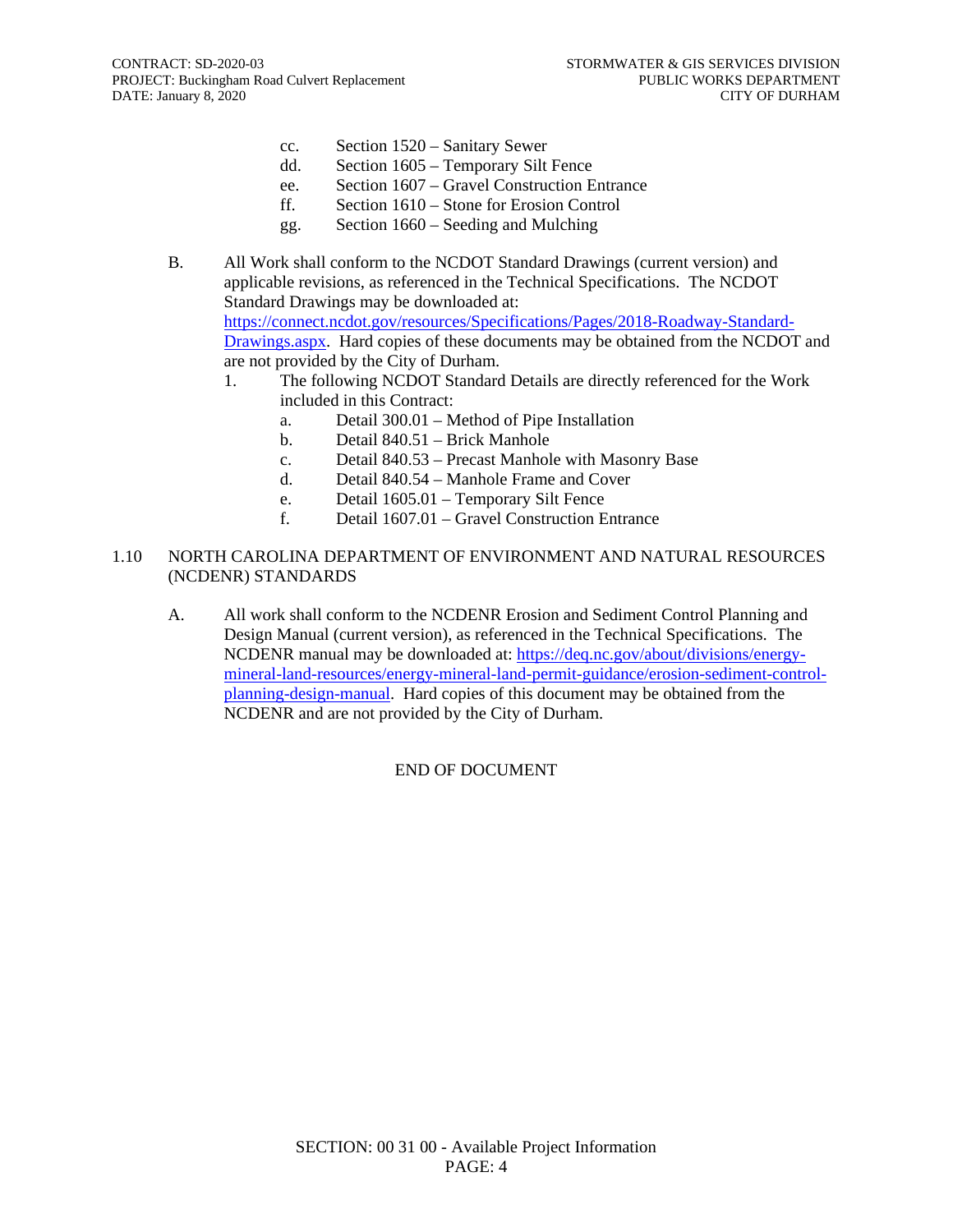#### DOCUMENT 00 52 15

#### AGREEMENT FORM - EJCDC STIPULATED SUM (SINGLE-PRIME CONTRACT)

THIS AGREEMENT is by and between the City of Durham (Owner), a North Carolina municipal corporation, and [*to be completed upon execution*] (Contractor).

The City of Durham and Contractor, in consideration of the mutual covenants set forth herein, agree as follows:

#### 1.1 WORK

A. Contractor shall complete all Work as specified or indicated in the Contract Documents. The Work is generally described as follows:

The Work involves the furnishing of all materials, labor, equipment, tools, etc. unless otherwise specified, for the complete replacement storm drainage culvert where Buckingham Road intersects Tributary C of Third Fork Creek.

#### 1.2 THE PROJECT

A. The Project for which the Work under the Contract Documents may be the whole or only a part is generally described as follows:

Contract: SD-2020-03, Project: Buckingham Road Culvert Replacement

- B. Listed below is the Site that the Contractor may be instructed to complete construction under this Contract.
	- 1. Buckingham Road Culvert Replacement (ROW-186)

#### 1.3 ENGINEER

- A. The Project has been designed by the following firm.
	- 1. The John R. McAdams Company Incorporated
- B. The John R. McAdams Company Incorporated will act as the City of Durham's representative, assume all duties and responsibilities, and have the rights and authority assigned to Engineer in the Contract Documents in connection with the completion of the Work in accordance with the Contract Documents.

#### 1.4 CONTRACT TIMES

- A. Time of the Essence
	- 1. All time limits for Milestones, if any, Substantial Completion, and completion and readiness for final payment as stated in the Contract Documents are of the essence of the Contract.
- B. Days to Achieve Substantial Completion and Final Payment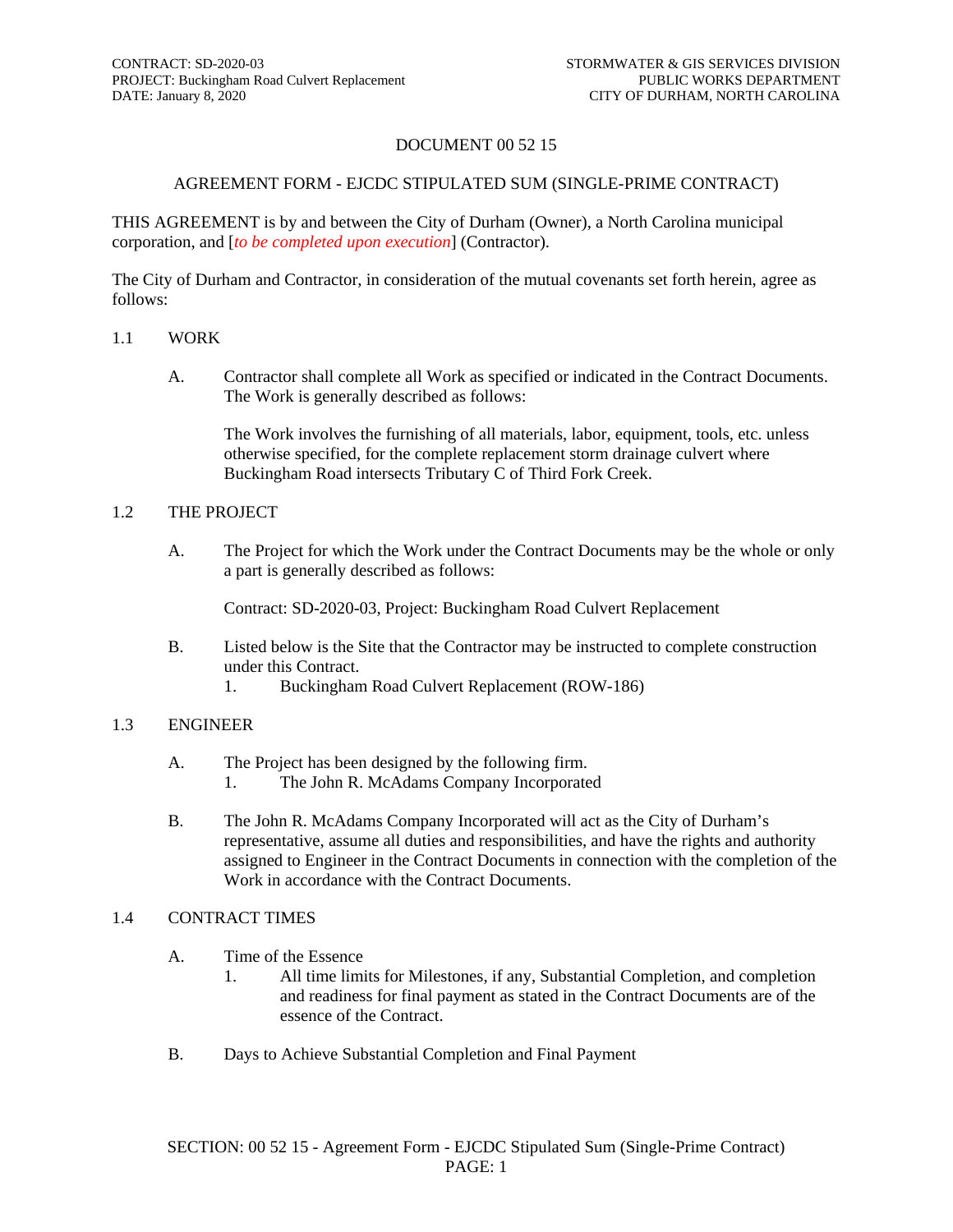- 1. The Work shall be substantially completed within 151 days after the date when the Contract Times commence to run (Notice to Proceed) as provided in Paragraph 2.03 of the General Conditions, and completed and ready for final payment in accordance with Paragraph 14.07 of the General Conditions within 182 days after the date when the Contract Times commence to run (Notice to Proceed).
- C. Liquidated Damages
	- 1. Contractor and the City of Durham recognize that time is of the essence of this Agreement and that the City of Durham will suffer financial loss if the Work is not completed within the times specified in Paragraph 1.4.B.1 above, plus any extensions thereof allowed in accordance with Article 12 of the General Conditions. The parties also recognize the delays, expense, and difficulties involved in proving in a legal or arbitration proceeding the actual loss suffered by the City of Durham if the Work is not completed on time. Accordingly, instead of requiring any such proof, the City of Durham and the Contractor agree that as liquidated damages for the delay (but not as a penalty), Contractor shall pay the City of Durham four hundred dollars (\$400.00) for each day that expires after the time specified in Paragraph 1.4.B.1 for Substantial Completion until the Work is substantially complete. After Substantial Completion, if Contractor shall neglect, refuse, or fail to complete the remaining Work within the Contract Time or any proper extension thereof granted by the City of Durham, Contractor shall pay the City of Durham four hundred dollars (\$400.00) for each day that expires after the time specified in Paragraph 1.4.B.1 for completion and readiness for final payment until the Work is completed and ready for final payment.
	- 2. Failure of the Contractor to commence construction within ten (10) days of the Notice to Proceed shall begin a daily liquidated damages assessment against the Contractor at a rate of fifty percent (50%) of the daily liquidated damages specified in Paragraph 1.4.C.1.
- D. Weather Related Delays
	- 1. The Contractor may request for an extension of Contract Times for delays related to adverse weather as described in the General Conditions, Paragraph 12.02A.

#### 1.5 CONTRACT PRICE

- A. The City of Durham shall pay Contractor for completion of the Work in accordance with the Contract Documents an amount in current funds equal to the sum of the amount determined pursuant to Paragraphs 1.5.A.1 and 1.5.A.2 below:
	- 1. Not used.
	- 2. For all Unit Price Work, an amount equal to the sum of the established unit price for each separately identified item of Unit Price Work times the estimated quantity of that item as indicated in this Paragraph 1.5.A.2:

As provided in Paragraph 11.03 of the General Conditions, estimated quantities are not guaranteed, and determinations of actual quantities and classifications are to be made by the Engineer as provided in Paragraph 9.07 of the General Conditions. Unit prices have been computed as provided in Paragraph 11.03 of the General Conditions.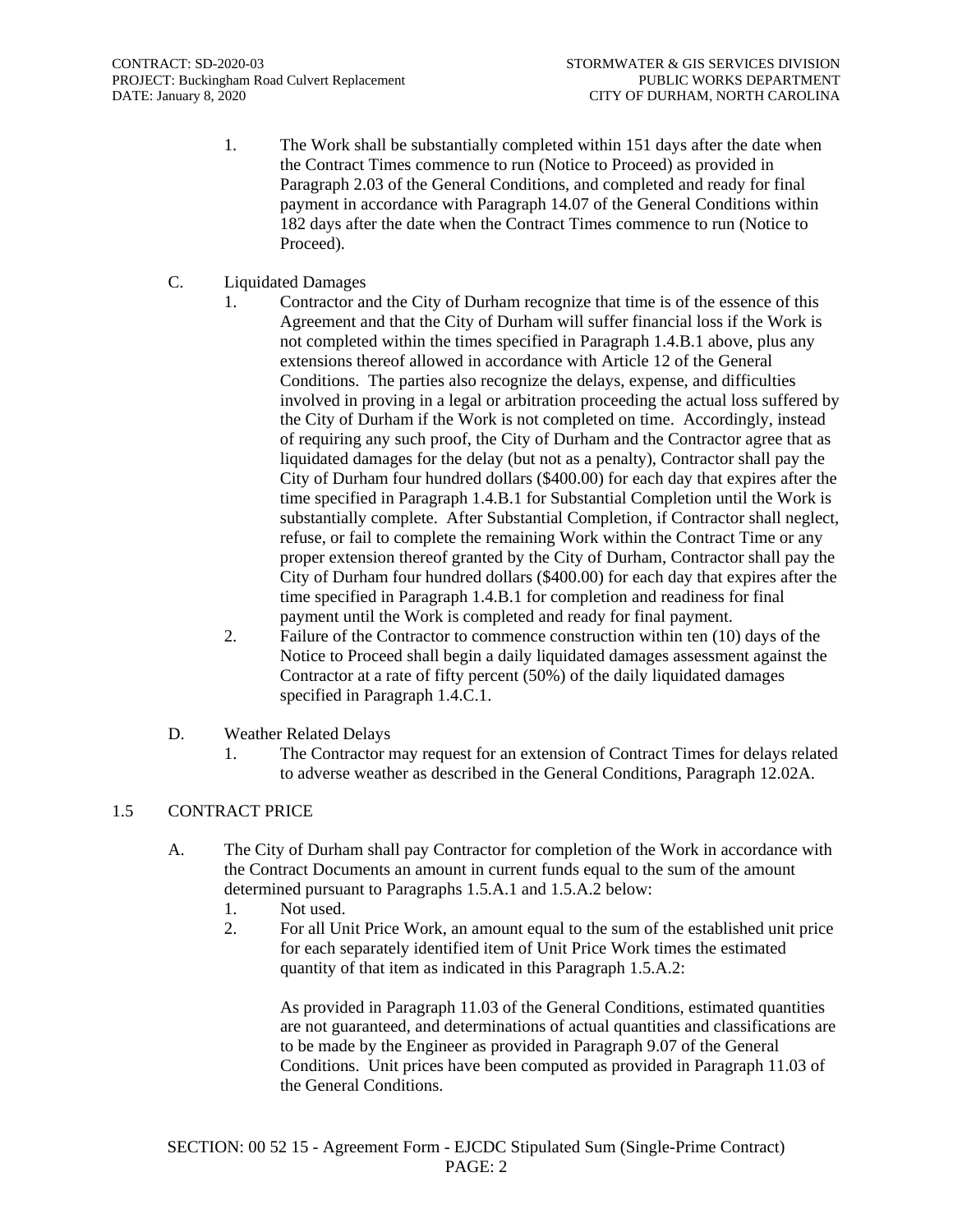п

#### UNIT PRICE WORK

|                |                    | Standard            |                                                                           |     |                |                   |                   |
|----------------|--------------------|---------------------|---------------------------------------------------------------------------|-----|----------------|-------------------|-------------------|
| No.            | Specification      | <b>Drawing</b>      | <b>Item Description</b>                                                   |     | Unit Quantity  | <b>Unit Price</b> | <b>Item Value</b> |
|                |                    |                     | Abandonment, Demolition, and Removal                                      |     |                |                   |                   |
| <b>B1</b>      | NCDOT 200          | N/A                 | Supplementary Clearing and Grubbing                                       | AC  | 0.25           |                   |                   |
| B <sub>2</sub> | NCDOT 200          | N/A                 | Select Tree Removal (4 to 8-inch diameter)                                | EA  | $\overline{7}$ |                   |                   |
| B <sub>3</sub> | NCDOT 200          | N/A                 | Select Tree Removal (8.1 to 16-inch diameter)                             | EA  | 13             |                   |                   |
| <b>B4</b>      | NCDOT 200          | N/A                 | Select Tree Removal (16.1 to 24-inch diameter)                            | EA  | 5              |                   |                   |
| B <sub>5</sub> | NCDOT 250          | N/A                 | Removal of Existing Asphalt Pavement                                      | SY  | 425            |                   |                   |
| B6             | NCDOT 250          | N/A                 | Removal of Existing Concrete Pavement                                     | SY  | 35             |                   |                   |
| <b>B7</b>      | N/A                | N/A                 | Removal of Existing Drainage Structure                                    | EA  | $\mathbf 1$    |                   |                   |
| B8             | N/A                | N/A                 | Temporary Relocation of Mailbox                                           | EA  | $\overline{2}$ |                   |                   |
|                |                    |                     | Subtotal for Abandonment, Demolition, and Removal                         |     |                |                   |                   |
|                |                    |                     |                                                                           |     |                |                   |                   |
|                |                    |                     | Earthwork                                                                 |     |                |                   |                   |
| B9             | NCDOT 226          | N/A                 | Grading                                                                   | LS  | $\mathbf{1}$   |                   |                   |
| <b>B10</b>     | NCDOT 230          | N/A                 | Borrow Excavation (Topsoil)                                               | СY  | 120            |                   |                   |
| B11            | NCDOT 412          | N/A                 | Unclassified Structure Excavation                                         | CY  | 50             |                   |                   |
| <b>B12</b>     | NCDOT 414          | N/A                 | Culvert Excavation                                                        | LS  | $\mathbf{1}$   |                   |                   |
|                | B13 NCDOT 410/1016 | N/A                 | Select Backfill Material (Class II)                                       | CY  | 150            |                   |                   |
|                |                    |                     | <b>Subtotal for Earthwork</b>                                             |     |                |                   |                   |
|                |                    |                     | Soil Erosion and Sediment Control                                         |     |                |                   |                   |
| B14            | NCDOT 876          | N/A                 | Rip Rap, Class 1                                                          | TN  | 190            |                   |                   |
| <b>B15</b>     | NCDOT 876/1056     | N/A                 | Geotextile for Drainage (Type 2)                                          | SY  | 100            |                   |                   |
|                | B16 NCDOT 270/1056 | N/A                 | Geotextile for Soil Stabilization (Type 4)                                | SY  | 150            |                   |                   |
|                |                    |                     |                                                                           |     |                |                   |                   |
| B17            | <b>NCDOT 1605</b>  | NCDOT 1605.01       | Temporary Silt Fence                                                      | LF  | 500            |                   |                   |
| <b>B18</b>     | <b>NCDOT 1610</b>  | NCDOT 1607.01       | Stone for Erosion Control, Class A                                        | TN  | 10             |                   |                   |
| <b>B19</b>     | <b>NCDOT 1607</b>  | NCDOT 1607.01       | <b>Gravel Construction Entrance</b>                                       | EA  | $\mathbf{1}$   |                   |                   |
| <b>B20</b>     | <b>NCDOT 1660</b>  | N/A                 | Seeding and Mulching                                                      | SY  | 850            |                   |                   |
| <b>B21</b>     | 30 11 00           | N/A                 | <b>Tree Protection Fencing</b>                                            | LF  | 300            |                   |                   |
| B22            | 30 11 00           | N/A                 | Surface Water Diversion/Pump Around                                       | LS  | 1              |                   |                   |
| B23            | 30 11 00           | N/A                 | Coir Fiber Matting (C700)                                                 | SY  | 375            |                   |                   |
| B24            | 30 11 00           | N/A                 | Sediment Filter Bag                                                       | EA  | 4              |                   |                   |
|                |                    |                     | Subtotal for Soil Erosion and Sediment Control                            |     |                |                   |                   |
|                |                    |                     | <b>Traffic Control</b>                                                    |     |                |                   |                   |
| <b>B25</b>     | <b>NCDOT 1110</b>  | N/A                 | Work Zone Signs (Stationary)                                              | SF  | 160            |                   |                   |
|                |                    |                     |                                                                           |     |                |                   |                   |
| <b>B26</b>     | <b>NCDOT 1110</b>  | N/A                 | Work Zone Signs (Barricade Mounted)                                       | SF  | 128            |                   |                   |
| B27            | <b>NCDOT 1110</b>  | N/A                 | Work Zone Signs (Portable)                                                | SF  | 128            |                   |                   |
| <b>B28</b>     | <b>NCDOT 1130</b>  | N/A                 | Drums                                                                     | EA  | 8              |                   |                   |
| B29            | <b>NCDOT 1145</b>  | N/A                 | Barricades (Type III)                                                     | LF  | 60             |                   |                   |
| <b>B30</b>     | <b>NCDOT 1150</b>  | N/A                 | Flaggers                                                                  | HR  | $\overline{4}$ |                   |                   |
| <b>B31</b>     | <b>NCDOT 1170</b>  | N/A                 | Water Filled Barrier                                                      | LF  | 30             |                   |                   |
|                |                    |                     | <b>Subtotal for Traffic Control</b>                                       |     |                |                   |                   |
|                |                    |                     | Paving                                                                    |     |                |                   |                   |
| <b>B32</b>     | NCDOT 520          | N/A                 | Aggregate Base Course                                                     | TN  | 50             |                   |                   |
| <b>B33</b>     | NCDOT 610          | N/A                 | Asphalt Concrete Intermediate Course, Type I19.0B                         | TN  | 75             |                   |                   |
| <b>B34</b>     | NCDOT 610          | N/A                 | Asphalt Concrete Surface Course, Type S9.5B                               | TN  | 50             |                   |                   |
| <b>B35</b>     | NCDOT 620          | N/A                 | Asphalt Binder for Plant Mix                                              | TN  | 10             |                   |                   |
| B36            | NCDOT 848          | <b>CoD SSD</b>      | 6-inch Concrete Driveway City Detail No. ST-9.0 and ST-10.0               | SY  | 35             |                   |                   |
|                |                    |                     |                                                                           |     |                |                   |                   |
|                |                    |                     | <b>Subtotal for Paving</b>                                                |     |                |                   |                   |
|                |                    |                     | <b>Storm Drainage</b>                                                     |     |                |                   |                   |
| B37            | NCDOT 414          | N/A                 | Foundation Conditioning Material, Box Culvert                             | TN  | 125            |                   |                   |
| <b>B38</b>     | NCDOT 840          | NCDOT 840.51/840.53 | Manhole (0 to 5-feet)                                                     | EA  | $\mathbf{1}$   |                   |                   |
| B39            | NCDOT 840          | NCDOT 840.54        | Manhole Frame and Cover                                                   | EA  | $\mathbf 1$    |                   |                   |
| <b>B40</b>     | NCDOT 840          | N/A                 | Pipe Collars                                                              | CY  | $\mathbf{1}$   |                   |                   |
| B41            | NCDOT 310          | NCDOT 300.01        | 15-inch R.C. Pipe Culverts, Class III (0 to 5-feet)                       | LF  | 20             |                   |                   |
| B42            | NCDOT 420          | N/A                 | Class A Concrete                                                          | CY  | 35             |                   |                   |
| B43            | NCDOT 425          | N/A                 | Reinforcing Steel                                                         | LB  | 1340           |                   |                   |
| <b>B44</b>     | 30 11 00           | N/A                 | Pre-Cast Concrete Box Culvert (16-foot wide by 6-foot high, 61.0-feet CL) | LS  | $\mathbf{1}$   |                   |                   |
|                |                    |                     | <b>Subtotal for Storm Drainage</b>                                        |     |                |                   |                   |
|                |                    |                     | <b>Utilities</b>                                                          |     |                |                   |                   |
|                |                    |                     |                                                                           |     | $\mathbf{1}$   |                   |                   |
| B45            | NCDOT 858          | N/A                 | Adjustment of Manholes<br>Adjustment of Meter Boxes or Valve Boxes        | EA  |                |                   |                   |
|                |                    |                     |                                                                           | EA  | $\overline{2}$ |                   |                   |
| <b>B46</b>     | NCDOT 858          | N/A                 |                                                                           |     |                |                   |                   |
| <b>B47</b>     | <b>NCDOT 1510</b>  | N/A                 | 8-inch Water Line (DIP)                                                   | LF. | 90             |                   |                   |
| <b>B48</b>     | <b>NCDOT 1520</b>  | N/A                 | 8-inch Sanitary Gravity Sewer (DIP)                                       | LF  | 60             |                   |                   |
| B49            | N/A                | N/A                 | Sanitary Sewer Bypass Pumping Operation                                   | LS  | 1              |                   |                   |
| <b>B50</b>     | 30 11 00           | N/A                 | Water, Sewer, & Gas Service Adjustments                                   | EA  | $\overline{2}$ |                   |                   |
| <b>B51</b>     | N/A                | N/A                 | Adjustment of Existing Water Valves                                       | EA  | $\overline{2}$ |                   |                   |
| <b>B52</b>     | N/A                | N/A                 | Furnish and Install New 8-inch Gate Valve                                 | EA  |                |                   |                   |
|                | 30 11 00           |                     |                                                                           | LS  | $\mathbf{1}$   |                   |                   |
| B53            |                    | N/A                 | Utility Line/Pole Relocation and Coordination Allowances                  |     |                | \$10,000.00       | \$10,000.00       |
|                |                    |                     | <b>Subtotal for Utilities</b>                                             |     |                |                   |                   |
|                |                    |                     | Miscellaneous                                                             |     |                |                   |                   |
| <b>B54</b>     | NCDOT 800          | N/A                 | Mobilization (Single Large Project)                                       | LS  | $\mathbf{1}$   |                   |                   |
| <b>B55</b>     | NCDOT 867          | N/A                 | 48-inch Fence Reset                                                       | LF  | 50             |                   |                   |
| B56            | 30 11 00           | N/A                 | Testing and Inspecting Allowances                                         | LS  | 1              | \$10,000.00       | \$10,000.00       |
| <b>B57</b>     | 30 11 00           | N/A                 | Construction Surveying and As-Built Survey                                | LS  | $\mathbf 1$    |                   |                   |
|                |                    |                     | <b>Subtotal for Miscellaneous</b>                                         |     |                |                   |                   |
|                |                    |                     | <b>Stream Restoration</b>                                                 |     |                |                   |                   |
| B58            | 30 11 00           | N/A                 | Live Stakes                                                               | EA  | 300            |                   |                   |
| <b>B59</b>     | 30 11 00           | N/A                 | Tubelings and Rooted Plant Plugs                                          | EA  | 650            |                   |                   |
| <b>B60</b>     | 30 11 00           | N/A                 | Riparian Seeding                                                          | SY  | 675            |                   |                   |
|                |                    |                     | <b>Subtotal for Stream Restoration</b>                                    |     |                |                   |                   |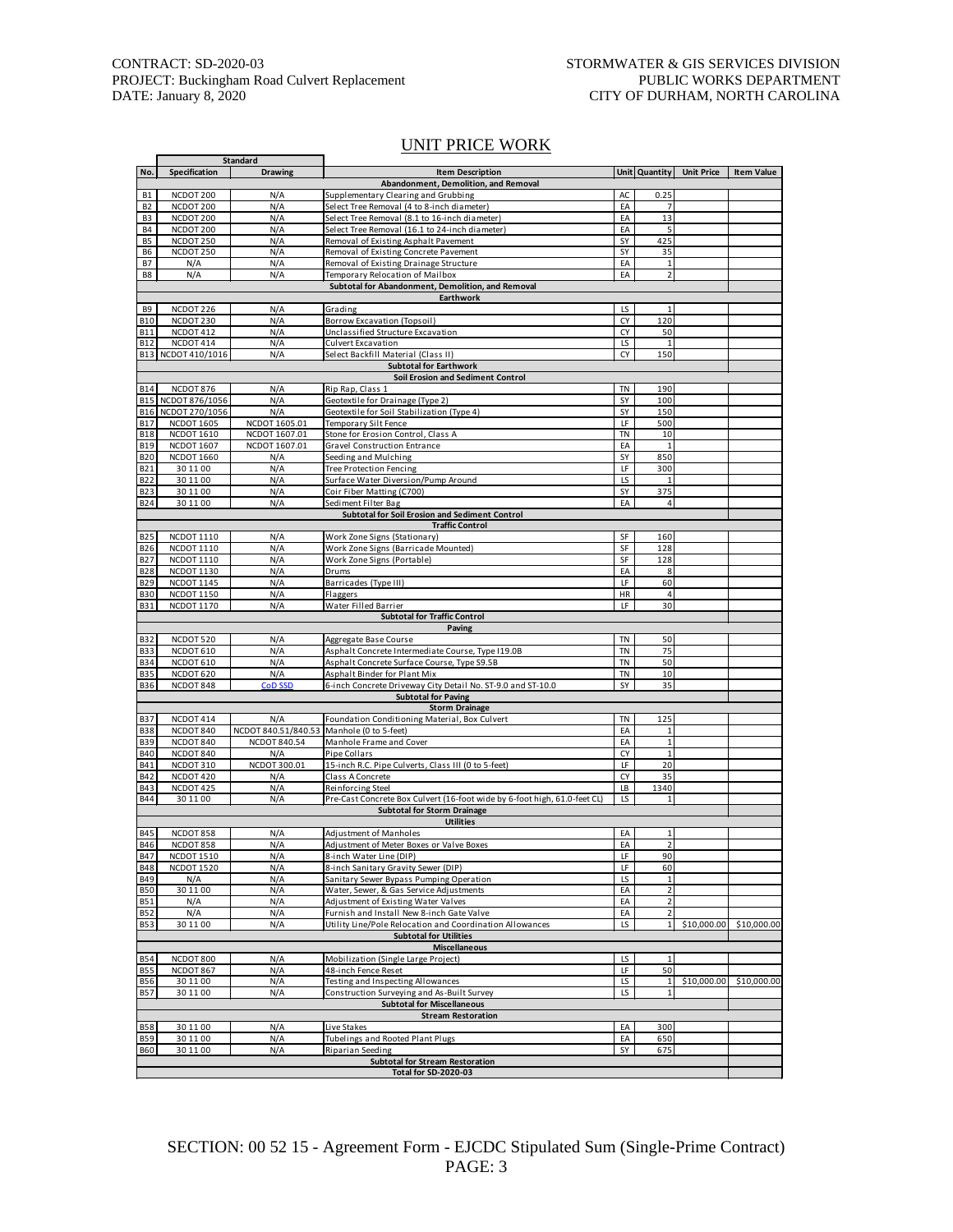#### 1.6 PAYMENT PROCEDURES

- A. Submittal and Processing of Payments
	- 1. Contractor shall submit Applications for Payment in accordance with Article 14 of the General Conditions. Applications for Payment will be processed by Engineer as provided in the General Conditions.
- B. Progress Payments; Retainage
	- 1. The City of Durham shall make progress payments on account of the Contract Price on the basis of Contractor's Applications for Payment on or about the first day of each month during performance of the Work as provided in Paragraphs 1.6.B.1.a through 1.6.B.1.d below. All such payments will be measured by the schedule of values established as provided in Paragraph 2.07.A of the General Conditions (and in the case of Unit Price Work based on the number of units completed) or, in the event there is no schedule of values, as provided in the General Requirements:
		- a. Prior to Substantial Completion, progress payments will be made in an amount equal to the percentage indicated below but, in each case, less the aggregate of payments previously made and less such amount as Engineer may determine or the City of Durham may withhold, including but not limited to liquidated damages, in accordance with Paragraph 14.02 of the General Conditions.
		- b. The City of Durham will retain five (5) percent of the amount of each estimate until Work covered by the Contract is fifty percent (50%) complete. If after the Project is deemed fifty percent (50%) complete based upon the Contractor's gross Project invoices, excluding the value of materials stored on and off-site, and the Contractor provides the City and the Engineer the following:
			- 1) Written verification evidencing fifty percent (50%) completion of the Project; and,
			- 2) Written consent of the surety named in the Project performance and payment bonds agreeing that the City shall not retain any further retainage from periodic payments due to the Contractor;

the City shall cease holding retainage from future periodic payments if the City finds that the Contractor is performing satisfactorily, and any nonconforming Work identified in writing by the Engineer or City (prior to the point of fifty percent (50%) Project completion) has been corrected by the Contractor and accepted by the Engineer or City, whoever provided such prior notice of nonconforming Work. If, however, the City determines the Contractor's performance is unsatisfactory, the City may reinstate the specified retainage for each subsequent periodic payment. Notwithstanding anything to the contrary, City may assess retainage after fifty percent (50%) project completion, even if the Contractor has complied with Paragraphs 1.6.B.1.b.1 and 1.6.B.1.b.2 (above) and continues to perform satisfactorily as necessary to retain two and one-half percent (2.5%) total retainage through the completion of the Project.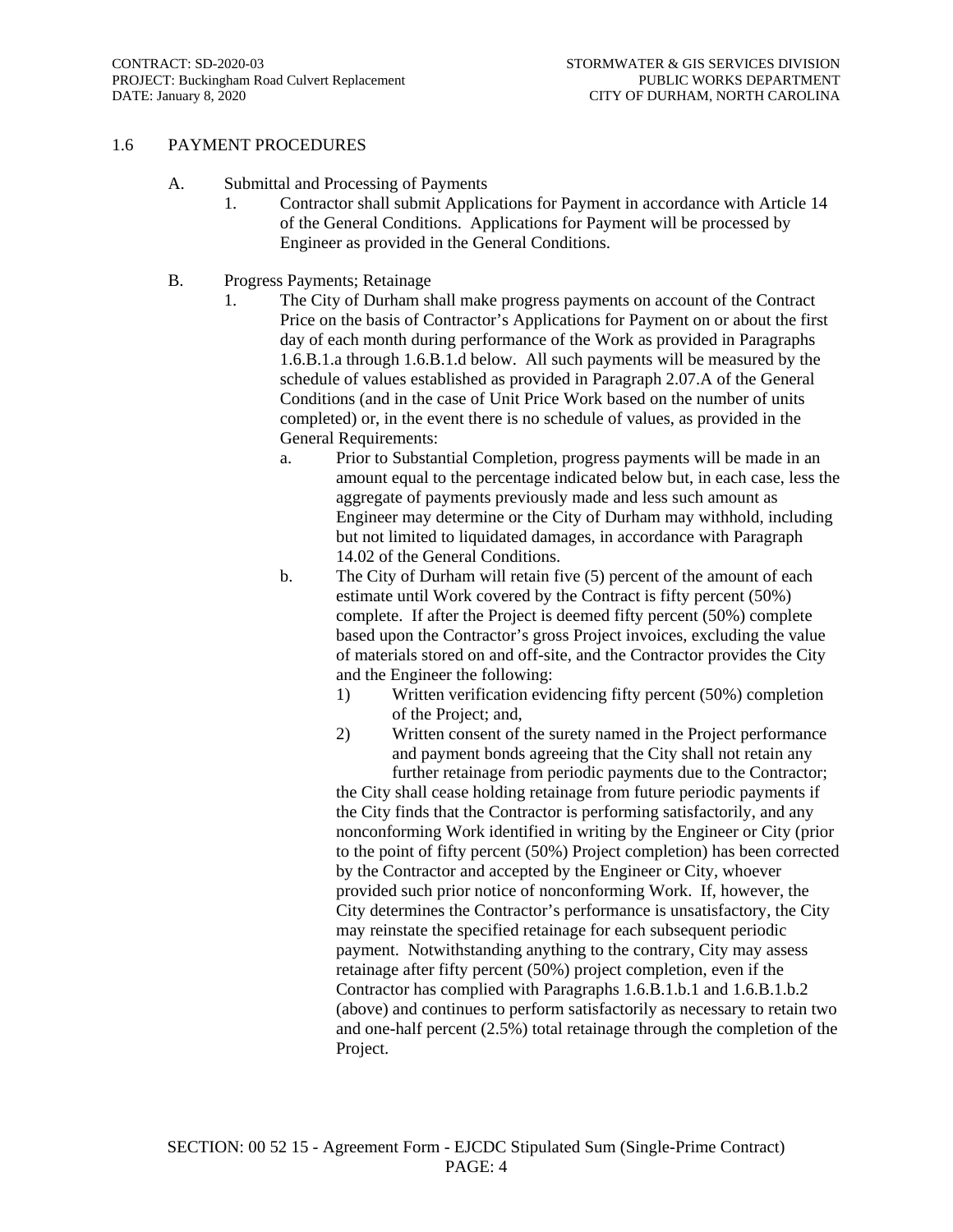- c. Notwithstanding any of the retainage provisions described herein, there shall be no retainage on periodic or final payments for Contracts having a total project cost less than \$100,000.00, and, in addition to the retainage amounts allowed to be held by the City of Durham, the City shall also retain all rights allowed under this Agreement to withhold payment to the Contractor in accordance with Article 14 of the General Conditions and for unsatisfactory job progress, defective or nonconforming construction not remedied, disputed Work, or third-party claims filed against the City of Durham or reasonable evidence that a third-party claim will be filed.
- d. Within sixty (60) days of receipt by City of (1) an Application for Payment and (2) written consent of the surety, and after City has either (1) received a certificate of Substantial Completion or (2) received beneficial occupancy or use of the Project (if applicable), the City of Durham shall pay an amount sufficient to increase total payment to Contractor to the Contract Price, less such amounts as Engineer shall determine in accordance with Paragraph 14.02.B.5 of the General Conditions, including up to two hundred fifty percent (250%) of Engineer's estimate of the value of Work to be completed or corrected as shown on the tentative list of items to be completed or corrected attached to the certificate of Substantial Completion.
- C. Final Payment
	- 1. Prior to issuing final payment, the Contractor will furnish to the City of Durham certification that: All Subcontractors and vendors associated with this Contract have been paid; no liens and/or lawsuits have been placed against the Contractor for this Work; and the total dollar amount has been paid to all Subcontractors, Suppliers, and others associated with this project.
	- 2. Upon final completion and acceptance of the Work in accordance with Paragraph 14.07 of the General Conditions, the City of Durham shall pay the remainder of the Contract price as recommended by Engineer as provided in said Paragraph 14.07.

## 1.7 NOT USED

#### 1.8 CONTRACTOR'S REPRESENTATIONS

- A. In order to induce the City of Durham to enter into this Agreement Contractor makes the following representations:
	- 1. Contractor has examined and carefully studied the Contract Documents and the other related data identified in the Bidding Documents.
	- 2. Contractor has visited the Site and become familiar with and is satisfied as to the general, local, and Site conditions that may affect cost, progress, and performance of the Work.
	- 3. Contractor is familiar with and is satisfied as to all federal, state, and local Laws and regulations that may affect cost, progress, and performance of the Work.
	- 4. Contractor has carefully studied all:
		- a. Reports of explorations and tests of subsurface conditions at or contiguous to the Site and all drawings of physical conditions in or relating to existing surface or subsurface structures at or contiguous to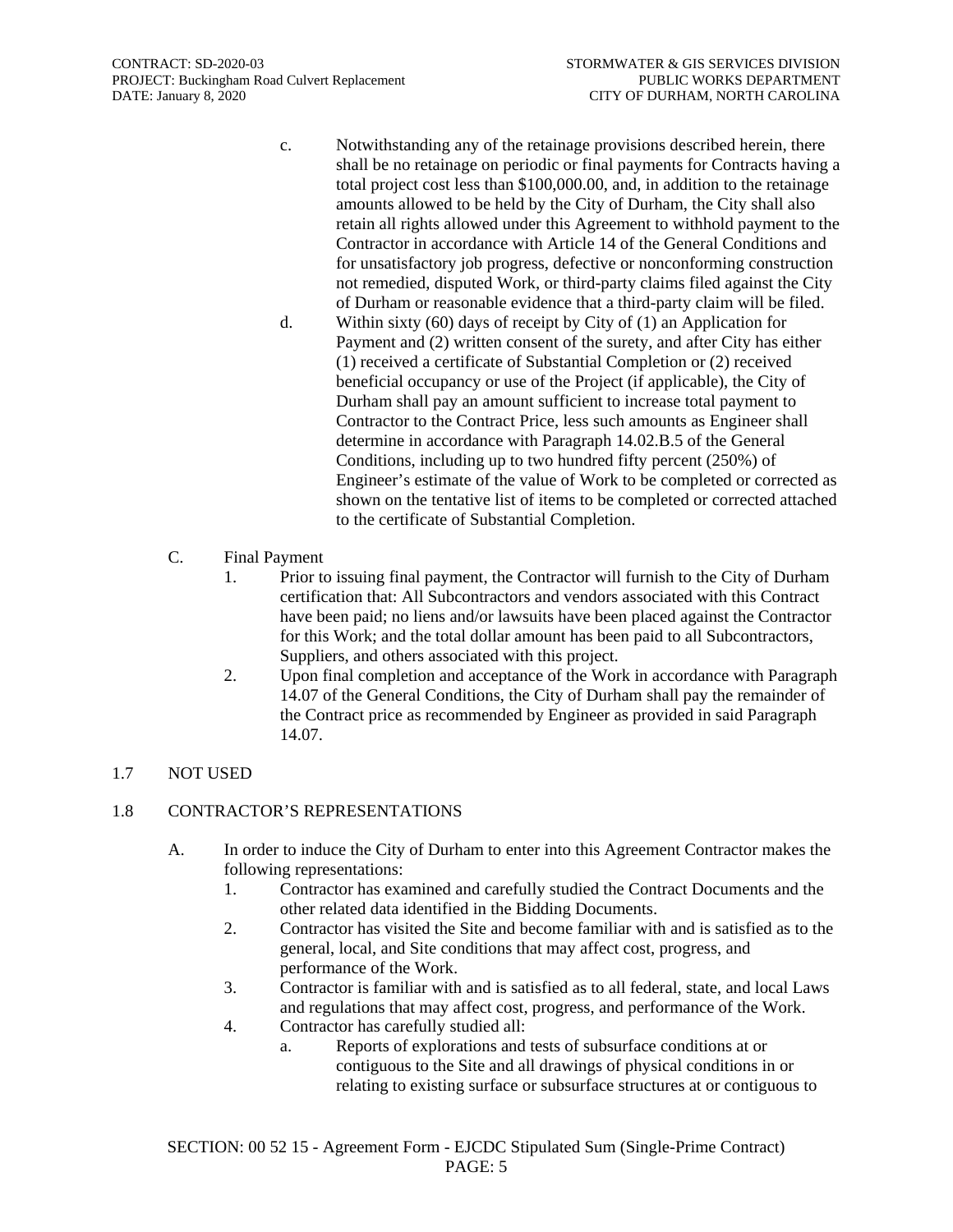the Site (except Underground Facilities) which have been identified in Paragraph 4.02 of the General Conditions; and

- b. Reports and drawings of a Hazardous Environmental Condition, if any, at the Site which has been identified in Paragraph 4.06 of the General Conditions.
- 5. Contractor has obtained and carefully studied (or assumes responsibility for doing so) all additional and supplementary examinations, investigations, explorations, tests, studies, and data concerning conditions (surface, subsurface, and Underground Facilities) at or contiguous to the Site which may affect cost, progress, or performance of the Work or which relate to any aspect of the means, methods, techniques, sequences, and procedures of construction to be employed by the Contractor, including any specific means, methods, techniques, sequences, and procedures of construction expressly required by the Bidding Documents, and safety precautions and programs incident thereto.
- 6. Contractor does not consider that any further examinations, investigations, explorations, tests, studies, or data are necessary for the performance of the Work at the Contract Price, within the Contract Times, and in accordance with the other terms and conditions of the Contract Documents.
- 7. Contractor is aware of the general nature of work to be performed by the City of Durham and others at the Site that relates to the Work as indicated in the Contract Documents.
- 8. Contractor has correlated the information known to the Contractor, information and observations obtained from visits to the Site, reports and drawings identified in the Contract Documents, and all additional examinations, investigations, explorations, tests, studies, and data with the Contract Documents.
- 9. Contractor has given Engineer written notice of all conflicts, errors, ambiguities, or discrepancies that Contractor has discovered in the Contract Documents, and the written resolution thereof by Engineer is acceptable to Contractor.
- 10. The Contract Documents are generally sufficient to indicate and convey understanding of all terms and conditions for performance and furnishing of the Work.
- 11. The Contractor affirmatively acknowledges and agrees that (a) the Contract Time provide for in the Contract Documents to complete the Work is reasonable and (b) the compensation provided for the Work in the Contract Documents is reasonable.

#### 1.9 CONTRACT DOCUMENTS

- A. Contents
	- 1. The Contract Documents consist of the following:
		- a. This Agreement (pages 1 to 18, inclusive).
		- b. Performance and Payment bonds ([*to be completed upon execution*]).
		- c. Not used.
		- d. General Conditions (pages 1 to 54, inclusive, of the Project Manual).
		- e. Technical Specifications as listed in the table of contents of the Project Manual.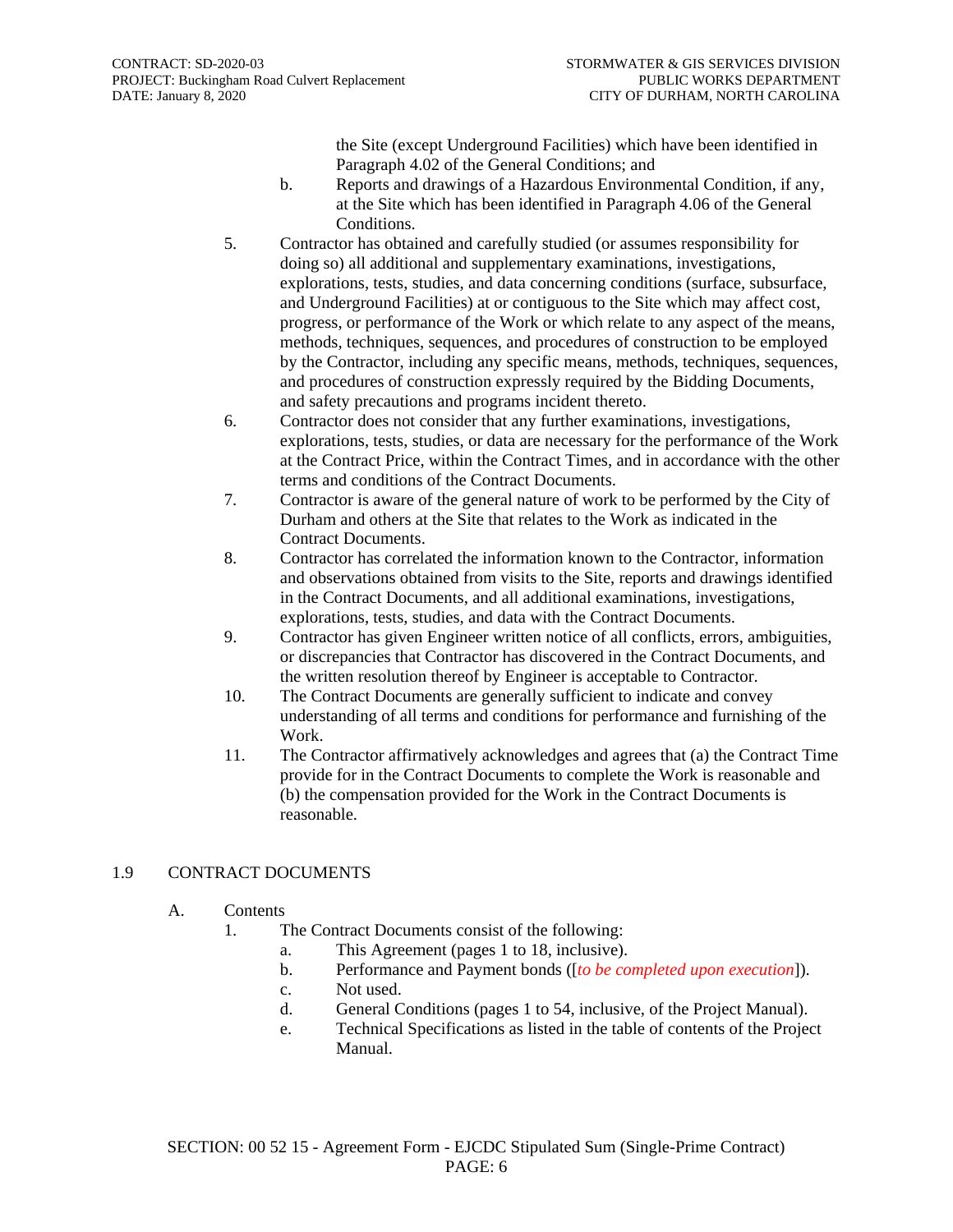- f. Drawings consisting of 23 sheets bearing the general titles below and as listed in Section 00 31 00, Paragraph 1.3, dated November 27, 2019.
	- 1) "CONSTRUCTION DRAWINGS FOR: BUCKINGHAM ROAD CULVERT REPLACEMENT."
- g. Addenda (numbers [*to be complete upon execution*] to [*to be completed upon execution*], inclusive).
- h. Exhibits to this Agreement (enumerated as follows):
	- 1) Contractor's Bid, dated [*to be completed upon execution*] (pages [*to be completed upon execution*] to [*to be completed upon execution*], inclusive, Appendix [*to be completed upon execution*] of the Project Manual).
	- 2) Contract Certificates of Liability/Insurance (Appendix [*to be completed upon execution*] of the Project Manual).
	- 3) Documentation submitted by Contractor prior to Notice of Award (Appendix [*to be completed upon execution*] of the Project Manual).
- i. The following which may be delivered or issued on or after the Effective Date of the Agreement and are not attached hereto:
	- 1) Notice to Proceed.
	- 2) Work Change Directives.
	- 3) Change Order(s).
- B. The documents listed in Paragraph 1.9.A.1 are attached to this Agreement (except as expressly noted otherwise above).
- C. There are no Contract Documents other than those listed above in this Paragraph 1.9.A.1.
- D. The Contract Documents may only be amended, modified, or supplemented as provided in Paragraph 3.04 of the General Conditions.
- E. Coordination of General Conditions, Supplementary Conditions, Agreement, Drawings and Technical Specifications
	- 1. All components of the Contract Documents are essential elements of the Contract between the Owner and Contractor, and notwithstanding the requirements of Paragraph 3.03 of the General Conditions, in case of a conflict or contradiction among the General Conditions (including Supplementary Conditions), Agreement, Drawings, and Technical Specifications, the following shall be the order of controlling authority as among these documents: The Technical Specifications and Drawings shall control over the Agreement and the Agreement shall control over the General Conditions (including Supplementary Conditions). The Technical Specifications and the Drawings are intended to work together and complement each other. Any discrepancy or ambiguity between the Technical Specifications and the Drawings shall be interpreted consistent with the clear intent of the Engineer. If the intent of the Engineer is not clear, the Engineer shall determine which is controlling.

#### 1.10 MISCELLANEOUS

#### A. Terms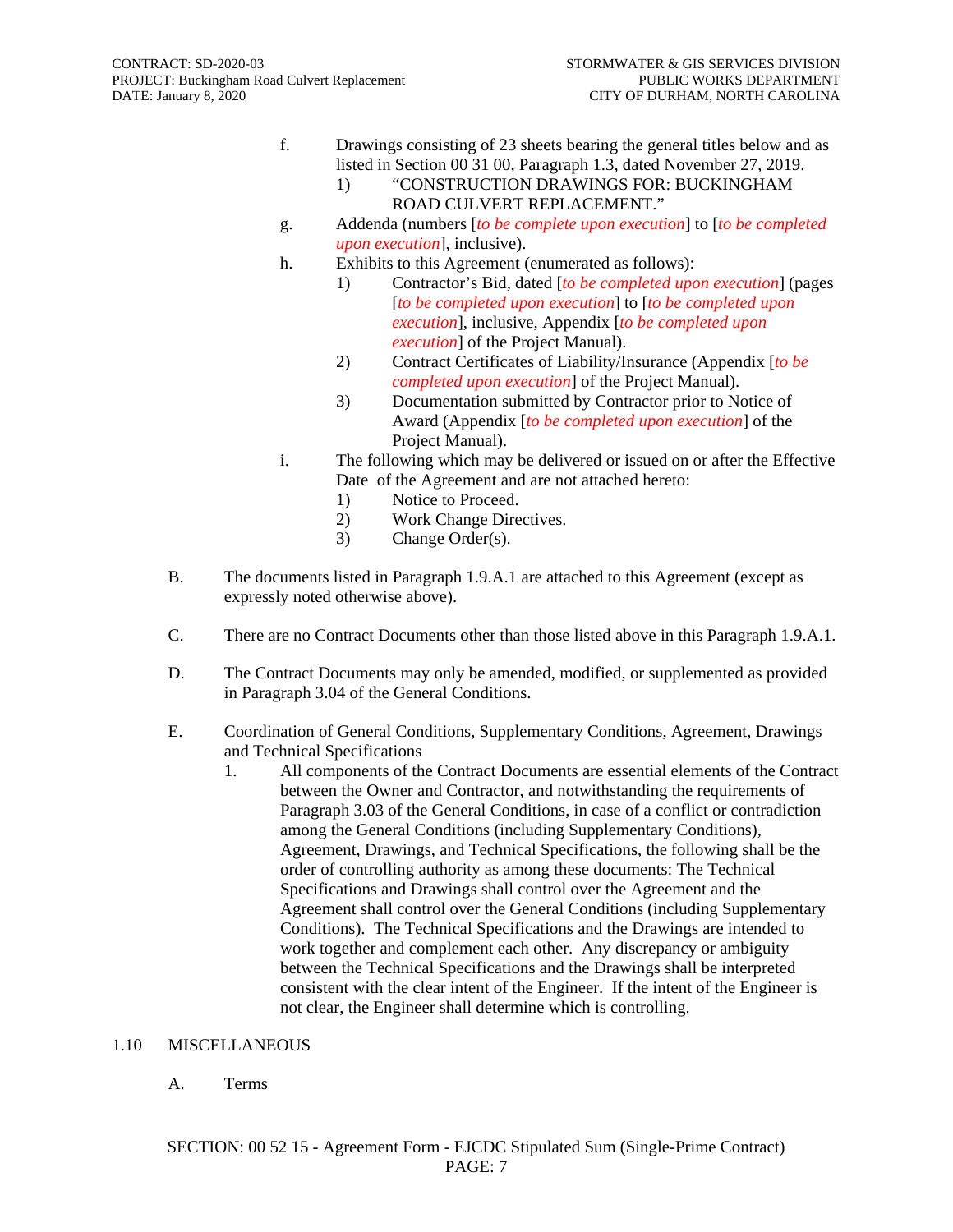- 1. Terms used in this Agreement will have the meanings stated in the General Conditions.
- B. Assignment of Contract
	- 1. No assignment by a party hereto of any rights under or interests in the Contract will be binding on another party hereto without the written consent of the party sought to be bound; and, specifically but without limitation, moneys that may become due and moneys that are due may not be assigned without such consent (except to the extent that the effect of this restriction may be limited by law), and unless specifically stated to the contrary in any written consent to an assignment, no assignment will release or discharge the assignor from any duty or responsibility under the Contract Documents.
- C. Successors and Assigns
	- 1. The City of Durham and Contractor each binds itself, its partners, successors, assigns, and legal representatives to the other party hereto, its partners, successors, assigns, and legal representatives in respect to all covenants, agreements, and obligations contained in the Contract Documents.
- D. Severability
	- 1. Any provision or part of the Contract Documents held to be void or unenforceable under any Law or Regulation shall be deemed stricken, and all remaining provisions shall continue to be valid and binding upon the City of Durham and Contractor, who agree that the Contract Documents shall be reformed to replace such stricken provision or part thereof with a valid and enforceable provision that comes as close as possible to expressing the intention of the stricken provision.
- E. Notices and Communications
	- 1. All notices and other communications required or permitted by Contract shall be in writing and shall be given by personal delivery, fax, or certified United States mail (return receipt requested) addressed/faxed as follows:

To the City of Durham (Owner): Attention: Dana P. Hornkohl, P.E., CFM City of Durham Public Works Department Stormwater & GIS Services Division 101 City Hall Plaza Durham NC 27701 Fax: (919) 560-4316

To the Contractor: [*to be completed upon execution*]

2. A change of address, fax number, or person to receive notices or communications may be made by either party by notice given to the other party. Any notices or communications under Contract shall be deemed given at the time of actual delivery, if it is personally delivered or faxed. If the notices or communications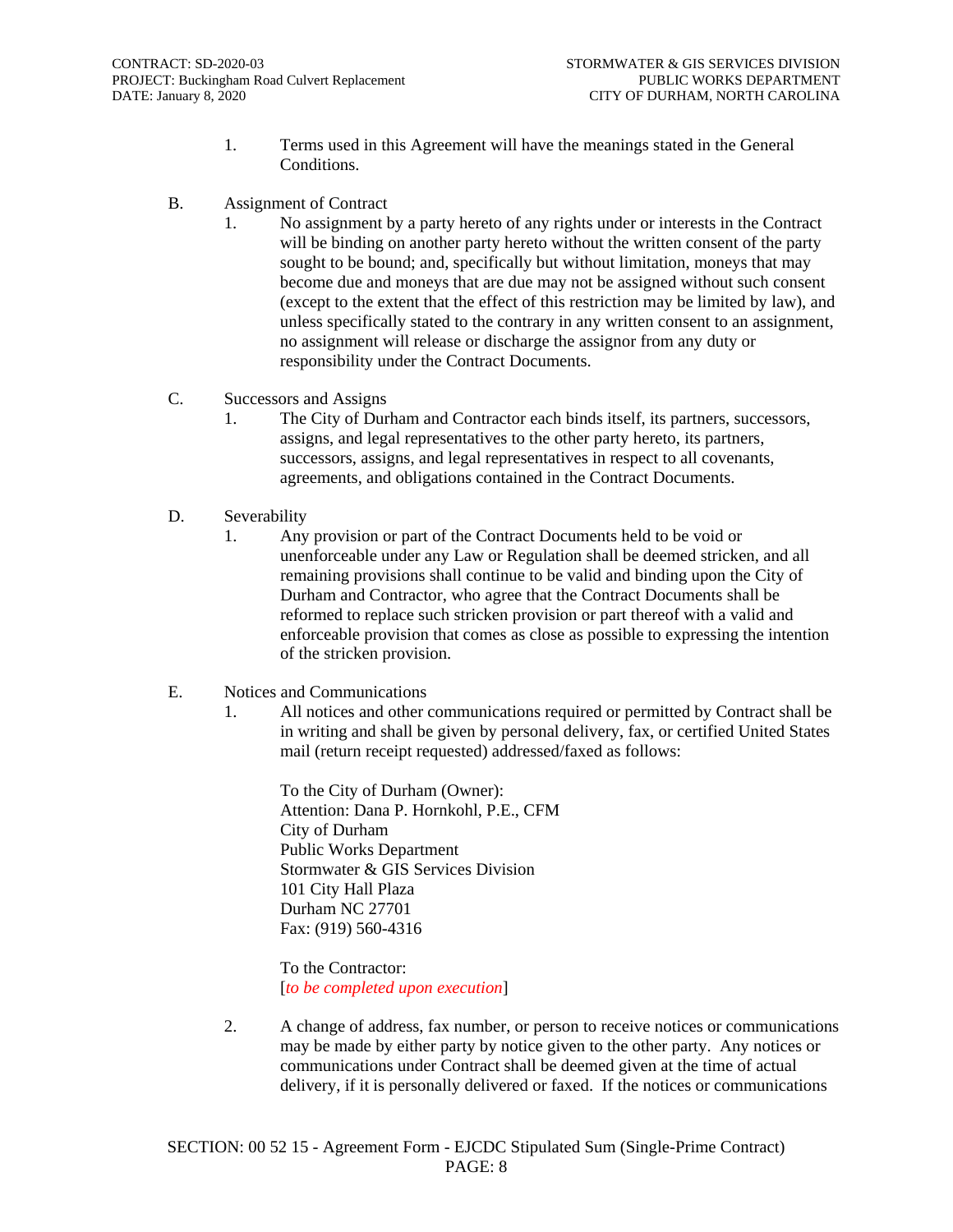are sent by United States mail, it shall be deemed given upon the third calendar day following the day on which the notices or communications were postmarked, or upon actual delivery, whichever first occurs.

- F. Not Used
- G. Technical Data and Other Work
	- 1. Subsurface and Physical Conditions
		- a. A subsurface investigation was conducted in advance of the Project.
			- 1) "Report of Subsurface Exploration and Geotechnical Engineering Evaluation Buckingham Road Culvert Replacement," dated April 23, 2019.
	- 2. Stream Flow Information
		- a. Stream flow information for Third Fork Creek Tributary C is available in the "Flood Insurance Study" for Durham County, North Carolina and Incorporated Areas, [https://fris.nc.gov/fris/Home.aspx.](https://fris.nc.gov/fris/Home.aspx)
	- 3. Hazardous Environmental Condition
		- a. No reports or drawings related to Hazardous Environmental Condition are known to the City of Durham or Engineer.
	- 4. Other Work
		- a. The City of Durham and Engineer are unaware of any other work on the Site at the timeof Notice to Proceed.
- H. Contractor's Insurance Requirements -- Contractor shall maintain the insurance coverage required under Article 5 of the General Conditions and in the amounts identified below. In the case of any conflict between this Paragraph 1.10.H and Article 5 of the General Conditions, the Contractor shall comply with more stringent requirement.
	- 1. Contractor agrees to maintain, on a primary basis and at is sole expense, at all times during the life of this Contract the following applicable coverage's and limits. The requirements contained herein, as well as City's review or acceptance of insurance maintained by Contractor is not intended to and shall not in any manner limit or qualify the liabilities or obligations assumed by Contractor under this Contract.
	- 2. Commercial General Liability Combined single limit of no less than \$1,000,000 each occurrence and \$2,000,000 aggregate. Coverage shall not contain any endorsement(s) excluding nor limiting Product/Completed Operations, Contractual Liability, Cross Liability, or Personal and Advertising injury Liability.
	- 3. Automobile Liability Limits of no less than \$1,000,000 Combined Single Limit. Coverage shall include liability for Owned, Non-Owned and Hired automobiles. In the event Contractor does not own automobiles, Contractor agrees to maintain coverage for Hired and Non-Owned Auto Liability, which may be satisfied by way of endorsement to the Commercial General Liability policy or separate Auto Liability policy. Automobile coverage is only necessary if vehicles are used in the provision of services under this Contract and/or are brought on a City of Durham site.
	- 4. Umbrella or Excess Liability Contractor may satisfy the minimum liability limits required above under an Umbrella or Excess Liability policy. There is no minimum Per Occurrence limit of liability under the Umbrella or Excess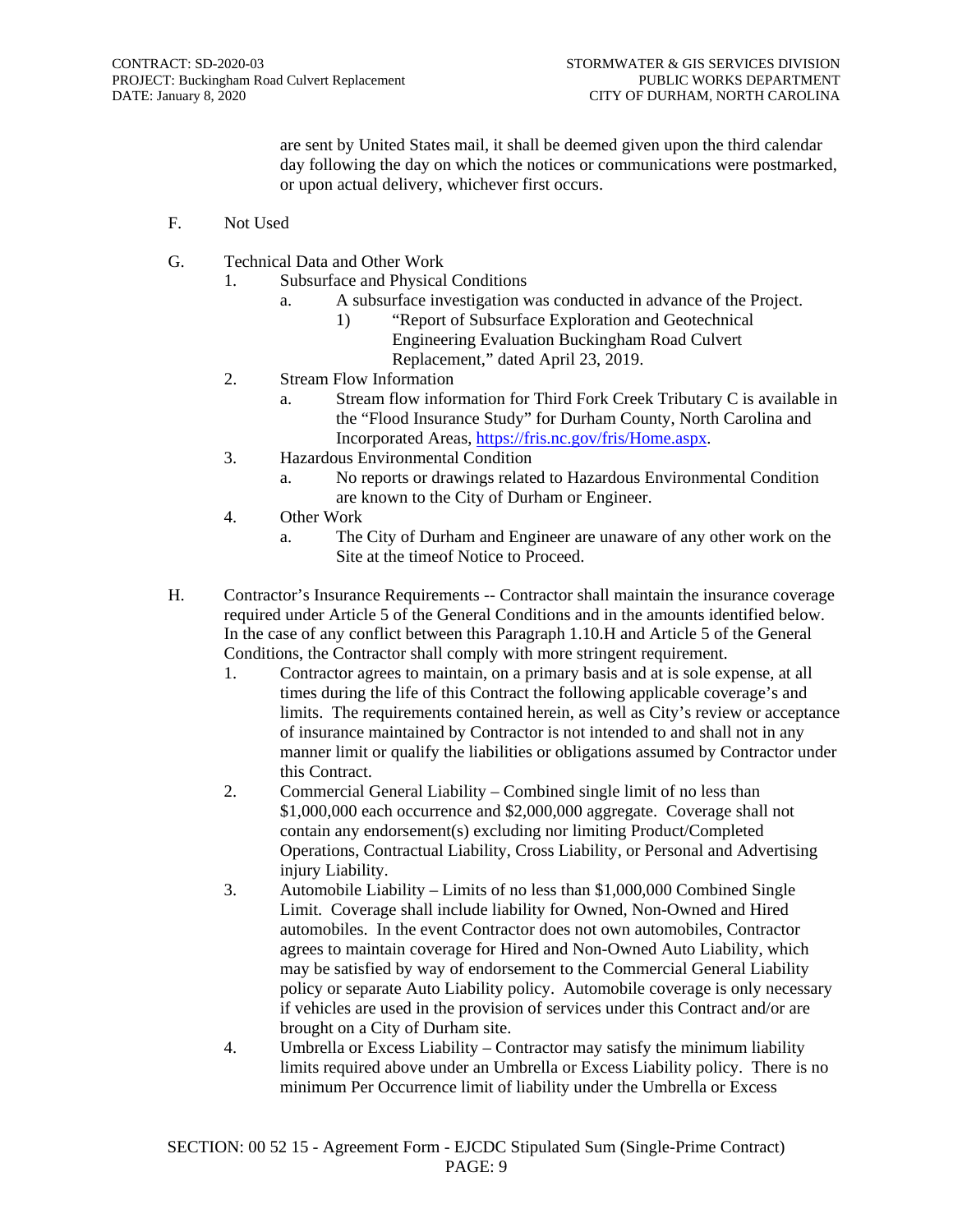Liability, however, the Annual Aggregate limits shall not be less than the highest 'Each Occurrence' limit for required policies. Contractor agrees to endorse City of Durham as an 'Additional Insured' on the Umbrella or Excess Liability, unless the Certificate of Insurance states the Umbrella or Excess Liability provides coverage on a 'Follow-Form' basis.

- 5. Worker's Compensation & Employers Liability Contractor agrees to maintain Worker's Compensation Insurance in accordance with North Carolina General Statute Chapter 97 and with Employer Liability limits of no less than \$1,000,000 each accident, each employee and policy limit. This policy must include a Waiver of Subrogation.
- 6. Additional Insured Contractor agrees to endorse the City as an Additional Insured on the Commercial General Liability. The Additional Insured shall read 'City of Durham as its interest may appear'.
- 7. Certificate of Insurance Contractor agrees to provide City of Durham a Certificate of Insurance evidencing that all coverage's, limits and endorsements required herein are maintained and in full force and effect, and Certificates of Insurance shall provide a minimum thirty (30) day endeavor to notify, when available, by Contractor's insurer. If Contractor receives a non-renewal or cancellation notice from an insurance carrier affording coverage required herein, or receives notice that coverage no longer complies with the insurance requirements herein, Contractor agrees to notify the City within five (5) business days with a copy of the non-renewal or cancellation notice, or written specifics as to which coverage is no longer in compliance. The Certificate Holder address should read:

City of Durham ATTN: Dana P. Hornkohl, P.E., CFM Public Works Department 101 City Hall Plaza Durham, NC 27701

- 8. All insurance companies must be authorized to do business in North Carolina with a Best rating A-VIII or higher.
- I. E-verify Requirements
	- 1. If this contract is awarded pursuant to North Carolina General Statutes (NCGS) 143-129
		- a. the contractor represents and covenants that the contractor and its subcontractors comply with the requirements of Article 2 of Chapter 64 of the NCGS;
		- b. the words "contractor," "contractor's subcontractors," and "comply" as used in this subsection (1) shall have the meanings intended by NCGS 143-129 (j); and
		- c. the City is relying on this subsection (1) in entering into this contract.
	- 2. If this contract is subject to NCGS 143-133.3, the contractor and its subcontractors shall comply with the requirements of Article 2 of Chapter 64 of the NCGS.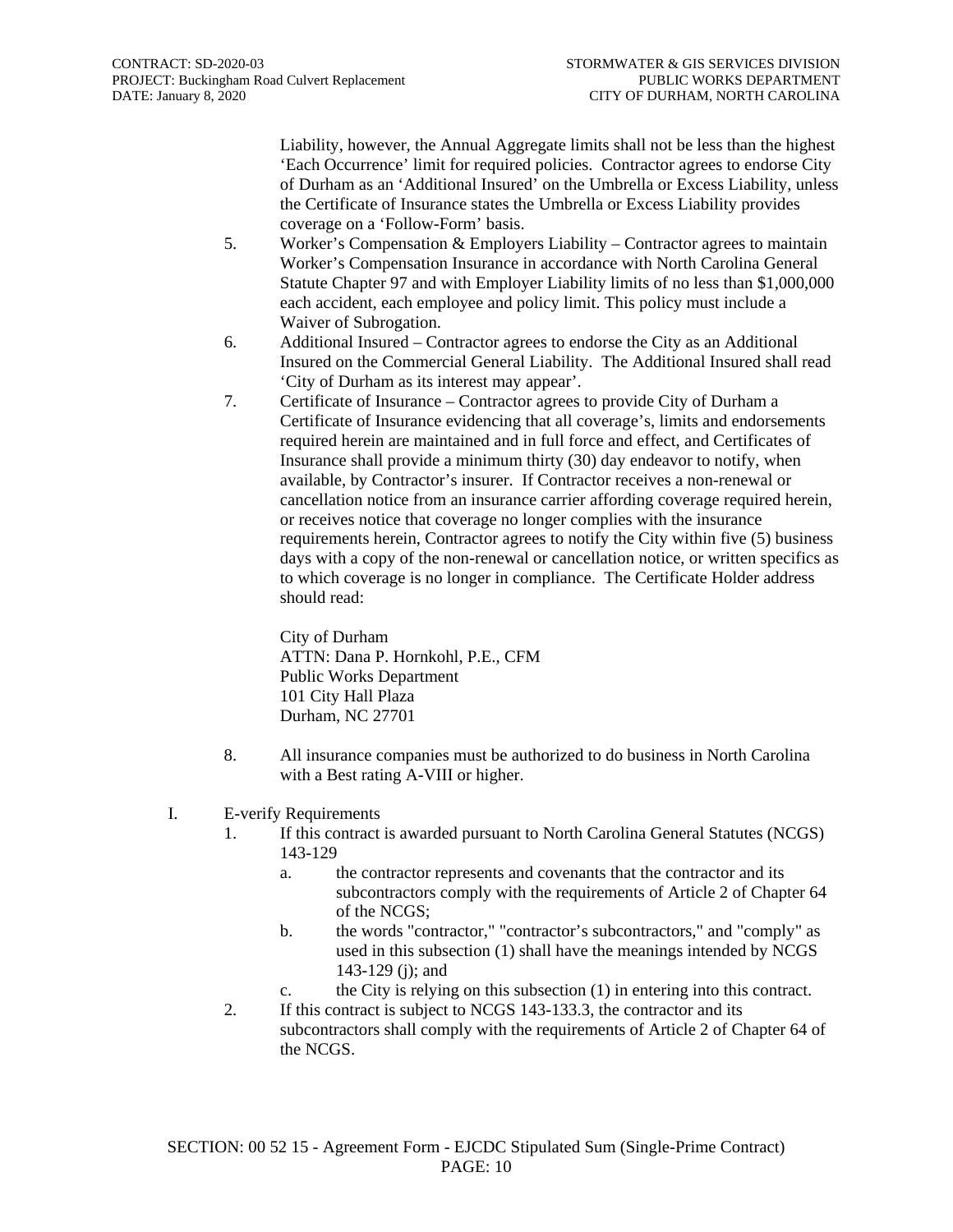- J. Change "SDBE" to "UBE" Paragraph 6.06.K, and subparagraphs, are amended by replacing the phrase "Small Disadvantaged Business Enterprises" with "Underutilized Business Enterprises" and replacing "SDBE" with "UBE".
- K. Indemnification provision replacement –Paragraph 6.20 (Indemnification) of the General Conditions is deleted in its entirety and replaced with the following new paragraph:
- 6.20 *Indemnification applicable to construction agreements or design professional agreements.*
- A. (Definitions). These definitions apply to this Paragraph 6.20 unless otherwise stated.

Contractor – Each party to this contract except the City of Durham.

Construction agreement -- any promise or agreement in, or in connection with, a contract or agreement relative to the design, planning, construction, alteration, repair, or maintenance of a building, structure, highway, road, appurtenance, or appliance, including moving, demolition, and excavating connected therewith.

Defend -- to pay for or furnish counsel at the expense of the Contractor to defend any of the Indemnitees against claims alleged or brought against any of the Indemnitees by a third party alleged or brought in any court or other tribunal, including forms of alternative dispute resolution required by law or contract, before the court or tribunal has reached a final determination of fault.

Derivative parties -- with respect to a party, any of that party's subcontractors, agents, employees, or other persons or entities for which the party may be liable or responsible as a result of any statutory, tort, or contractual duty.

Design professional -- a person or entity who is licensed under and provides professional services regulated by Chapters 83A, 89A, 89C, 89E, or 89F of the N. C. General Statutes.

Design professional services -- a service or work performed by a design professional for which licensure is required under Chapters 83A, 89A, 89C, 89E, or 89F of the N. C. General Statutes.

Fault – a breach of contract; negligent, reckless, or intentional act or omission constituting a tort under applicable statutes or common law; or violations of applicable statutes or regulations.

Indemnitees -- City and its officers, officials, independent contractors, agents, and employees, excluding the Contractor.

Subcontractor – any person or entity, of any tier, providing labor or material through the Contractor for use on the project at issue in the applicable construction agreement or design professional agreement.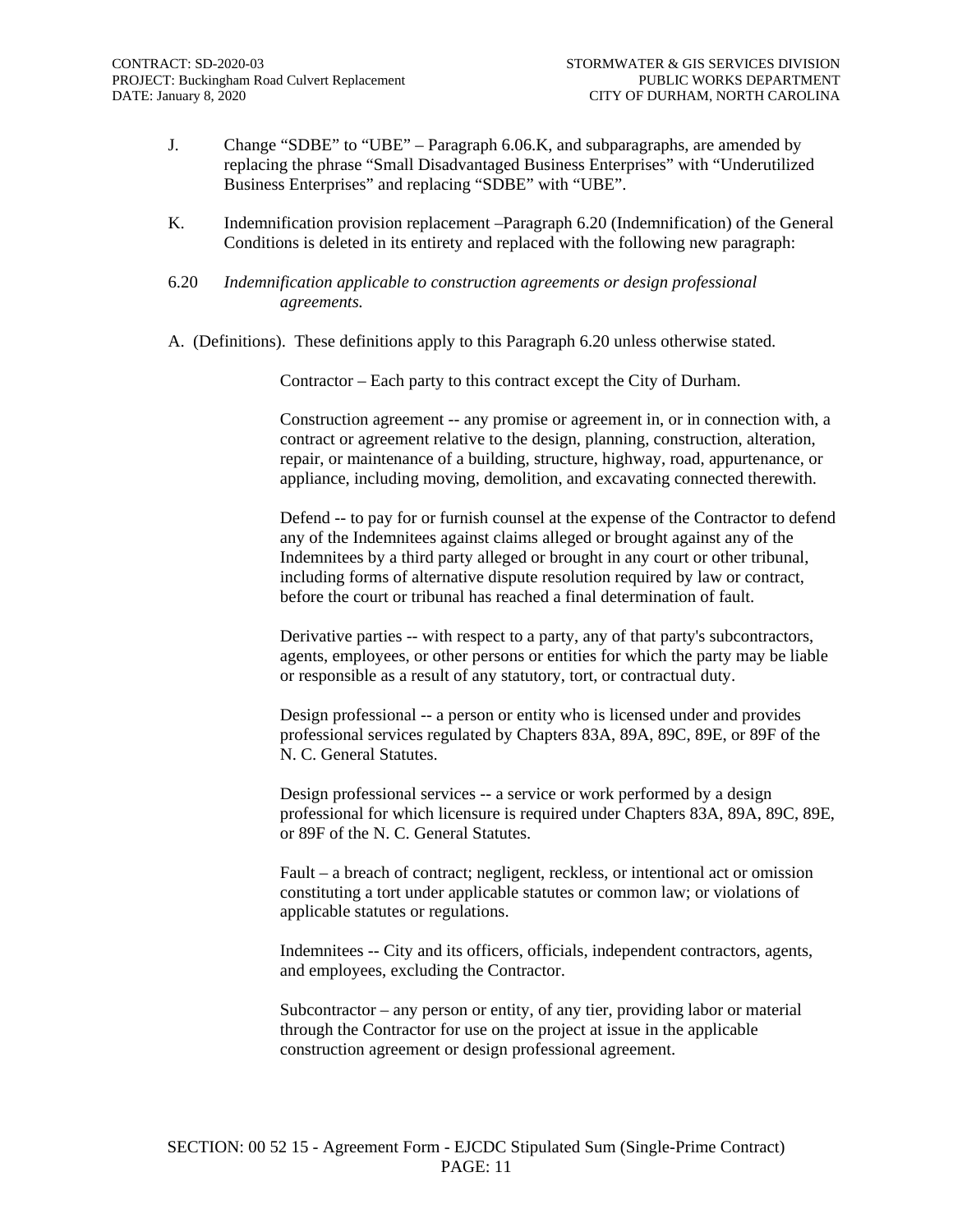B. (Standard Indemnification). (i) To the maximum extent allowed by law, the Contractor shall defend, indemnify and hold harmless Indemnitees from and against all Charges that arise in any manner from, in connection with, or out of this contract as a result of acts or omissions of the Contractor or its derivative parties. In performing its duties under this subsubparagraph "i," the Contractor shall at its sole expense defend Indemnitees with legal counsel reasonably acceptable to City. (ii) "Charges" means claims, judgments, costs, damages, losses, demands, liabilities, duties, obligations, fines, penalties, royalties, settlements, and expenses. Included without limitation within "Charges" are (1) interest and reasonable attorney's fees assessed as part of any such item, and (2) amounts for alleged violations of sedimentation pollution, erosion control, pollution, or other environmental laws, regulations, ordinances, rules, or orders - including but not limited to any such alleged violation that arises out of the handling, transportation, deposit, or delivery of the items that are the subject of this contract. (iii) Other Provisions Separate. Nothing in this Paragraph 6.20 shall affect any warranties in favor of the City that are otherwise provided in or arise out of this contract. This Paragraph 6.20 is in addition to and shall be construed separately from any other indemnification provisions that may be in this contract. (iv) Survival. This Paragraph 6.20 shall remain in force despite termination of this contract (whether by expiration of the term or otherwise) and termination of the services of the Contractor under this contract.

C. (Restriction regarding Indemnitees' Negligence). This contract shall not require the Contractor to indemnify or hold harmless Indemnitees against liability for damages arising out of bodily injury to persons or damage to property proximately caused by or resulting from the negligence, in whole or in part, of Indemnitees.

D. (Restriction regarding Fault). Nothing in this contract requires the Contractor to indemnify or hold harmless Indemnitees or any other person or entity against losses, damages, or expenses unless the fault of the Contractor or its derivative parties is a proximate cause of the loss, damage, or expense indemnified.

E. (Restriction regarding Negligence). Nothing in this contract requires the Contractor to defend Indemnitees or any other person or entity against liability or claims for damages, or expenses, including attorney's fees, proximately caused or alleged caused by the professional negligence, in whole or in part of the Contractor, the City, or their derivative parties, whether the claim is alleged or brought in tort or contract.

F. (Liability When at Fault). It is agreed without limitation that nothing in this contract shall be interpreted to exclude from any indemnity or hold harmless provisions enforceable under subparagraphs 6.20.C and 6.20.D any attorneys' fees, litigation or arbitration expenses, or court costs actually incurred by the City to defend against third party claims alleged in any court, tribunal, or alternative dispute resolution procedure required of the City by law or by contract, if the fault of the Contractor or its derivative parties is a proximate cause of the attorney's fees litigation or arbitration expenses, or court costs to be indemnified.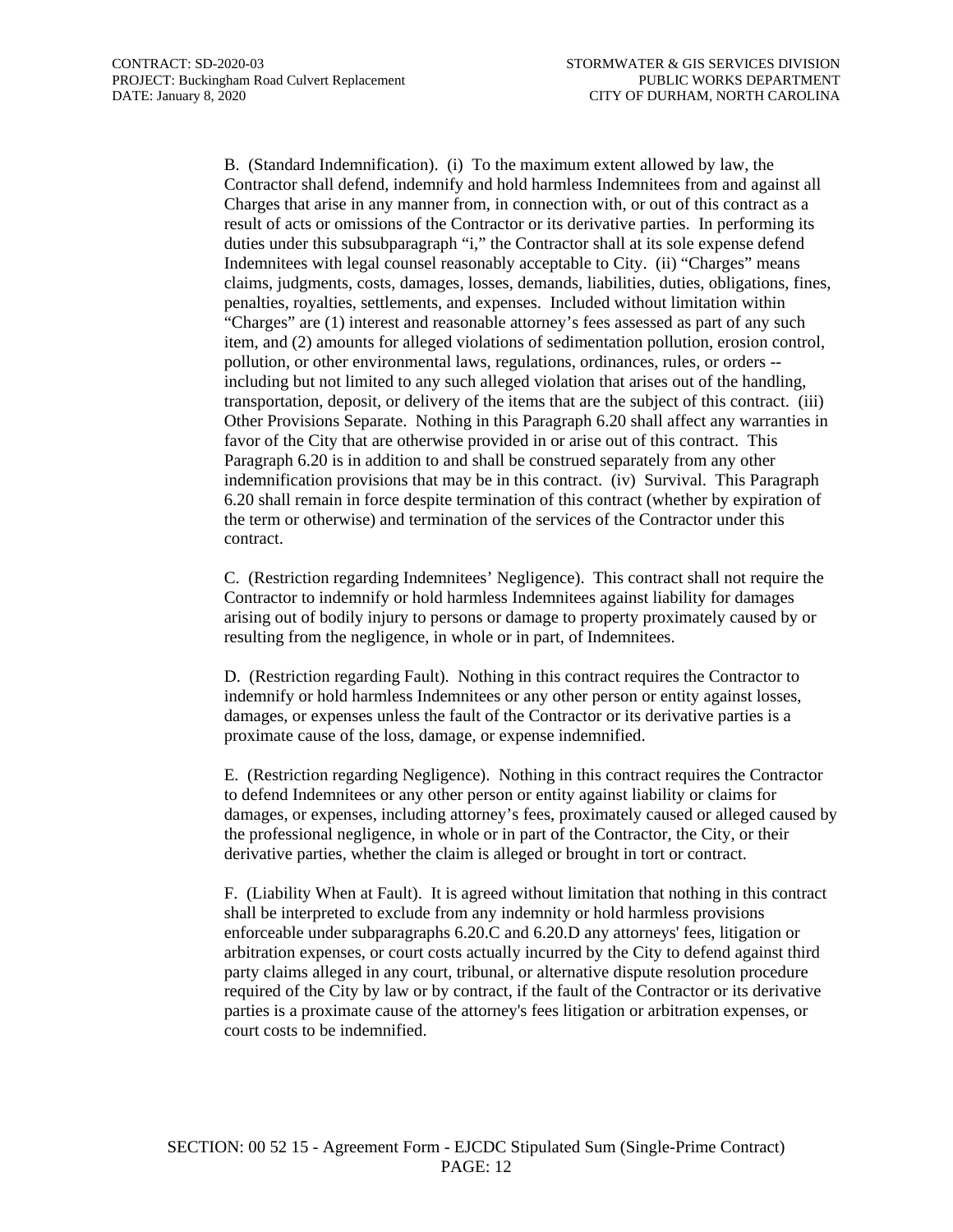G. (Insurance contracts and bonds) This Paragraph 6.20 does not affect an insurance contract, workers' compensation, or any other agreement issued by an insurer; and does not apply to lien or bond claims asserted under Chapter 44A of the N.C. General Statutes.

- L. Performance of Private Work in Conjunction with Contract
	- 1. The Contractor shall not perform work for private citizens or agencies in conjunction with this Project or within the Project Sites of this Contract. Any other work performed by the Contractor within the vicinity of the Project Sites shall be completed prior to mobilization to each individual Site or after substantial completion and demobilization from the individual Site.
- M. NCDENR Fines
	- 1. In addition to Liquidated Damages, Contractor shall pay Owner for any NCDENR fines that may be levied against the Owner but related to the Contractor's actions.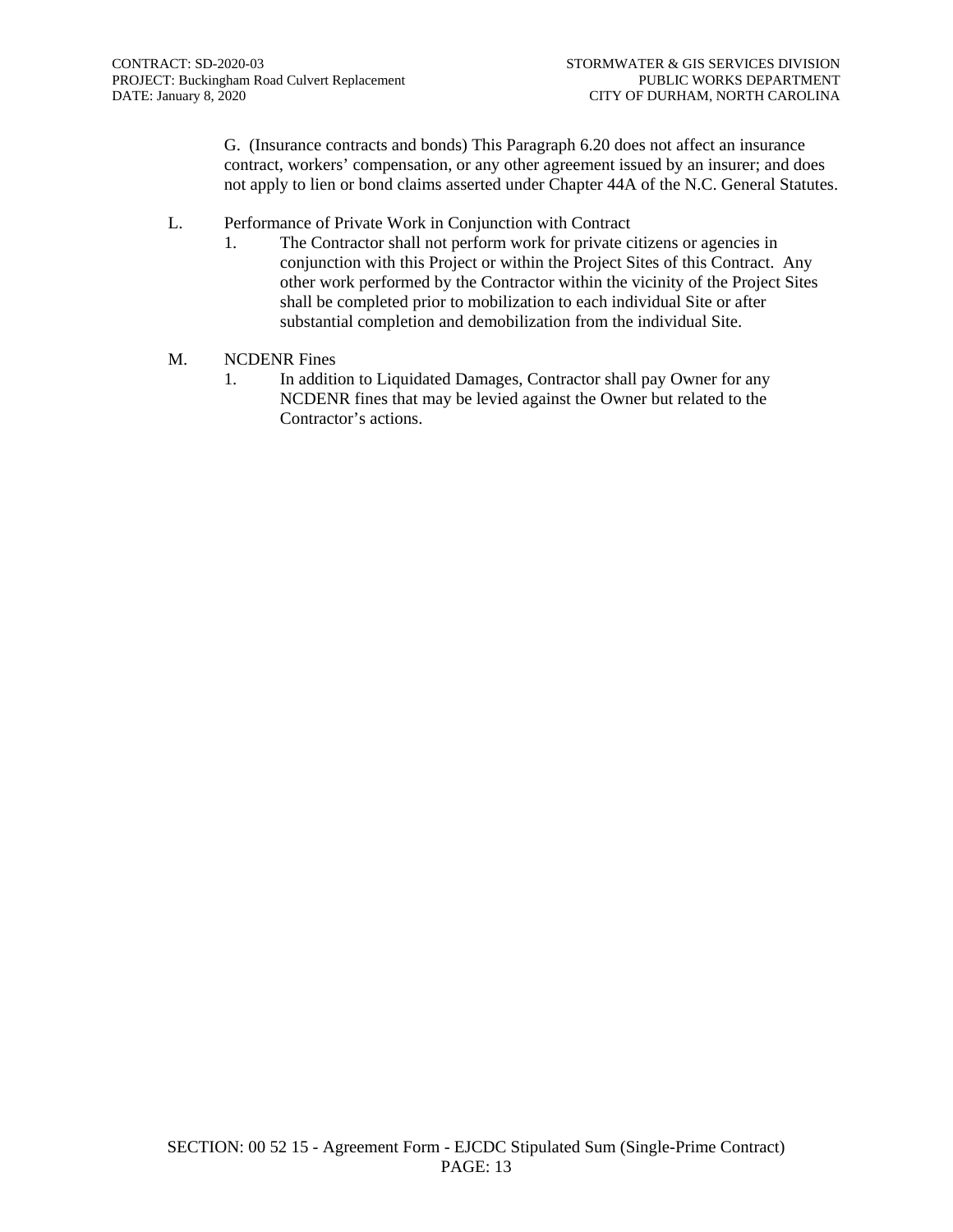#### NON-COLLUSION STATEMENT BY CONTRACTOR

The City of Durham prohibits collusion, which is defined as a secret agreement for a deceitful or fraudulent purpose.

I, ……………………………………………………, affirm that I have not engaged in collusion with any City employee(s), other person, corporations, or firms relating to this Bid, proposals, or quotations. I understand collusive bidding is a violation of state and federal law and can result in fines, prison sentences, and civil damage awards.

…………………………………………………… CONTRACTOR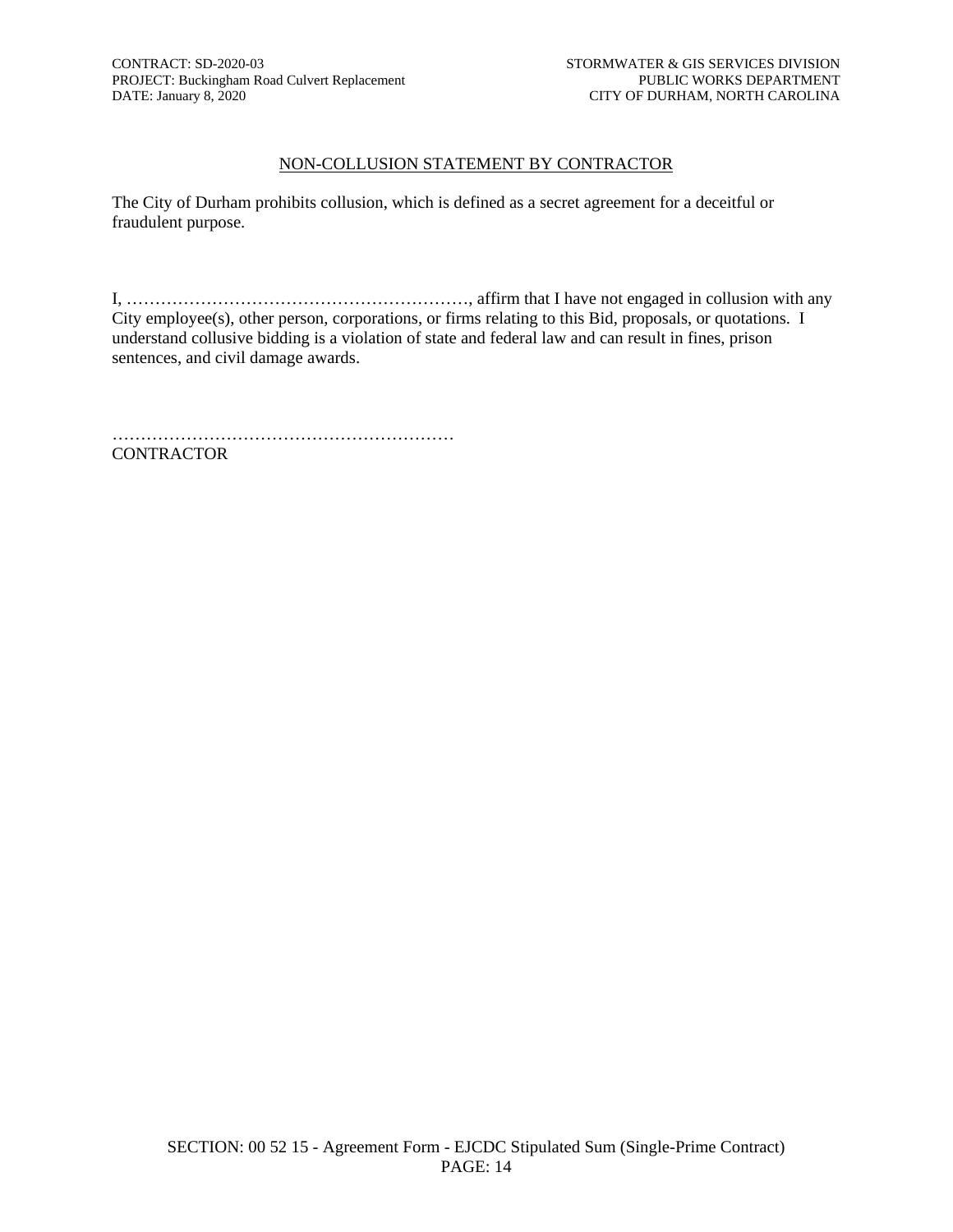IN WITNESS WHEREOF, the City and the Contractor have caused this contract to be executed under seal themselves or by their respective duly authorized agents or offices on this [*to be completed upon execution*] day of [*to be completed upon execution*], 20[*to be completed upon execution*] (the "Effective Date").

ATTEST: CITY OF DURHAM

\_\_\_\_\_\_\_\_\_\_\_\_\_\_\_\_\_\_\_\_\_\_\_\_\_\_\_\_\_\_ By:\_\_\_\_\_\_\_\_\_\_\_\_\_\_\_\_\_\_\_\_\_\_\_\_\_\_\_\_\_\_\_\_

preaudit certificate, if applicable \_\_\_\_\_\_\_\_\_\_\_\_\_\_\_\_\_\_\_\_\_\_

Address for giving notices:

Attention: Dana P. Hornkohl, P.E., CFM City of Durham Public Works Department Stormwater & GIS Services Division 101 City Hall Plaza Durham NC 27701 E-mail: [Dana.Hornkohl@DurhamNC.gov](mailto:Dana.Hornkohl@DurhamNC.gov) Phone No.: (919) 560-4326, ext. 30246 Fax No.: (919) 560-4316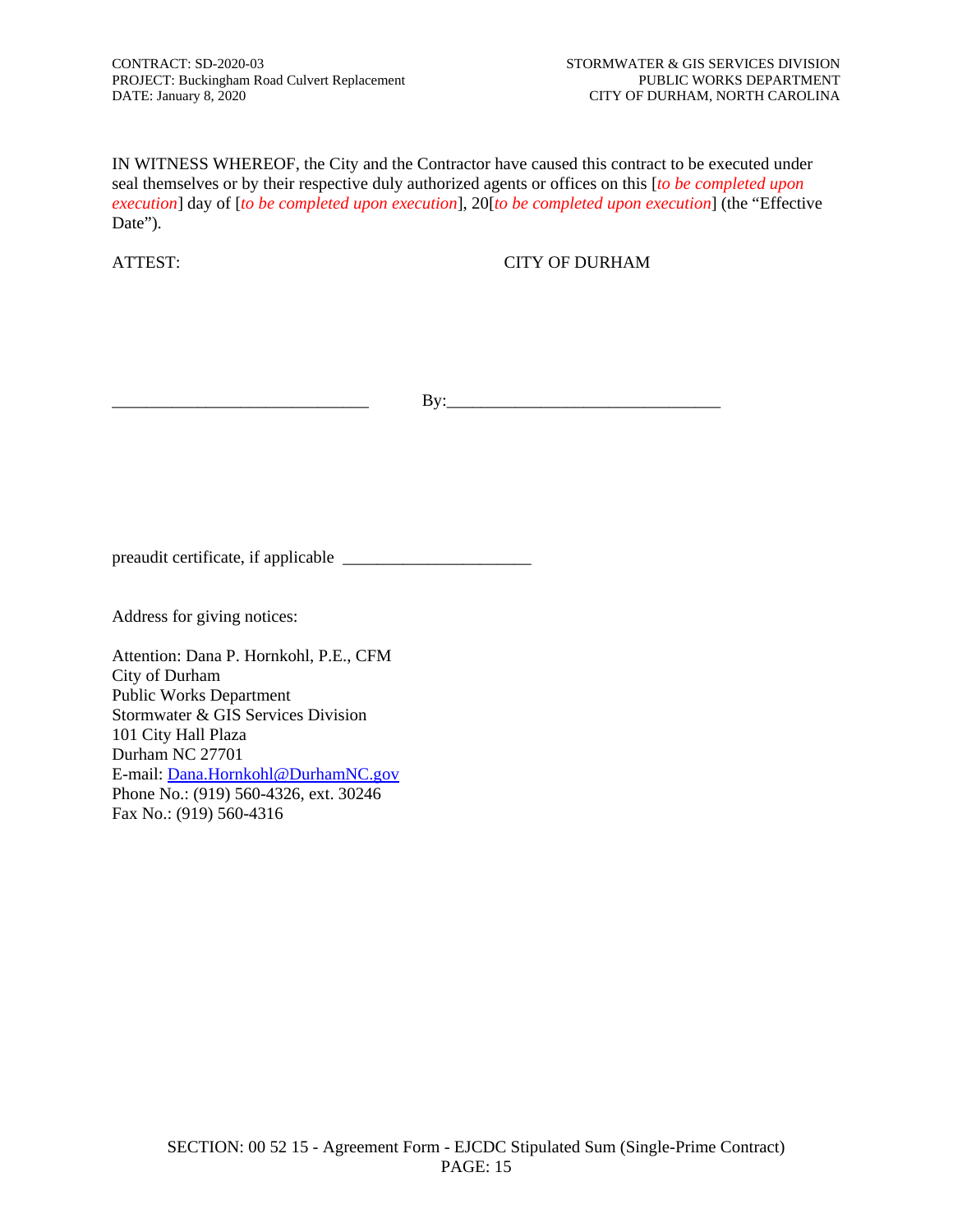### CONTRACTOR (CORPORATION):

| DV |  |  |
|----|--|--|

#### (CORPORATE SEAL)

Attest: ..................................................................

Title: ....................................................................

#### (CORPORATE SEAL)

Address for giving notices:

..............................................................................

..............................................................................

..............................................................................

Phone No.: ……………………………………...

Fax No.: ………………………………………...

License No.: .........................................................

Agent for service or process: …...........................

………………………………………………..… (If Contractor is a corporation or partnership, attach evidence of authority to sign.)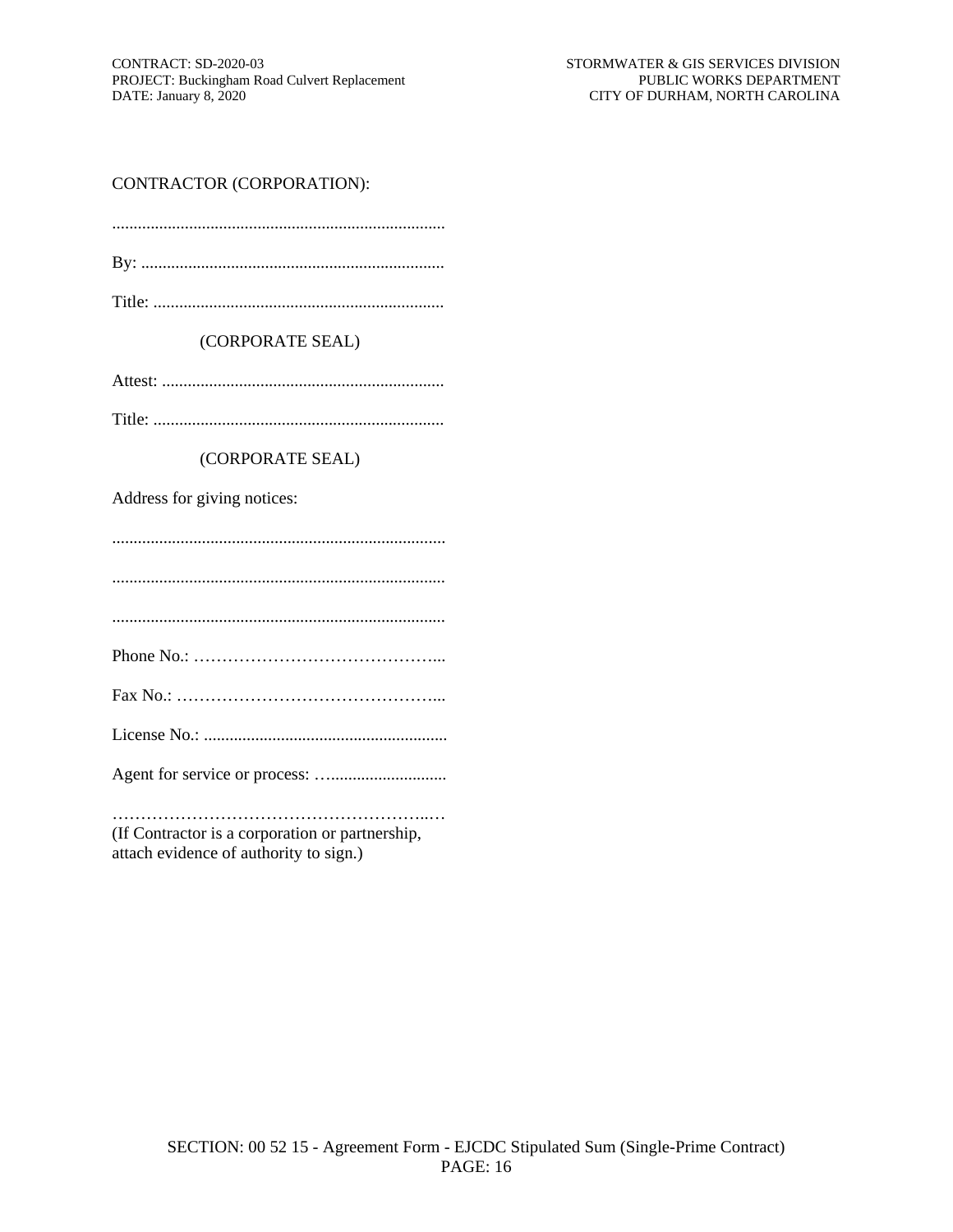State of …………………………………………. ACKNOWLEDGMENT BY CORPORATION

County of ……………………………………….

I, a notary public in and for the aforesaid county and state, certify that …………………………………… personally appeared before me this day and stated that he or she is

(*Strike through the inapplicable:*) chairperson/ president/ chief executive officer/ vice-president/ assistant vice-president/ treasurer/ chief financial officer of

[*to be completed upon execution*], a corporation, and that by authority duly given and as the act of the corporation, he or she signed the foregoing contract or agreement with the City of Durham and the corporate seal was affixed thereto. This the …………………………… day of …………………………………………… 20…….

| My commission expires: |
|------------------------|
|                        |

………………………... Notary Public

My commission expires: …………………………………………………………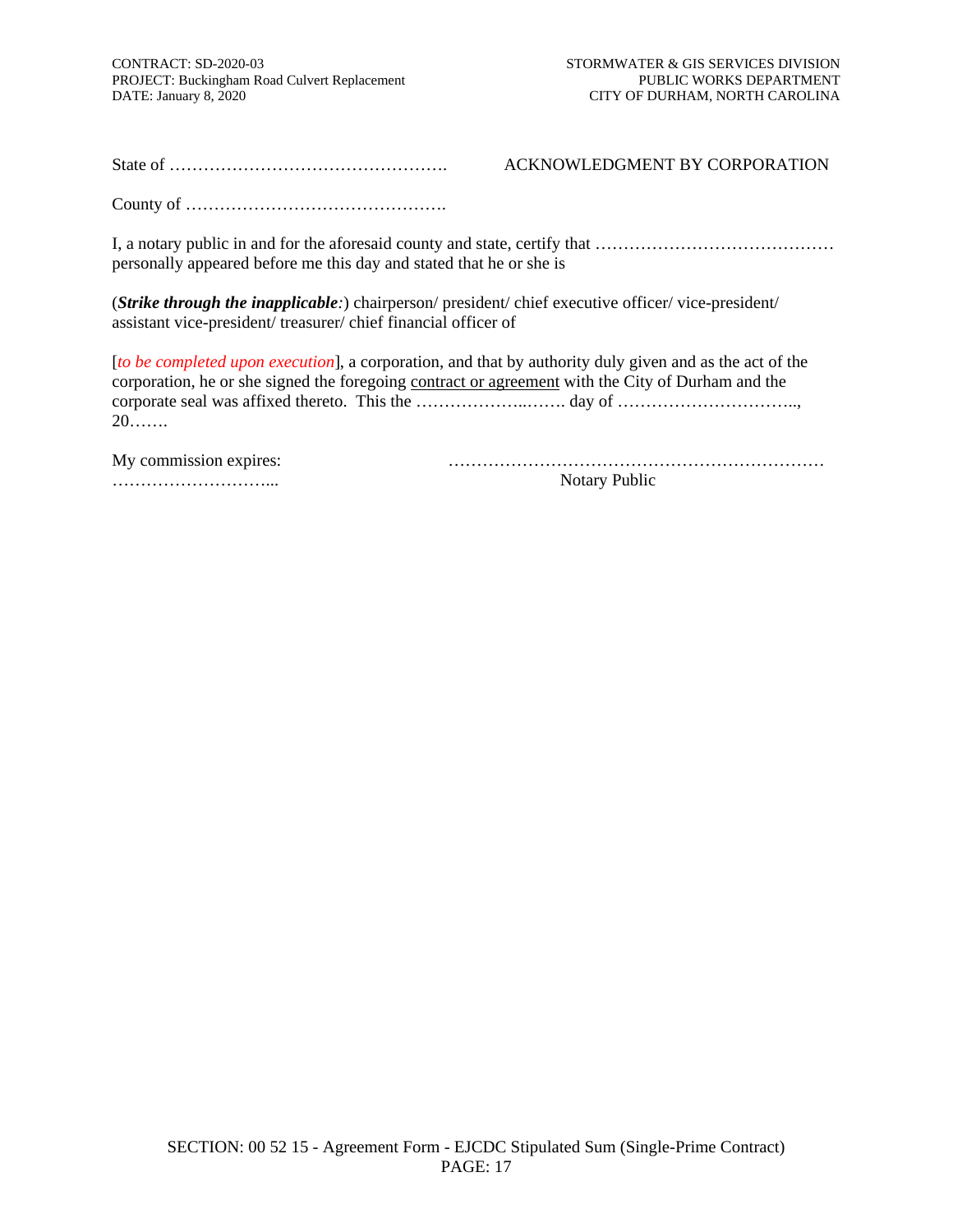#### END OF DOCUMENT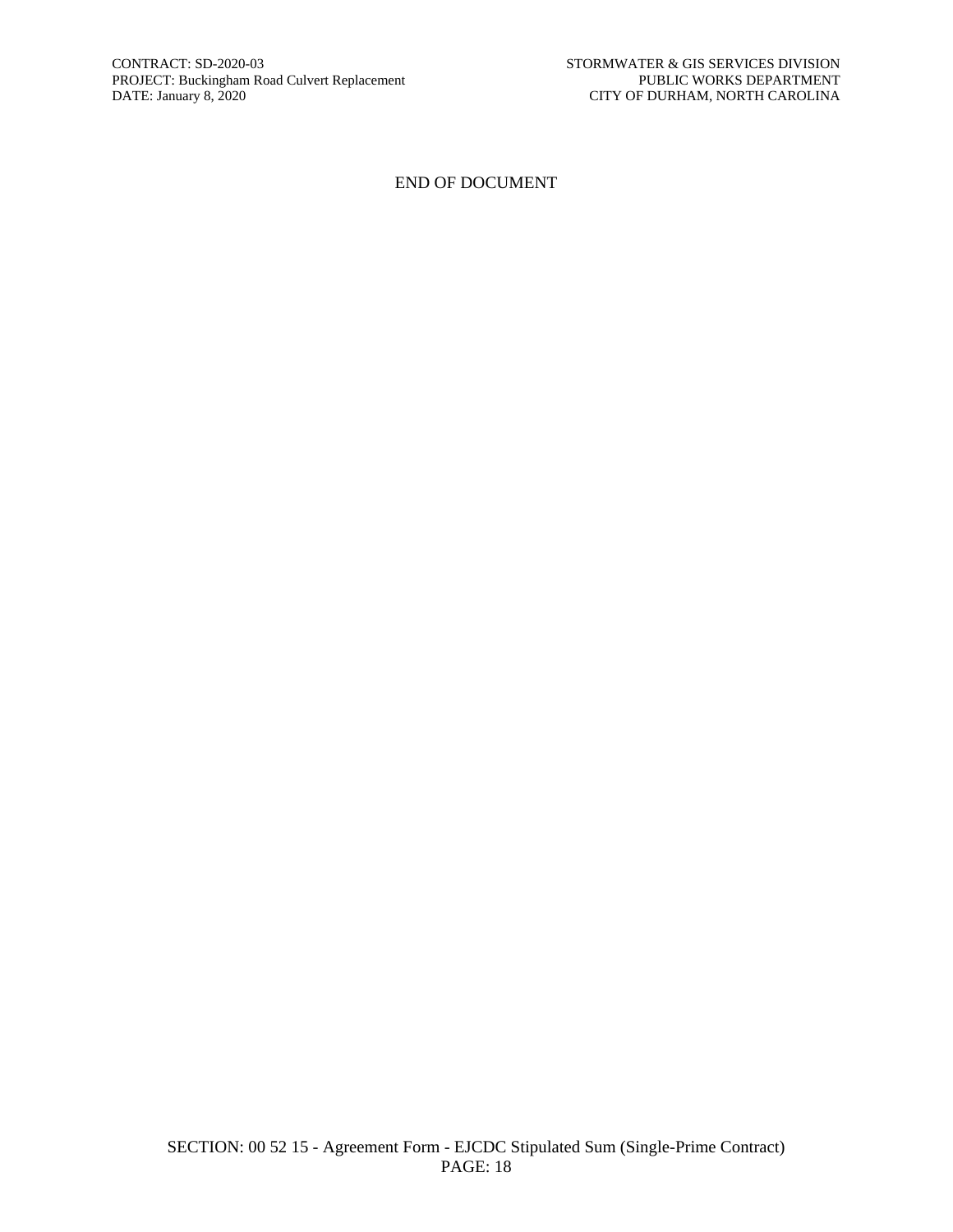# **CONTRACT: SD-2020-03**

# Project: **Buckingham Road Culvert Replacement**

**Project Special Provisions Seals** 

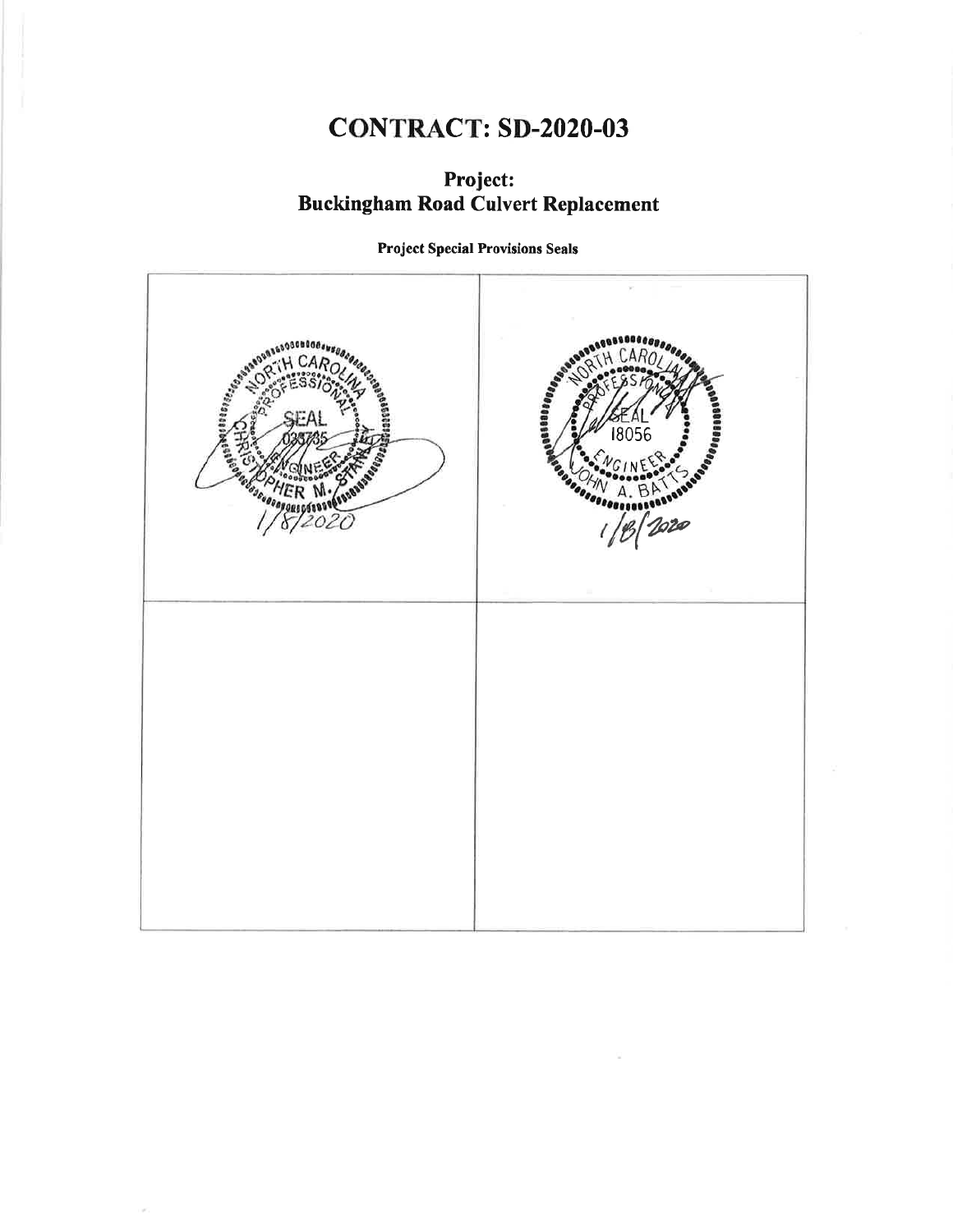| <b>Company Name</b>                         | <b>Contact Name</b>                     | <b>Address</b>                       | <b>City, State</b> | Zip   | <b>County</b>   | <b>Phone</b>           | Fax               | Email                          | <b>Hub Certification</b> | <b>Commodity</b>                                                            | <b>Construction Codes</b>                                                     | <b>Construction License/Limitation</b>                                              |
|---------------------------------------------|-----------------------------------------|--------------------------------------|--------------------|-------|-----------------|------------------------|-------------------|--------------------------------|--------------------------|-----------------------------------------------------------------------------|-------------------------------------------------------------------------------|-------------------------------------------------------------------------------------|
| A & D Enterprises, Inc.                     | Hodges, Angela                          | 2975 Motsinger Road                  | Winston-Salem, NC  | 27107 | <b>DAVIDSON</b> | 336-537-4113           |                   | he disedesiar Beechods         | W                        |                                                                             | 02500 Utility Services;02600<br>Drainage and                                  | <b>General Contractor 68764</b><br>Limited; General<br><b>Trades/Sub Contractor</b> |
| A VOGT CONSTRUCTION                         | Vogt, Anthony                           | 3819 Raintree Drive                  | Greensboro, NC     | 27407 |                 | GUILFORD 336-420-8623  |                   |                                | $\mathbf{R}$             |                                                                             | Containment<br>02700 Bases, Ballasts,<br>Pavements, and<br>Appurtenances      | General Trades/Sub Contractor 7355                                                  |
| Abatemaster, Inc.                           | Tesh, Angela                            | PO Box 12367                         | Winston-Salem, N   | 27117 | <b>FORSYTH</b>  | 336-731-4396           | 336-731-4398      | angela_abatemaster@yahoo.com   | W                        |                                                                             | 01900 Facility Decommissioning<br>(Hauling/Debris Removal)                    | General Contractor 62429 Unlimited                                                  |
| Abbott's Excavation Company, Inc.           | Renn, Lori                              | 774 Cheatham Mabry Road              | Henderson, NC      | 27536 | <b>VANCE</b>    | 252-767-4949           |                   | remlaw@centurylink.net         | W                        |                                                                             | 02300 Earthwork:02400<br>Tunneling, Boring, and                               | General Trades/Sub Contractor                                                       |
| <b>ABTAK OF DURHAM INC</b>                  | <b>BROWN, ELI</b>                       | 11 LOGGING TRAIL                     | DURHAM,, NC        | 27707 | <b>DURHAM</b>   | $(919)259 - 0091$      |                   |                                | $\mathbf{R}$             |                                                                             | Jacking: 02500 Utility<br>02700 Bases, Ballasts,<br>Pavements, and            | <b>General Contractor 71930</b><br>None;General<br>Trades/Sub Contractor 71930      |
| <b>Active Construction Services LLC</b>     | stevons, shante                         | <b>331 United Drive Suite# 100-I</b> | DURHAM, NC         | 27713 | <b>DURHAM</b>   | $(919)206 - 4440$      | $(919)206 - 4474$ | shante@activ                   | $\overline{B}$           |                                                                             | Annurtenances<br>02700 Bases, Ballasts,<br>Pavements, and<br>Appurtenances    | General Trades/Sub Contractor                                                       |
| Adequate One Trucking, Inc.                 | Dunn-El, Edward                         | 2522 S Wilmington St                 | Raleigh, NC        | 27603 | <b>WAKE</b>     | 919-278-0140           |                   |                                | B                        |                                                                             | 02300 Earthwork;02400<br>Tunneling, Boring, and<br>Jacking:02500 Utility      |                                                                                     |
| <b>AFRI LOGISTICS LLC</b>                   | NWAKUCHE, AMAECHI                       | POBOX 97005                          | RALEIGH, NC        | 27624 | <b>WAKE</b>     | 919-637-0354           | 919-926-0159      |                                | B                        | Road, Highway<br>Asphalt & amp;<br>Concrete Handlins                        |                                                                               |                                                                                     |
| Aggregate Haulers Inc.                      | Crews, Marilyn                          | 415 S. Chimney Road                  | Greensboro, NC     | 27409 | <b>GUILFORD</b> | 336-855-3337           | 336-855-2626      |                                | W                        |                                                                             | 01900 Facility Decommissioning<br>(Hauling/Debris Removal)                    |                                                                                     |
| Alston Grading & Hauling LLC                | Hope-Alston, Jennifer                   | 3206 Lawndale Dr unit J              | Greensboro, NC     | 27407 | <b>GUILFORD</b> | 336-587-3119           |                   | alstongradinghauling@gmail.com | $\, {\bf B}$             | Road and Highway<br>Equipment: Earth<br>Handling, Grading                   |                                                                               |                                                                                     |
| ALSTON YARD LANDSAPING                      | & Patricia Johnson,<br>Johnny<br>Alston | 1304 Wise Avenue                     | Greensboro, NC     | 27407 |                 | GUILFORD (336)987-4488 |                   | alstonsland@hotmail.com        | B                        |                                                                             | 01900 Facility Decommissioning<br>(Hauling/Debris Removal)                    | General Trades/Sub Contractor                                                       |
| American Cornerstone Construction, Inc.     | Brothers, Lisa                          | 1088 Tommys Lake Rd.                 | Winston Salem, NC  | 27105 | <b>FORSYTH</b>  | 336-922-0500           | 336-922-0500      | brothers!@two.com              | W                        |                                                                             | 02300 Earthwork                                                               | General Trades/Sub Contractor                                                       |
| And 1 Backflow, LLC                         | Pauley, Nissa                           | 2704 Woodmont Drive                  | Durha, NC          | 27705 | <b>DURHAM</b>   | 919-451-1321           |                   |                                | W                        |                                                                             | 02500 Utility Services                                                        |                                                                                     |
| AP Freight Lines Inc.                       | Dockery Proctor, Fatima                 | PO Box 18831                         | Raleigh, NC        | 27619 | <b>WAKE</b>     | 800-578-1110           |                   |                                | B                        |                                                                             | 02700 Bases, Ballasts,<br>Pavements, and<br>Annurtenances                     |                                                                                     |
| Arccs Lawn Maintenance and Landscaping      | Austin, Elroy                           | 2124 Angier Rd                       | Fuquay-Varina, NC  | 27526 | <b>WAKE</b>     | 919-669-2337           | 919-552-1989      | eaustin57@msn.com              | B                        |                                                                             | 01900 Facility Decommissioning<br>(Hauling/Debris Removal)                    | General Trades/Sub Contractor                                                       |
| <b>Archon Building Services Corporation</b> | Notifications, IPS                      | 155 Northpoint Ave                   | High Point, NC     | 27262 |                 | GUILFORD 888-309-5557  |                   | info@archonservice.com         | B                        |                                                                             | 01900 Facility Decommissioning<br>(Hauling/Debris Removal)                    | General Trades/Sub Contractor                                                       |
| Asphalt Services on Demand, Inc.            | Daniels, Amber                          | 959 Short Journey Rd.                | Smithfield, NC     | 27577 | <b>JOHNSTON</b> | 919-631-3733           | 919-938-0772      | amber.d@asdinc.net             | W                        | Road, Highway<br>Asphalt &                                                  |                                                                               |                                                                                     |
| <b>Atlantic Contracting Co. Inc</b>         | Kattan, Niveen                          | PO BOX 49559                         | Greensboro, NC     | 27419 | <b>GUILFORD</b> | 336-931-3109           | 336-931-3108      |                                | W                        | Concrete Handline<br>Road, Highway<br>Asphalt &<br><b>Concrete Handling</b> |                                                                               |                                                                                     |
| Atlantic Resources Inc.                     | Barefoot, Brian                         | 1515 S Bright Leaf Blvd              | SMITHFIELD, NC     | 27577 |                 | JOHNSTON 919-938-3201  |                   |                                | W                        |                                                                             | 02700 Bases, Ballasts,<br>Pavements, and<br>Appurtenances                     |                                                                                     |
| <b>Austin Trucking LLC</b>                  | Austin, Jacob                           | 355 Athletic Club Blvd               | Clayton, NC        | 27527 |                 | JOHNSTON 919-200-1600  | 919-516-0841      | lake@austintrucking.com        | HA                       |                                                                             | 01900 Facility Decommissioning<br>(Hauling/Debris<br>Removal):02300 Farthwork | General Trades/Sub Contractor                                                       |
| <b>B</b> and <b>B</b> Triangle Lawncare     | Bond, Andre                             | P.O. Box 25006                       | Durham, NC         | 27702 | <b>DURHAM</b>   | 919-423-1417           | 919-384-9300      | abond@bandbtriang<br>care.com  | B                        |                                                                             | 02700 Bases, Ballasts,<br>Pavements, and<br>Annurtenances                     | General Trades/Sub Contractor 1842                                                  |
| <b>Barrbarian Trucking</b>                  | Barr, Bryant                            | 3135 Diana Circle                    | Burlington, NC     | 27215 |                 | ALAMANCE 336-587-3168  |                   |                                | $\overline{B}$           | Road, Highway<br>Asphalt &<br>Concrete Handling                             |                                                                               |                                                                                     |
| Batista Grading, Inc.                       | Batista, Connie                         | 829 Creekside Dr                     | Clayton, NC        | 27520 | JOHNSTON        | 919-553-2750           | 919-553-3059      | cornie@bgsus.com               | HA                       |                                                                             | 02300 Earthwork;02400<br>Tunneling, Boring, and<br>Jacking:02500 Utility      | <b>General Contractor 51729</b><br>None;General<br>Trades/Sub Contractor 51729      |
| <b>BH Enterprise and Landscaping INC</b>    | HIGHSMITH, BRIAN                        | 46 Center Grove Church Roa           | Clemmons, NC       | 27012 | <b>FORSYTH</b>  | 336-986-1373           | 336-842-5838      |                                | $\, {\bf B}$             | Road and Highway<br><b>Equipment: Earth</b><br>Handling, Grading            |                                                                               |                                                                                     |
| <b>BLG Construction Services, LLC</b>       | Gaddis, Bengie                          | 1416 Wal Pat Rd                      | Smithfield, NC     | 27577 |                 | JOHNSTON 919-820-7806  | 919-934-0061      | boaddis Ricso.on               | B                        |                                                                             | 01900 Facility Decommissioning<br>(Hauling/Debris<br>Removal):02300 Earthwork | General Trades/Sub Contractor                                                       |
| <b>Bridgeport Restoration Service</b>       | Horton, Carol                           | 742 Park Lawn Ct.                    | Kernersville, NC   | 27284 | <b>FORSYTH</b>  | 336-996-1212           | 336-996-4114      | info (                         | W                        |                                                                             | 01900 Facility Decommissioning<br>(Hauling/Debris Removal)                    | <b>General Contractor 47505 Limited</b>                                             |
| Browe Construction Company, Inc.            | Brown, Jillane                          | <b>451 OAK TREE DRIVE</b>            | SELMA, NC          | 27576 | <b>JOHNSTON</b> | 919-415-1616           | 919-373-5349      |                                | W                        |                                                                             | 02700 Bases, Ballasts,<br>Pavements, and<br>Annurtenances                     | General Contractor 27543 Unlimited                                                  |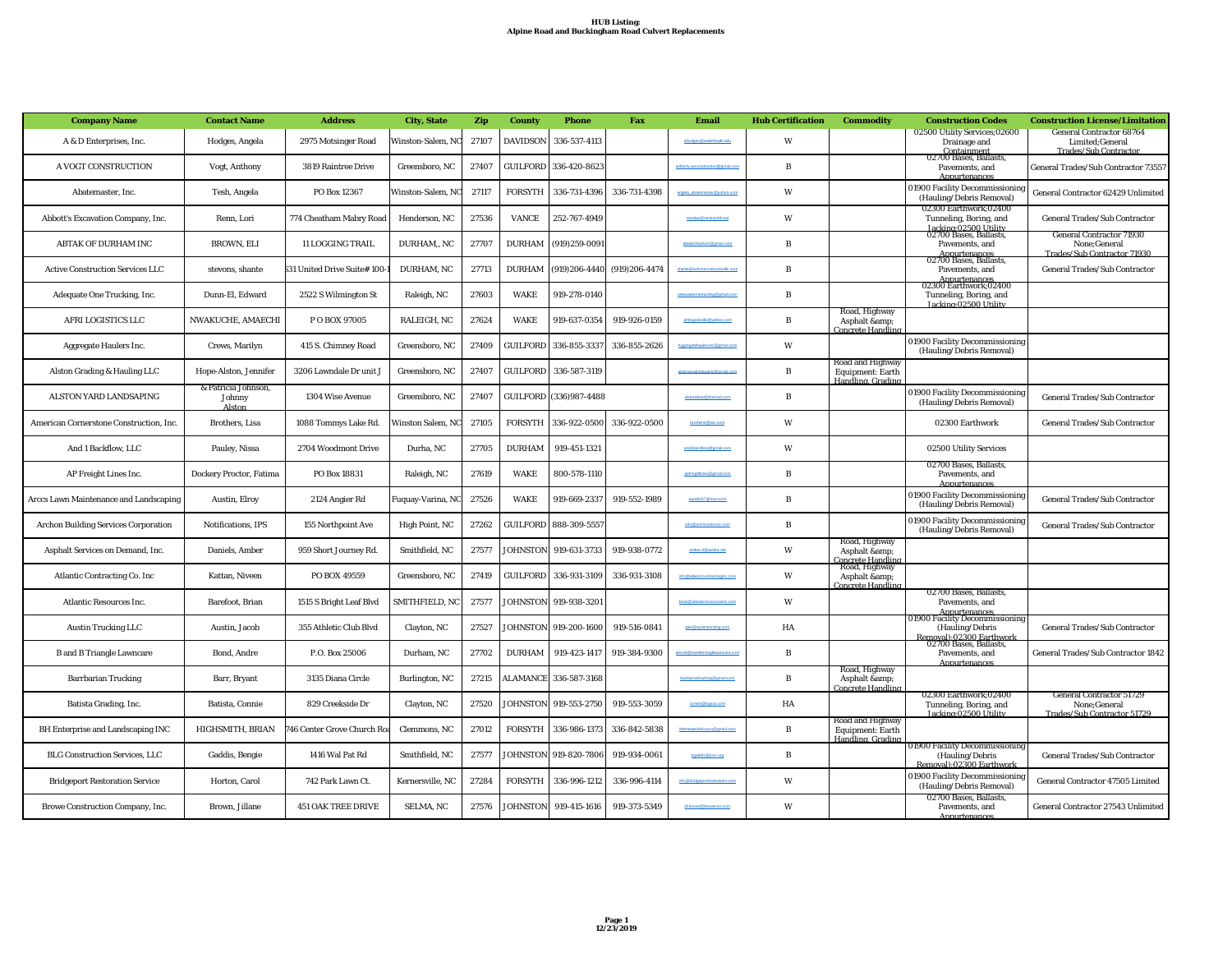#### **HUB Listing: Alpine Road and Buckingham Road Culvert Replacements**

| <b>Company Name</b>                                         | <b>Contact Name</b>    | <b>Address</b>           | <b>City, State</b>   | Zip      | <b>County</b>    | <b>Phone</b>          | Fax                           | Email                       | <b>Hub Certification</b> | <b>Commodity</b>                                                 | <b>Construction Codes</b>                                                                            | <b>Construction License/Limitation</b>                                                                    |
|-------------------------------------------------------------|------------------------|--------------------------|----------------------|----------|------------------|-----------------------|-------------------------------|-----------------------------|--------------------------|------------------------------------------------------------------|------------------------------------------------------------------------------------------------------|-----------------------------------------------------------------------------------------------------------|
| <b>Bull City Facility Services, I</b>                       | Shackleford, Tyrone    | 519 Grist Mill Lane      | Durham, NC           | 27712    | <b>DURHAM</b>    | 919-479-5371          |                               | tshackle Rhotmail.cor       | B                        |                                                                  | 01900 Facility Decommissioning<br>(Hauling/Debris Removal)                                           |                                                                                                           |
| <b>Bush Masters Land Management LLC</b>                     | Franklin, Samuel       | PO Box 4                 | Henderson, NC        | 27536    | <b>VANCE</b>     | 252-430-1642          |                               |                             | D                        |                                                                  | 02700 Bases, Ballasts,<br>Pavements, and                                                             | <b>General Trades/Sub Contractor</b>                                                                      |
| C <sub>2</sub> Contractors, LLC                             | Williams, Ursula       | 405 Banner Avenue        | <b>GREENSBORO, N</b> | 27401    |                  | GUILFORD 336-379-8806 | 336-379-9184                  | ursula@c2contractorslic.com | $\, {\bf B}$             |                                                                  | Appurtenances<br>02700 Bases, Ballasts,<br>Pavements, and                                            | <b>General Contractor 64914</b><br>Unlimited;General<br><b>Trades/Sub Contractor</b>                      |
| Calamar, Inc.                                               | Lane, Pamela           | PO Box 52058             | Durham, NC           | 27717    | <b>DURHAM</b>    | (919)969-1574         | (919)969-1563                 | pLanep1@aol.com             | W                        |                                                                  | Appurtenances<br>02300 Earthwork;02500 Utility<br>Services:02600                                     | <b>General Contractor 58145</b><br>Intermediate                                                           |
| CALLIS CONTRACTORS. INC.                                    | Callis. Jesse          | <b>1306 Broad Street</b> | Durham, NC           | 7705-353 | <b>DURHAM</b>    | 919-416-6191          | 919-416-1131                  | projmang@calliso            | B                        |                                                                  | Drainage and Containment<br>02700 Bases, Ballasts,<br>Pavements, and                                 | <b>General Contractor 59167</b><br>None:General<br><b>Trades/Sub Contractor</b>                           |
| Canady's Landscape & Erosion Control                        | Canady, Stefanie       | 256 Fairview Acres Road  | Lexington, NC        | 7295-828 | <b>DAVIDSON</b>  | 336-236-1182          | 336-249-8165                  |                             | W                        |                                                                  | Annurtenances<br>02700 Bases, Ballasts,<br>Pavements, and<br>Appurtenances                           | <b>General Trades/Sub Contractor</b><br>NCLCLB <sub>1183</sub>                                            |
| <b>Carolina Construction Works Inc</b>                      | Evans, Ronald          | 1305 E. Millbrook Rd     | Raleigh, NC          | 27609    | <b>WAKE</b>      | 919-427-1403          |                               | coworksing@gmail.com        | $\, {\bf B}$             |                                                                  | 01900 Facility Decommissioning<br>(Hauling/Debris<br>Removal1:02300                                  |                                                                                                           |
| Carolina Transport of Greensboro, Inc.                      | Myers, Caroleigh C.    | 8182 Gray Leigh Court    | Oak Ridge, NC        | 27310    | <b>GUILFORD</b>  | 336-763-8608          | 336-938-0201                  | cmyers R ctasoinc.com       | AI                       | Road and Highway<br><b>Equipment: Earth</b><br>Handling, Grading |                                                                                                      |                                                                                                           |
| <b>CCRS</b> Inc                                             | Campbell, Larry        | <b>PO Box 189</b>        | Walkertown, NC       | 7051-870 | <b>FORSYTH</b>   | 336-682-7005          |                               | larry@corsno.com            | D                        |                                                                  | 01900 Facility Decommissioning<br>(Hauling/Debris Removal)                                           | General Contractor 70257 Limited                                                                          |
| <b>CFG Hauling Inc</b>                                      | Caviness, Terry        | 325 James Caviness Rd    | Siler City, NC       | 27344    | <b>CHATHAM</b>   | 919-548-3063          |                               | cfghaulingin:@gmail.com     | W                        | Road, Highway<br>Asphalt & amp;<br>Concrete Handlin              |                                                                                                      |                                                                                                           |
| CGSI                                                        | Collins Jr, Floyd      | 325 W. Mountain St.      | Kernersville, NC     | 27284    | <b>FORSYTH</b>   | 800-349-5660          |                               | fcollins@cgsi.ws            | $\, {\bf B}$             |                                                                  | 01900 Facility Decommissioning<br>(Hauling/Debris Removal)                                           | <b>General Contractor None; General</b><br>Trades/Sub<br>Contractor                                       |
| Christmas Logistics, LLC                                    | Christmas, Christopher | 2512 Glascock St         | Raleigh, NC          | 27610    | <b>WAKE</b>      | 919-856-4191          |                               |                             | $\, {\bf B}$             |                                                                  | 02300 Earthwork                                                                                      | General Trades/Sub Contractor                                                                             |
| CIVIL SITEWORKS INC.                                        | <b>ALSTON, BRYAN</b>   | 624B Walker Avenue       | Greensboro, NC       | 27401    | <b>GUILFORD</b>  | 336-707-7615          | 336-375-1457                  | NaistonPE Romail.com        | $\, {\bf B}$             |                                                                  | 02700 Bases, Ballasts.<br>Pavements, and<br><b>Appurtenances</b>                                     | Engineering Service ;General<br>Contractor<br>72867 Unlimited                                             |
| <b>Clement Construction Corporation</b>                     | Clement Sr., Phillip   | 3735 Beeson Dairy Rd.    | Winston Salem, N     | 27105    | <b>FORSYTH</b>   | 336-661-2488          | 336-245-8442                  |                             | B                        |                                                                  | 01900 Facility Decommissioning<br>(Hauling/Debris                                                    | General Trades/Sub Contractor 67844                                                                       |
| Construction Concepts and Design Inc.                       | McClain, Clifford      | 4591 Audrey              | Winston Salem, N     | 27127    | <b>FORSYTH</b>   | 336-488-7112          | 336-422-7451                  |                             | B                        |                                                                  | Removal):02300<br>02700 Bases, Ballasts,<br>Pavements, and                                           | General Service ;General<br>Contractor                                                                    |
| Cortez LLC                                                  | Heck, Marinette        | 3426 Balfour East        | Durham, NC           | 27713    | <b>DURHAM</b>    | 919-248-4444          |                               |                             | B                        |                                                                  | Appurtenances<br>01900 Facility Decommissioning<br>(Hauling/Debris                                   | 38324 Limited<br>General Contractor None;General<br>Trades/Sub<br>Contractor                              |
| <b>Country Construction Corporati</b>                       | Gordon, James          | 106 W. Main Street       | Benson, NC           | 27504    | <b>JOHNSTON</b>  | 919-207-3780          | 919-207-3031                  |                             | D                        |                                                                  | Removal):02300 Earthwork<br>02300 Earthwork;02400<br>Tunneling, Boring, and<br>Jacking:02500 Utility | General Contractor 17853 Limited                                                                          |
| <b>Crawler Pipeline Services</b>                            | Thompson, Becky        | 12016 Pembridge Lane     | Raleigh, NC          | 27613    | <b>WAKE</b>      | 919-427-5067          |                               | becky Rice                  | W                        |                                                                  | 02400 Tunneling, Boring, and<br><b>Jacking</b> ; 02500<br><b>Utility Services</b>                    | General Contractor 72371 Limited                                                                          |
| Creative Design and Construction, Inc.                      | Gupton, Samie          | PO Box 306               | Tobaccoville, NC     | 27050    | <b>STOKES</b>    |                       | (336) 983-7048 (336) 983-7048 |                             | W                        |                                                                  | 02700 Bases, Ballasts,<br>Pavements, and<br>Appurtenances                                            | Architectural Service ; Engineering<br>Service : General Contractor 29372<br>Unlimited:General Trades/Sub |
| <b>Crowned for Success</b>                                  | Graham, Diana          | P.O. Box 12181           | Durham, NC           | 27709    | <b>DURHAM</b>    | 919-797-6744          |                               |                             | $\, {\bf B}$             |                                                                  | 01900 Facility Decommissioning<br>(Hauling/Debris Removal)                                           |                                                                                                           |
| D & C Trucking of Stokesdale                                | Wall, Jaime            | PO Box 512               | Stokesdale, NC       | 27357    | <b>GUILFORD</b>  | 919-698-1893          |                               | Jaimewall6@gmail.com        | W                        | Road and Highway<br>Equipment: Earth<br>Handling Grading         |                                                                                                      |                                                                                                           |
| d & t utilities, inc.                                       | staley, donna          | PO BOX 608               | LIBERTY, NC          | 27298    | RANDOLPH         | 336-622-1256          | 336-622-1255                  | donnas@itelco.net           | W                        |                                                                  | 02500 Utility Services                                                                               | <b>General Contractor 65621</b><br>Unlimited; General<br>Trades/Sub Contractor 65621                      |
| Double D Construction Services, Inc                         | Doub, Tracy            | 5130 N. Causeway Drive   | Vinston-Salem, N     | 27106    | <b>FORSYTH</b>   | 336-922-4126          | 336-922-9221                  | ddtrucking@triad.twcbc.com  | W                        |                                                                  | 01900 Facility Decommissioning<br>(Hauling/Debris                                                    | General Contractor 60887 Unlimited                                                                        |
| <b>DreamBuilt Construction, Inc.</b>                        | Thurmond, Carolyn      | 105 Seldom Farm Lane     | Advance, NC          | 7006-87  | <b>DAVIE</b>     | 336-940-3852          | 336-940-3852                  |                             | W                        |                                                                  | Removal):02300<br>02700 Bases, Ballasts,<br>Pavements, and<br>Appurtenances                          | General Contractor 75480 Unlimited                                                                        |
| E Zurdo Trucking Inc.                                       | Zurdo, Erich           | 302 Indian Trail         | Wendell, NC          | 27591    | <b>WAKE</b>      | 919-868-0289          | 919-365-6753                  | erich zurdo@hotmail.c       | HA                       |                                                                  | 01900 Facility Decommissioning<br>(Hauling/Debris Removal)                                           | <b>General Contractor None;General</b><br>Trades/Sub                                                      |
| <b>East Coast Drainage Systems</b>                          | Sanders, Melissa       | 160 Millwood Road        | Reidsville, NC       | 27320    | <b>OCKINGHAN</b> | 410-937-1526          | 336-458-2339                  |                             | W                        |                                                                  | 02600 Drainage and<br>Containment                                                                    | Contractor<br>General Trades/Sub Contractor<br>;Plumbing/Fire<br>Sprinkler Systems Contractor 33115       |
| <b>EAST COAST SERVICE GROUP</b><br><b>LOGISTICS</b><br>LLC. | Nelson, Cedric         | 5420 Pine Hall Wynd      | Raleigh, NC          | 27604    | <b>DURHAM</b>    | 919-796-2587          |                               |                             | B                        |                                                                  | 01900 Facility Decommissioning<br>(Hauling/Debris<br>val):02500 Utility Servic                       | <b>General Contractor None; General</b><br>Trades/Sub<br>Contractor                                       |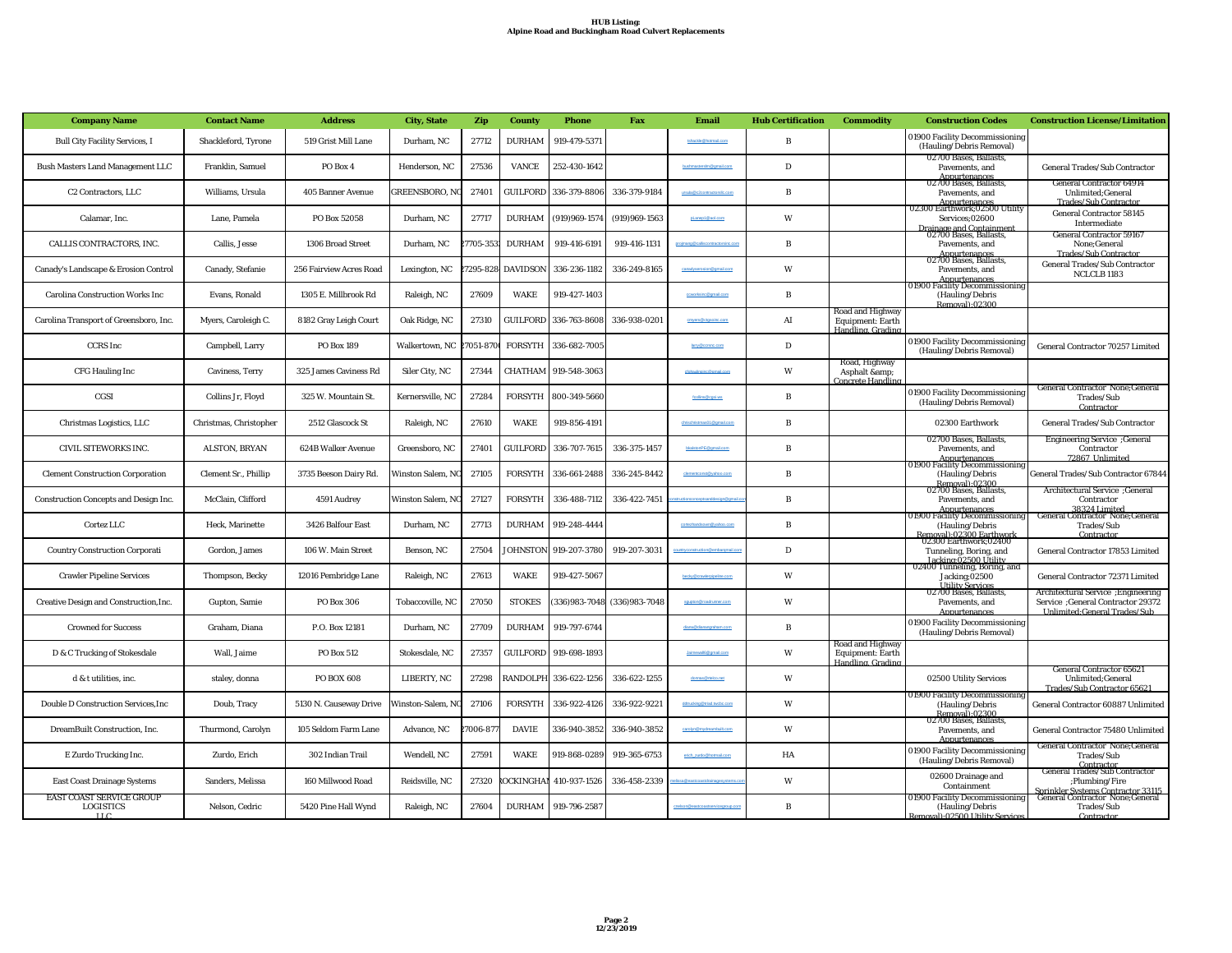| <b>Company Name</b>                         | <b>Contact Name</b>        | <b>Address</b>                    | <b>City, State</b>        | Zip   | <b>County</b>   | <b>Phone</b>           | <b>Fax</b>        | Email                         | <b>Hub Certification</b> | <b>Commodity</b>                                                 | <b>Construction Codes</b>                                                                   | <b>Construction License/Limitation</b>                                                                               |
|---------------------------------------------|----------------------------|-----------------------------------|---------------------------|-------|-----------------|------------------------|-------------------|-------------------------------|--------------------------|------------------------------------------------------------------|---------------------------------------------------------------------------------------------|----------------------------------------------------------------------------------------------------------------------|
| Eberhart Construction, Inc.                 | Eberhart, Michelle         | 9040 Idas Way                     | Willow Spring, NC         | 27592 | <b>WAKE</b>     | 919-639-9035           | 919-639-9036      | michelle@eberharting.co       | W                        |                                                                  | 02500 Utility Services;02600<br>Drainage and<br><u>Containment</u>                          | General Contractor 37847 Unlimited                                                                                   |
| EEC. INC.                                   | Shrimanker, Mike           | 8506 Six Forks Road               | Raleigh, NC               | 27615 | <b>WAKE</b>     | $(919)846 - 1016$      | $(919)846 - 1813$ |                               | AA                       |                                                                  | 01900 Facility Decommissioning<br>(Hauling/Debris<br>Removal):02300                         | <b>Engineering Service</b>                                                                                           |
| Elite Cut & Mulch Lawn Care Services        | Carrington, Tammy          | 229 Raleigh Street                | <b>Holly Springs</b> , NC | 27540 | <b>WAKE</b>     | 919-946-2321           | 919-762-5103      | eltecutandmulchics1@gmail.com | B                        |                                                                  | 01900 Facility Decommissioning<br>(Hauling/Debris Removal)                                  |                                                                                                                      |
| <b>Erosion Supply Company</b>               | Phillis. Vicki             | PO Box 91208                      | Raleigh, NC               | 27617 | <b>WAKE</b>     | 919-787-0334           | 919-787-0335      | vphillis@erosionsupply.com    | W                        |                                                                  | 02600 Drainage and<br>Containment                                                           |                                                                                                                      |
| <b>Evans Construction Services</b>          | Evans, William             | 120 Kingston Ct.                  | Clayton, NC               | 27527 | <b>IOHNSTON</b> | 919-333-6494           | 919-550-9810      | wevans120@gmail.com           | B                        |                                                                  | 02300 Earthwork;02600<br>Drainage and<br>Containment                                        | General Contractor 71973 Limited                                                                                     |
| <b>Favor Trucking</b>                       | Alston, Gary               | 1606 Seven Oaks Place             | High Point, NC            | 27265 |                 | GUILFORD 336-988-9903  |                   | carvealston77@gmail.com       | $\, {\bf B}$             | Road, Highway<br>Asphalt & amp;<br>Concrete Handling             |                                                                                             |                                                                                                                      |
| FEMCO Construction LLC                      | Burkart, Lindsay           | 7302 Cessna Drive                 | Greensboro, NC            | 27409 |                 | GUILFORD (336)669-1352 |                   | Indsayhurkart@omail.com       | W                        |                                                                  | 01900 Facility Decommissioning<br>(Hauling/Debris<br><u>Removall:02300</u>                  | General Contractor 70215 Unlimited                                                                                   |
| Frank Turner Jr. Backhoe Service. Inc.      | Turner, Frank & Stephanie  | 360 West Road                     | Angier, NC                | 27501 | <b>IOHNSTON</b> | 919-639-8374           |                   |                               | B                        |                                                                  | 02300 Earthwork                                                                             | General Trades/Sub Contractor                                                                                        |
| Fred Adams Paving Co., Inc.                 | Adams, Fred                | P.O. Box 227                      | Morrisville, NC           | 27560 | <b>WAKE</b>     | 919-468-9101           | 919-468-9102      | courtney@fredadamspaving.com  | W                        |                                                                  | 02700 Bases, Ballasts,<br>Pavements, and<br>Annurtenances                                   | <b>General Trades/Sub Contractor</b>                                                                                 |
| G V Trucking & Excavating Inc               | Mahadan, Rajpatie/Bert     | 9293 baton rouge dr               | orlando, FL               | 32818 | ORANGE          | $(407)467 - 6621$      | $(407)578 - 2895$ | avtruckexcinc@bellsouth.net   | AA                       | Road and Highway<br>Equipment: Earth<br>Handling, Grading        |                                                                                             |                                                                                                                      |
| Garner-Murphy Construction Inc.             | Murphy, Robin              | 130 Chuck Garner Trail            | Graham, NC                | 27253 | <b>LAMANCE</b>  | 336-226-7492           | 336-226-7753      | rgmurphy@triadbiz.m.com       | W                        |                                                                  | 02300 Earthwork; 02400<br>Tunneling, Boring, and<br>Jacking:02500 Utility                   | General Contractor 52519 None                                                                                        |
| Golden City Construction, Inc.              | Munn, Quintin              | 410 South Driver St               | Durham, NC                | 27703 | <b>DURHAM</b>   | 919-358-3604           | 866-834-7828      | amunn@no.m.com                | AA                       |                                                                  | 02700 Bases, Ballasts,<br>Pavements, and<br>Appurtenances<br>01900 Facility Decommissioning | General Contractor 77534 Limited                                                                                     |
| Goulding Construction Inc.                  | goulding, rhonda           | <b>PO BOX 136</b>                 | clayton, NC               | 27528 | <b>IOHNSTON</b> | 919-763-9151           |                   |                               | W                        |                                                                  | (Hauling/Debris<br>Removal):02300<br>02700 Bases, Ballasts,                                 | General Contractor 56831 Limited                                                                                     |
| Grayskull LLC                               | Chappas Snead, Marguerite  | 14208 Allison Drive               | leigh, NC 27615,          | 27615 | <b>WAKE</b>     | 919-605-5952           |                   |                               | W                        |                                                                  | Pavements, and<br>Appurtenances<br>02700 Bases, Ballasts,                                   |                                                                                                                      |
| groundbreaking construction                 | legette, marcus            | 3803 east geer st                 | durham, NC                | 27704 | <b>DURHAM</b>   | 919-908-4615           |                   |                               | B                        |                                                                  | Pavements, and<br>Appurtenances<br>02300 Earthwork;02500 Utility                            | Architectural Service ; General<br>Trades/Sub<br>Contractor                                                          |
| H & H Enterprises of Knightdale, LLC        | Hardy, Henry               | 1001 Stamford Green Drive         | Knightdale, NC            | 27545 | <b>WAKE</b>     | 919-422-9390           |                   | hphardy1@gmail.com            | B                        |                                                                  | Services;02600<br>Drainage and Containment<br>02300 Earthwork;02600                         | <b>General Contractor 74272 Limited</b>                                                                              |
| HGnS dba Dirtworks of the Caro              | mahoney, nancy             | 410 Arbor Drive                   | Lexington, NC             | 27292 | <b>DAVIDSON</b> | 336-309-3594           | 336-248-5874      | nmahoney@dirtworksnc.co       | W                        |                                                                  | Drainage and<br>Containment<br>02300 Earthwork;02500 Utility                                | <b>General Contractor 69939</b><br>Unlimited; General<br>Trades/Sub Contractor 69939<br>Engineering Service ;General |
| Hollins Construction Services, Inc.         | Hollins, Tony              | <b>8650 Rogers Road Suite 320</b> | Wake Forest, NC           | 27587 | <b>WAKE</b>     | 919-761-3937           | 919-453-0850      | tony.hosino@gmail.com         | $\, {\bf B}$             |                                                                  | Services;02600<br><b>Drainage and Containment</b>                                           | Contractor<br>69738 Limited: General Trades/Sub                                                                      |
| <b>Hopkins Services</b> , Inc.              | Hopkins, Anthony           | 2751 Patterson Street             | Greensboro, NC            | 27407 | <b>GUILFORD</b> | 336-547-0401           |                   |                               | B                        |                                                                  | 01900 Facility Decommissioning<br>(Hauling/Debris Removal)                                  | General Trades/Sub Contractor                                                                                        |
| <b>ICORE Service Company, LLC</b>           | Lamberth. Cornelious       | 4216 A Queen Beth Drive           | Greensboro, NC            | 27405 | <b>GUILFORD</b> | 336-362-1646           | 336-617-8263      |                               | B                        |                                                                  | 01900 Facility Decommissioning<br>(Hauling/Debris Removal)                                  | General Contractor 66892<br>Limited;General<br><b>Trades/Sub Contractor</b>                                          |
| <b>IHN Construction and Development LLC</b> | <b>Blaylock, Anthony</b>   | 22 South MLK Drive, Suite         | Vinston-Salem, N          | 27107 | <b>FORSYTH</b>  | 770-714-4900           |                   | ablay37@aol.com               | B                        |                                                                  | 01900 Facility Decommissioning<br>(Hauling/Debris Removal)                                  | <b>General Contractor None</b>                                                                                       |
| J and P Turnkey Construction, LLC           | Jones, Candace             | 7650 Woodpspring Dr               | Whitsett, NC              | 27377 | <b>GUILFORD</b> | 919-464-9594           | 336-656-2230      | info@jandpnc.com              | $\, {\bf B}$             |                                                                  | 02600 Drainage and<br>Containment                                                           | General Trades/Sub Contractor                                                                                        |
| J.V. Blackwell & Sons Trucking Inc.         | Blackwell, Gina            | 3439 Alamance Road                | Burlington, NC            | 27215 | <b>ALAMANCE</b> | 336-229-0608           | 336-222-6899      | jvbtrucking@mindspring.com    | W                        |                                                                  | 02300 Earthwork                                                                             |                                                                                                                      |
| jessie lane's landscaping & trucking inc    | Friddle, Jessica           | PO Box 225                        | Summerfield, NC           | 27358 | <b>GUILFORD</b> | 336-643-4948           | 336-298-7188      |                               | W                        | Road, Highway<br>Asphalt &<br>Concrete Handlins<br>Road, Highway |                                                                                             |                                                                                                                      |
| John's Trucking, LLC                        | Hankins, John              | 10920 Stage Drive                 | Raleigh, NC               | 27603 | <b>WAKE</b>     | 919-669-9755           | 919-977-9222      |                               | B                        | Asphalt &<br>Concrete Handlins                                   |                                                                                             |                                                                                                                      |
| Jordan's Mill Construction Inc              | Shea, Brittany             | 3977 Jordans Mill Ct              | High Point, NC            | 27265 | <b>GUILFORD</b> | 336-687-2879           | 866-401-9446      | hrishead 1@nmail.com          | W                        |                                                                  | 01900 Facility Decommissioning<br>(Hauling/Debris<br>Removal):02300 Earthwork               | <b>General Contractor None</b>                                                                                       |
| Kason 1 Trucking, LLC                       | <b>Steverson, Martinez</b> | 4089 Weavers Pond Dr              | Zebulon, NC               | 27597 | <b>WAKE</b>     | 919-418-0131           |                   | ason1trucking@gmail.com       | $\, {\bf B}$             | Road, Highway<br>Asphalt & amp;<br>ncrete Handlin                |                                                                                             |                                                                                                                      |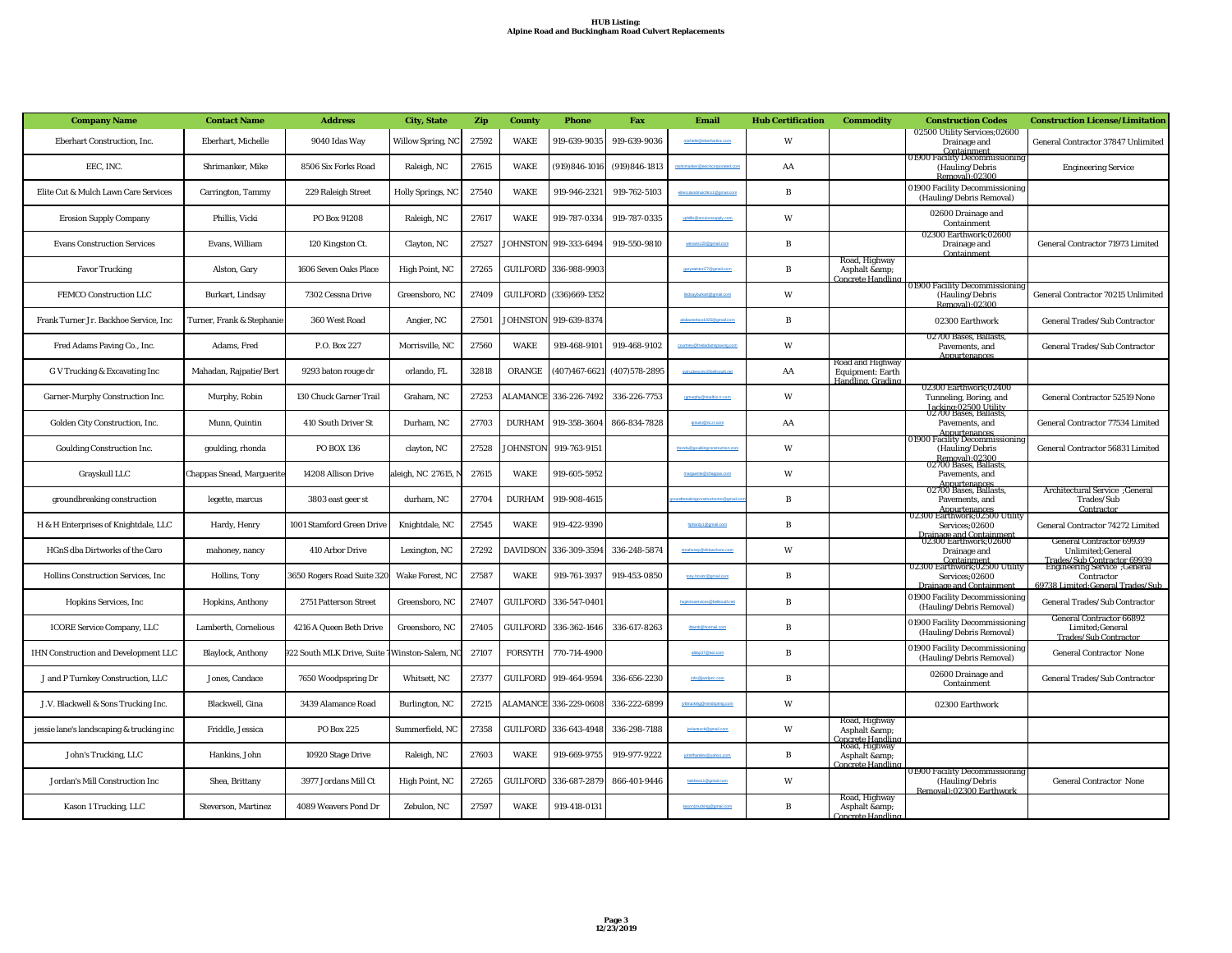| <b>Company Name</b>                    | <b>Contact Name</b> | <b>Address</b>                                 | <b>City, State</b>       | Zip   | <b>County</b>    | <b>Phone</b>          | Fax          | Email                        | <b>Hub Certification</b> | <b>Commodity</b>                                          | <b>Construction Codes</b>                                                                            | <b>Construction License/Limitation</b>                                                                    |
|----------------------------------------|---------------------|------------------------------------------------|--------------------------|-------|------------------|-----------------------|--------------|------------------------------|--------------------------|-----------------------------------------------------------|------------------------------------------------------------------------------------------------------|-----------------------------------------------------------------------------------------------------------|
| <b>KEA Contracting, Inc.</b>           | Askew, Kathryn      | 6612 Six Forks Suite 203                       | Raleigh, NC              | 27615 | WAKE             | 919-847-3701          | 919-847-3721 |                              | W                        |                                                           | 02300 Earthwork:02400<br>Tunneling, Boring, and<br>Jacking:02500 Utility                             | <b>General Contractor 73213</b><br>Unlimited;General<br><b>Trades/Sub Contractor</b>                      |
| KHG Hauling, LLC                       | Deans, Rashawn      | 2415 Lambton Wood Dr                           | Apex, NC                 | 27539 | WAKE             | 919-589-3348          |              |                              | B                        |                                                           | 02300 Earthwork                                                                                      | <b>General Trades/Sub Contractor</b>                                                                      |
| Knight Chow Construction Services, LLC | Knight, J Thomas    | 130 Cabot Drive                                | Winston-Salem, N         | 27103 | <b>FORSYTH</b>   | 336-933-1888          |              | Elsa RKnightChow.com         | AA                       | Road and Highway<br>Equipment: Earth<br>Handling, Grading |                                                                                                      |                                                                                                           |
| KSmith&Co.                             | Smith, Kevin        | <b>Pulliam Tingen Mine Rd</b>                  | Roxboro, NC              | 27574 | <b>PERSON</b>    | 618-203-7158          |              | kksmith34@gmail.com          | $\, {\bf B}$             |                                                           | 02300 Earthwork;02500 Utility<br>Services:02600                                                      | General Trades/Sub Contractor                                                                             |
| Lakeside Utilities. Inc                | Hayes, Kristie      | 770 Webb Mill Road                             | Four Oaks, NC            | 27524 | <b>OHNSTON</b>   | 919-963-3420          | 919-963-3420 | lakesideutilities@gmail.com  | W                        |                                                           | Drainage and Containment<br>02300 Earthwork;02400<br>Tunneling, Boring, and<br>Jacking:02500 Utility | <b>General Contractor 75645 Limited</b>                                                                   |
| LenMart Consulting & Contractor Inc.   | Martinez, Lenin     | PO Box 3632                                    | Durham, NC               | 27702 | <b>DURHAM</b>    | 919-949-3452          |              |                              | HA                       |                                                           | 01900 Facility Decommissioning<br>(Hauling/Debris Removal)                                           | General Trades/Sub Contractor                                                                             |
| <b>LMJ Pavement Marking, LLC</b>       | Calton, Kristin     | 76 oak Fern lane                               | <b>Willow Spring, NC</b> | 27592 | WAKE             | 910-322-6749          |              | paintipo@gmail.com           | W                        |                                                           | 02700 Bases, Ballasts,<br>Pavements, and<br>Annurtenances                                            | <b>General Trades/Sub Contractor</b>                                                                      |
| Loye Grading & Tree Service, In        | Loye, Pamela        | 1580 U.S. 29 Business                          | Reidsville, NC           | 27320 | <b>OCKINGHAM</b> | 336-349-4431          | 336-349-4431 |                              | W                        | Road, Highway<br>Asphalt &<br><b>Concrete Handlins</b>    |                                                                                                      |                                                                                                           |
| M.I.C Inc                              | Clay, Loraine       | 4917 Howe Street                               | Durham, NC               | 27705 | <b>DURHAM</b>    | 919-282-2894          |              | mayoassistant@gmail.com      | B                        |                                                           | 02400 Tunneling, Boring, and<br>Jacking                                                              |                                                                                                           |
| <b>Magnolia Construction LLC</b>       | Cook, Monnette      | 514 S. Stratford Road                          | Vinston-Salem, N         | 27103 | <b>FORSYTH</b>   | 336-724-7202          | 336-464-0035 |                              | $\mathbf D$              |                                                           | 02700 Bases, Ballasts,<br>Pavements, and<br>Appurtenance                                             | <b>General Contractor 46428</b><br>None;General<br>Trades/Sub Contractor 46428                            |
| Mainline Trucking LLC                  | Leach, Vivian       | 502 Washington St                              | Clayton, NC              | 27520 | <b>JOHNSTON</b>  | 919-235-2588          | 919-553-0616 | vleach@vahoo.com             | B                        | Road, Highway<br>Asphalt &<br>Concrete Handling           |                                                                                                      |                                                                                                           |
| Martin Enterprise NC LLC               | Martin, Michael     | 6911 Harvest Glen Dr                           | Greensboro, NC           | 27406 |                  | GUILFORD 336-253-4810 |              |                              | B                        | Road, Highway<br>Asphalt &<br><b>Concrete Handling</b>    |                                                                                                      |                                                                                                           |
| Mayes Landscaping & Concrete Inc.      | Mayes, Ricky        | PO Box 984                                     | Winston Salem, NO        | 27102 | <b>FORSYTH</b>   | 336-682-3845          | 336-245-4657 |                              | B                        |                                                           | 02700 Bases, Ballasts,<br>Pavements, and                                                             | <b>General Contractor 62266</b><br>Limited; General<br><b>Trades/Sub Contractor</b>                       |
| McCain Striping Service, Inc.          | McCain, John        | 5711 Craven Road                               | Browns Summit, N         | 27214 | GUILFORD         | 336-656-3480          | 336-656-7144 |                              | B                        |                                                           | Appurtenances<br>02700 Bases, Ballasts,<br>Pavements, and                                            | General Trades/Sub Contractor                                                                             |
| Moffat Pipe, Inc.                      | Pipe, Moffat        | 4901 Unicon Drive                              | Wake Forest, NC          | 27587 | <b>WAKE</b>      | 919-295-4630          | 919-295-4631 | bids@moffatpipe.com          | W                        |                                                           | Appurtenances<br>02300 Earthwork;02400<br>Tunneling, Boring, and<br>Jacking:02500 Utility            | General Contractor 54906 Unlimited                                                                        |
| MT MURPHY CONSTRUCTION, INC            | <b>BRYANT, TONY</b> | P.O. BOX 90427                                 | RALEIGH, NC              | 27675 | WAKE             | 919-937-8643          |              | TONY@MTMURPHYINC.COM         | W                        |                                                           | 02300 Earthwork;02500 Utility<br>Services                                                            | <b>General Contractor 39458</b><br>Unlimited;General<br>Trades/Sub Contractor<br>General Contractor 73095 |
| <b>Muter Construction LLC</b>          | Muter. Beth         | 100 N. Arendell Ave.                           | Zebulon, NC              | 27597 | <b>WAKE</b>      | 919-404-8330          | 919-400-4253 | bmuter@muterconstructio      | W                        |                                                           | 01900 Facility Decommissioning<br>(Hauling/Debris<br>Removal):02300                                  | None:General<br>Trades/Sub Contractor 73095                                                               |
| <b>Nehrenz Enterprises</b>             | Nehrenz, Vivian     | 7001 CEDRIC DRIVE                              | RALEIGH, NC              | 27603 | <b>WAKE</b>      | 919-291-2727          | 888-930-2911 | nehrenz@                     | AI                       |                                                           | 02300 Earthwork                                                                                      |                                                                                                           |
| <b>NV CARRIERS LLC</b>                 | Hinton, Levon       | 8311 Tierra Del Sol Way                        | Raleigh, NC              | 27616 | WAKE             | 919-827-7451          |              | contact@nycarriers.com       | B                        | Road and Highway<br>Equipment: Earth<br>Handling, Grading |                                                                                                      |                                                                                                           |
| OcoroEnterprises                       | Ocoro, Gustavo      | 800 Taylor St                                  | Durham, NC               | 27701 | <b>DURHAM</b>    | 919-923-9324          |              |                              | HA                       |                                                           | 02700 Bases, Ballasts,<br>Pavements, and<br>Annurtenance                                             |                                                                                                           |
| P & J Contract Hauling of Clayton, Inc | Tyree, Mary         | 2023 Quail court                               | Clayton, NC              | 27520 | JOHNSTON         | 919-553-6080          | 919-938-1240 | pjcontracthauling97@nc.m.com | W                        |                                                           | 01900 Facility Decommissioning<br>(Hauling/Debris Removal)                                           | <b>General Trades/Sub Contractor</b>                                                                      |
| P&S Grading LLC                        | Bolick, Karen       | 4211 Belvoir Drive                             | Greensboro, NC           | 27406 | <b>GUILFORD</b>  | 336-601-4557          | 336-285-9776 | karen@psgrading.com          | W                        |                                                           | 02300 Earthwork:02400<br>Tunneling, Boring, and<br>Jacking:02500 Utility                             | General Contractor 70444 Unlimited                                                                        |
| Paul D. Williams Hauling               | Williams, Paul D    | P.O. Box 1385                                  | Dunn, NC                 | 28335 | <b>HARNETT</b>   | 910-892-1553          | 910-892-8633 | info@paulwilliamshauling.com | $\, {\bf B}$             | Road and Highway<br>Equipment: Earth<br>Handling, Grading |                                                                                                      |                                                                                                           |
| PC Transportation Inc.                 | Ekenna, Uche        | 130 Selsey Dr.                                 | Wake Forest, NC          | 27587 | <b>WAKE</b>      | 919-414-9645          | 919-336-4147 |                              | $\mathbf{R}$             |                                                           | 02300 Earthwork                                                                                      | <b>General Trades/Sub Contractor</b>                                                                      |
| PEARCE'S GRADING & LANDSCAPING,LLO     | PEARCE, TONYA       | 549 STONE<br><b>SOUTHERLAND</b><br><b>ROAD</b> | LOUISBURG, NC            | 27549 | <b>FRANKLIN</b>  | 919-497-5025          | 919-497-5026 |                              | W                        |                                                           | 02300 Earthwork:02600<br>Drainage and<br>Containment                                                 |                                                                                                           |
| <b>PGA Construction Inc</b>            | Reeser, Kelli       | 9 Crosswinds Estates Dr.                       | Pittsboro, NC            | 27312 | CHATHAM          | 919-610-1260          |              |                              | W                        |                                                           | 02300 Earthwork                                                                                      | General Contractor 67249 Limited                                                                          |
| PINAM CONSTRUCTION INC                 | Thacker, Angelica   | 5115 Guess Rd                                  | Durham, NC               | 27712 | <b>DURHAM</b>    | 919-357-8301          |              | angle @pinamconstruction.com | HA                       |                                                           | 02600 Drainage and<br>Containment                                                                    | <b>General Contractor 78381</b><br>Limited; General<br>Trades/Sub Contractor 78381                        |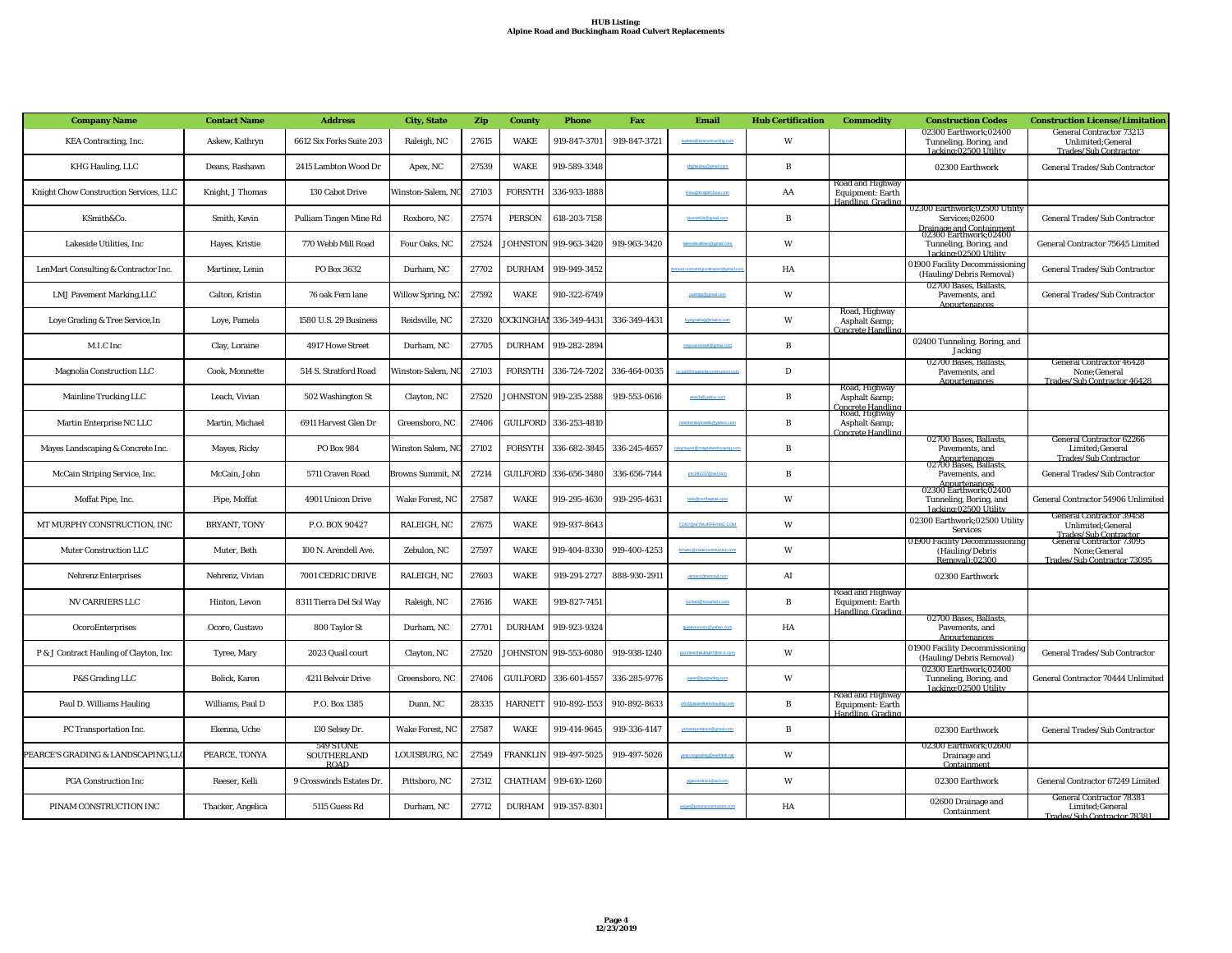| <b>Company Name</b>                                          | <b>Contact Name</b>     | <b>Address</b>                                  | <b>City, State</b>        | Zip   | <b>County</b>   | <b>Phone</b>           | Fax          | <b>Email</b>                      | <b>Hub Certification</b> | <b>Commodity</b>                                                           | <b>Construction Codes</b>                                                                   | <b>Construction License/Limitation</b>                                                                             |
|--------------------------------------------------------------|-------------------------|-------------------------------------------------|---------------------------|-------|-----------------|------------------------|--------------|-----------------------------------|--------------------------|----------------------------------------------------------------------------|---------------------------------------------------------------------------------------------|--------------------------------------------------------------------------------------------------------------------|
| <b>Praylor Construction Company</b>                          | Praylor, Michael        | 4005 Pond Valley Court                          | Mc Leansville, NC         | 27301 | <b>GUILFORD</b> | 336-471-8987           | 866-334-3051 | moravior@aoLoom                   | $\bf{B}$                 | Road, Highway<br>Asphalt &<br>Concrete Handling<br>Road, Highway           |                                                                                             |                                                                                                                    |
| <b>Prime Logistics Group</b>                                 | Gainey, Alexandria      | 1028 THORNROSE WAY                              | <b>VAKE FOREST. N</b>     | 27587 | <b>WAKE</b>     | 844-517-7463           |              |                                   | $\mathbf{B}$             | Asphalt &<br>Concrete Handlins                                             |                                                                                             |                                                                                                                    |
| <b>Pro-Mark Construction</b>                                 | Bunns, Rena             | <b>4010 Fayetteville Street</b>                 | Durham, NC                | 27713 | <b>DURHAM</b>   | 919-294-9972           | 919-294-9972 | gburns@promarkconstruct.          | B                        |                                                                            | 01900 Facility Decommissioning<br>(Hauling/Debris Removal)                                  | <b>General Contractor Intermediate</b>                                                                             |
| Pull Construction Company, Inc.                              | Frazelle, Kenneth       | PO Box 16725                                    | Greensboro, NC            | 27416 | <b>GUILFORD</b> | 336-274-6813           | 336-275-2791 | frazele73@yahoo.com               | $\, {\bf B}$             |                                                                            | 02500 Utility Services                                                                      | <b>General Contractor 34046</b><br>Intermediate                                                                    |
| QST, Inc                                                     | <b>Fleming, Warren</b>  | 157 Hickory Street                              | <b>Jorth Cooleemee, N</b> | 20874 | <b>DAVIE</b>    | 301-916-4522           | 301-972-6301 | widteming@qst-inc.com             | B                        |                                                                            | 02300 Earthwork;02400<br>Tunneling, Boring, and<br>Jacking:02500 Utility                    |                                                                                                                    |
| <b>QUALITY LANDSCAPING &amp; FACILITY</b><br><b>SERVICES</b> | <b>CHEELEY, BRANDON</b> | 4495 OLD<br><b>BATTLEGROUND</b><br>ROAD, APT 3A | Greensboro, NC            | 27410 | <b>GUILFORD</b> | 336-906-4785           | 336-852-6731 |                                   | $\bf{B}$                 |                                                                            | 01900 Facility Decommissioning<br>(Hauling/Debris Removal)                                  |                                                                                                                    |
| R&W Construction of NC Inc.                                  | Robinson, Charlotte     | 132 S Main Street                               | Warrenton, NC             | 27589 | <b>WARREN</b>   | 910-860-8898           | 910-860-9820 |                                   | $\mathbf B$              |                                                                            | 02700 Bases, Ballasts,<br>Pavements, and<br>Annurtenances                                   | Architectural Service ; Engineering<br>Service                                                                     |
| RALEIGH CONCRETE, LLC                                        | ACENCIA SANCHEZ, JOS    | 95 bluff st                                     | RALEIGH, NC               | 27603 | <b>WAKE</b>     | 919-291-3637           | 919-854-0980 | <b>Infinisiono</b>                | HA                       | Road, Highway<br>Asphalt &<br><u> Concrete Handling</u>                    |                                                                                             |                                                                                                                    |
| RANKIN GRADING INC.                                          | RANKIN, JR., JULIUS     | 21 NORTH ENGLISH STREEGREENSBORO, N             |                           | 27405 | <b>GUILFORD</b> | 336-272-7942           | 336-272-6703 | rankingradinging@belsouth.net     | $\bf{B}$                 | Road and Highway<br><b>Equipment: Earth</b><br>Handling Grading            |                                                                                             |                                                                                                                    |
| Rankin III Grading, LLC                                      | Rankin III, Julius      | 119 Maxfield Road                               | Greensboro, NC            | 27405 |                 | GUILFORD 336-954-0700  |              | jrankin3@bellsouth.net            | $\bf{B}$                 |                                                                            | 02300 Earthwork                                                                             | General Contractor 70927 Limited                                                                                   |
| RBS Grading & Excavating, INC.                               | Jones, Richard          | 4206 Holder Rd.                                 | Durham, NC                | 27703 | <b>DURHAM</b>   | 919-596-5669           | 919-596-1191 | rjones@rbsgrading.com             | AI                       |                                                                            | 02700 Bases, Ballasts.<br>Pavements, and<br>Annurtenances<br>02700 Bases, Ballasts,         | <b>General Contractor 38638</b><br><b>Unlimited:General</b><br>Trades/Sub Contractor<br>General Contractor 62537   |
| RDU Paving Inc.                                              | Lundholm, Jeanette      | 5415 Fayetteville Road                          | Raleigh, NC               | 27603 | <b>WAKE</b>     | 919-329-7300           | 919-329-7301 |                                   | W                        |                                                                            | Pavements, and<br>Appurtenances                                                             | Unlimited; General<br>Trades/Sub Contractor 62537                                                                  |
| Reach Construction Group, LLC                                | Martin, Brandon         | 7501 Falls of the Neuse Rd                      | Raleigh, NC               | 27615 | <b>WAKE</b>     | 919-842-4380           |              | bm R reachconstruct.com           | $\mathbf{B}$             |                                                                            | 02300 Earthwork;02400<br>Tunneling, Boring, and<br>Jacking:02500 Utility                    | <b>General Contractor 73359</b><br>Unlimited; General<br>Trades/Sub Contractor<br>General Contractor None;General  |
| <b>RFI Construction LLC</b>                                  | <b>Burrows</b> , Rupert | 1451 S. Elm Eugene St.                          | Greensboro, NC            | 27406 | <b>GUILFORD</b> | 336-510-0441           | 336-510-0442 |                                   | B                        |                                                                            | 01900 Facility Decommissioning<br>(Hauling/Debris<br>Removal):02300                         | Trades/Sub<br>Contractor                                                                                           |
| Roadrunner Concrete LLC                                      | Vasquez, Ossiris        | 5223 LLOYD HILL LN                              | <b>GRAHAM, NC</b>         | 27253 |                 | LAMANCE 336-675-6238   | 336-437-8722 | contact@s                         | HA                       | Road, Highway<br>Asphalt &<br>Concrete Handlin                             |                                                                                             |                                                                                                                    |
| <b>Rohadfox Construction Control Services</b>                | Rohadfox, Rod           | 411 W. Chapel Hill Street                       | Durham, NC                | 27701 | <b>DURHAM</b>   | 919-682-5741           | 919-683-3072 | rod.rohadfox@rccsc.no             | $\mathbf B$              |                                                                            | 02400 Tunneling, Boring, and<br>Jacking                                                     | Architectural Service ; Engineering<br>Service                                                                     |
| Royals Contracting, Inc.                                     | Royals, Pat             | PO Box 91359                                    | Raleigh, NC               | 27675 | <b>WAKE</b>     | 919-847-3811           | 919-845-9321 | prov                              | W                        |                                                                            | 02700 Bases, Ballasts,<br>Pavements, and<br>Annurtenances                                   | General Contractor 59612 Unlimited                                                                                 |
| Rumburg Grading Inc.                                         | Rumburg, David          | PO Box 9                                        | Walkertown, NC            | 27051 | <b>FORSYTH</b>  | 336-595-8830           | 336-595-8851 |                                   | W                        | Road and Highway<br>Equipment: Earth<br>Handling, Grading                  |                                                                                             |                                                                                                                    |
| S and J of Raleigh                                           | Spears, Shawn           | 235 Mclean Chapel Church R                      | bunnlevel, NC             | 28323 | HARNETT         | 919-669-9462           | 910-893-3065 |                                   | B                        |                                                                            | 02700 Bases, Ballasts,<br>Pavements, and<br>Appurtenances<br>01900 Facility Decommissioning | <b>General Contractor 55247</b><br>Limited; General<br>Trades/Sub Contractor 55247<br>Engineering Service ;General |
| SAL CONSTRUCTION CO.                                         | Shah, Dinesh            | 1517 Old Apex Rd.                               | Cary, NC                  | 27513 | <b>WAKE</b>     | 919-460-1817           | 919-460-6766 |                                   | AA                       |                                                                            | (Hauling/Debris<br>Removal):02300<br>02700 Bases, Ballasts,                                 | Contractor<br>24633 Unlimited<br>General Contractor 78308                                                          |
| Samsons Construction Inc.                                    | Toliver, Samuel         | 8025 North Point blvd                           | vinston salem, NC         | 27106 | FORSYTH         | 336-831-7098           | 855-352-8850 |                                   | $\mathbf{B}$             |                                                                            | Pavements, and<br>Appurtenances                                                             | Limited; General<br><b>Trades/Sub Contractor</b>                                                                   |
| Savai Smith Enterprises                                      | Smith, Savai            | 903 Pebblestone Drive                           | Durham, NC                | 27703 | <b>DURHAM</b>   | (919)672-9819          |              | gcspairt1@yahoo.com               | $\mathbf B$              |                                                                            | 2700 Bases, Ballasts,<br>Pavements, and<br><b>Annurtenance</b>                              | <b>General Trades/Sub Contractor</b>                                                                               |
| Solomon's Enterprise LLC                                     | Solomon, Jennifer       | <b>PO Box 179</b>                               | Timberlake, NC            | 27583 | <b>PERSON</b>   | 336-504-4630           |              | solomorsenterprisello@outlook.con | W                        | Road, Highway<br>Asphalt &<br><b>Concrete Handling</b><br>Road and Highway |                                                                                             |                                                                                                                    |
| Southeast Utility Construction, LLC                          | Hewett, Geneva          | 128 Airport Industrial Drive                    | Clayton, NC               | 27520 | <b>OHNSTON</b>  | 919-901-9549           |              |                                   | W                        | <b>Equipment: Earth</b><br>Handling, Grading                               |                                                                                             |                                                                                                                    |
| Southern Garden, Inc                                         | Lichtenstein, Russell   | O. Box 808, Apex, NC 2750                       | Cary, NC                  | 27519 | <b>WAKE</b>     | 919-362-1050           | 919-363-9222 |                                   | W                        |                                                                            | 02600 Drainage and<br>Containment                                                           | General Trades/Sub Contractor<br>Landsca<br>#CL0740                                                                |
| Southernscapes, Inc.                                         | Roper, Roy              | 309 S Rogers Lane                               | Raleigh, NC               | 27610 | <b>WAKE</b>     | 919-231-0099           | 919-231-0995 | sroper@southernscapes.net         | AA                       |                                                                            | 02300 Earthwork;02600<br>Drainage and<br>Containment                                        | General Trades/Sub Contractor<br>Landscape<br>Contractor $#857$                                                    |
| <b>Splendid Services</b>                                     | Dodson, Kenneth         | <b>4221 Romaine Street</b>                      | Greensboro, NC            | 27407 |                 | GUILFORD (336)991-2509 |              |                                   | $\mathbf B$              |                                                                            | 01900 Facility Decommissioning<br>(Hauling/Debris Removal)                                  | General Trades/Sub Contractor                                                                                      |